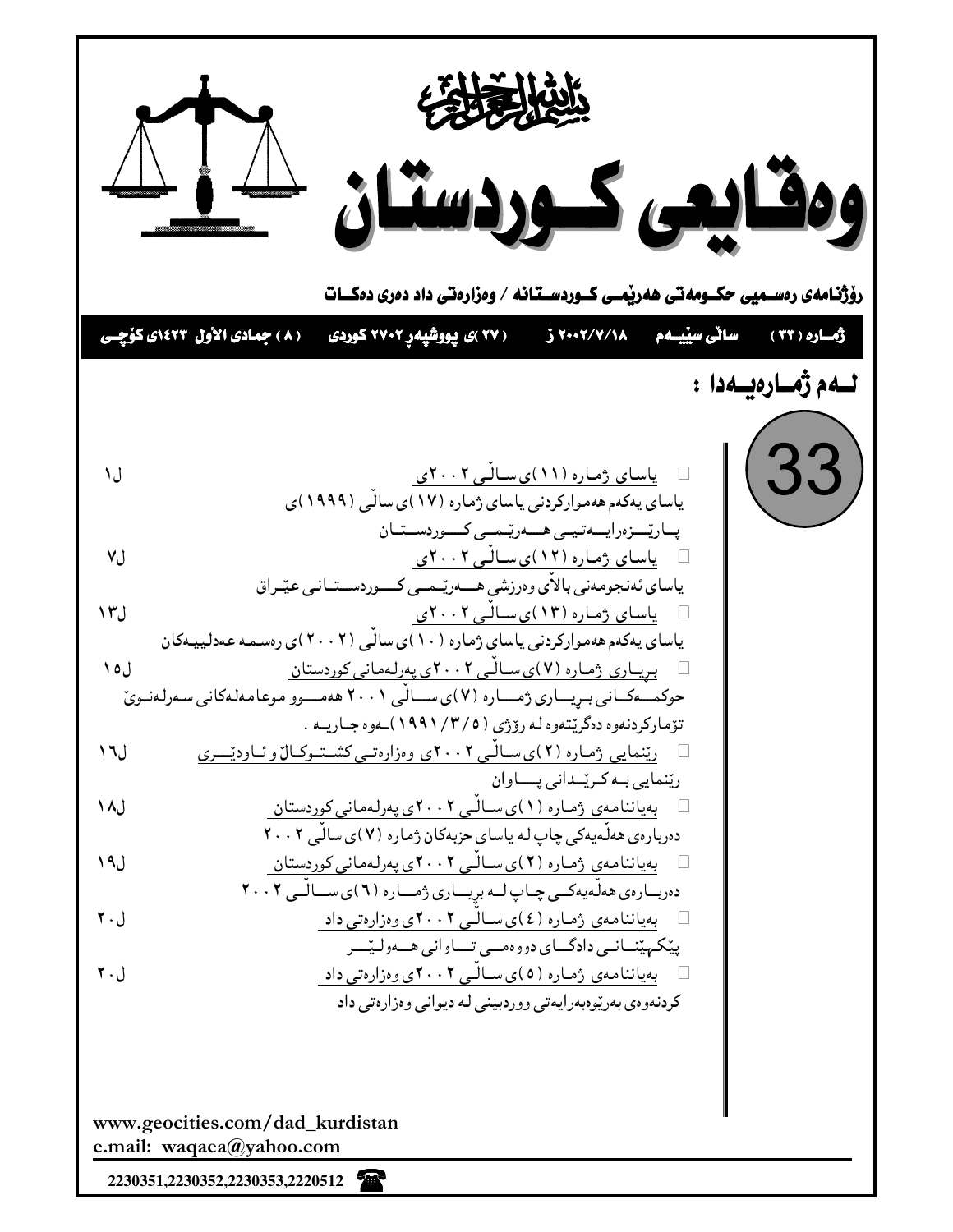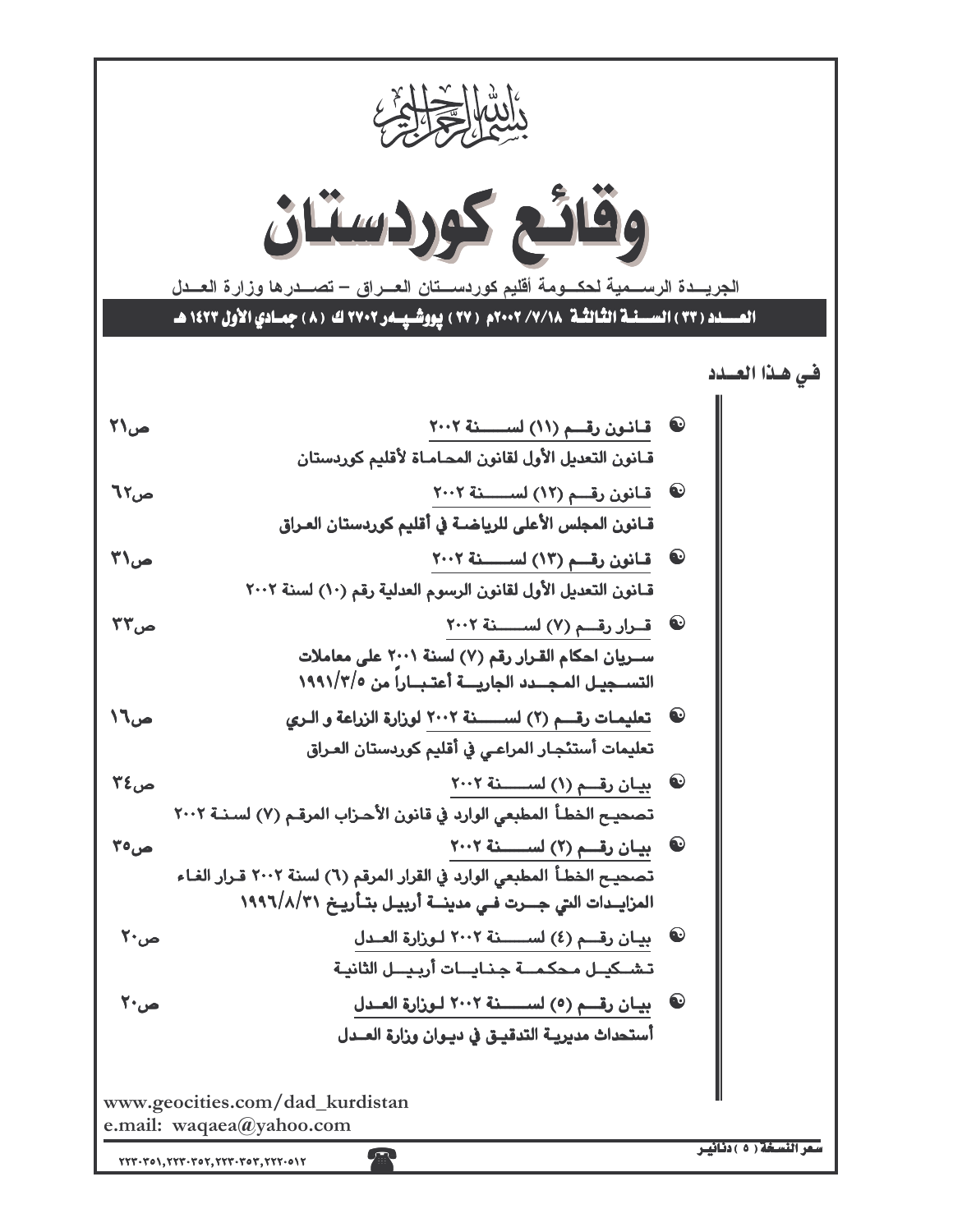## بصاسط

به نساوی خسوای به خشسنده میهر دیسان ىه نــاوى گەنــــەوە ئه نجــومەنى نيشتمانيى كوردســـتانى عيْــراق ژمارهى دەرھىنسان : ١١ رۆژى دەرھننسان : ٢٠٠٢/٦/٢٥

پـشت بـه حوکمـهکانی برگـه (۱)ی مـاددهی (٥٦) و مـاددهی (٥٣) لـه پاسـای ژمـاره (۱)ی ههموارکراوی سالّی (۱۹۹۲) و ، لهسهر داوای وهزیری داد و رهزامهندیی ئهنجومهنی وهزیـران و ، ئەو ياساكارىيەش كە ئەنجومـەنى نيـشتمانىي كوردسـتانى عٽـراق لـە دانيـشتنى ئاسـابى ژمـارە (٢٤)ی روّژی (٢٠٠٢/٦/٢٤) پيدا ئيه نجامي داوهو ، بيه پٽيي ئيهو دهسيهلاتهش کيه برگيه (٣)ی مـادده،ی دووهمـی یاسـای ژمـاره (۱۰)ی سـالّی ۱۹۹۷ پیّمـانی داوه ، برِیـاری دهرهیّنـانی ئـهم ياسايەي خوارەوەمان دا :

> باسای ژماره ( ۱۱ )ی سالی ۲۰۰۲ یاسای یه کــهم هه موارکـــردنی یاســای ژمـــاره ( ۱۷ )ی ســـانی ( ۱۹۹۹ )ی یاریْـــزەرایــەتى ھــەریْمی كــوردســـتــان

> > ماددەي بەكــەم :

برگــهى دووهم ، لــه مــاددهى ســيازدهى ياســاكه هــهموار دهكــرىّ و وهك ئهمــهى خــوارهوه دەخوێنرێتەوە :

دووهم : ئەگەر پارێزەر ، بە بے' مەعزەرەتى بەجى' بىۆ دوڧ سىالّى دوابەدواي پەك لـە ئابوونـەي بهشداربوون و رسومی بریار لهسهردراو دواکهوت و نهیدا ، ئـهوه لـهو بـارهدا نـاوی لـه لیـستهکه دووردهخرێتەوه و ئەو ماوەيەى بە پارێزەرايـەتى بىۆ لـە قەڵەم نـادرىٚ و بـۆ قيـدەميش حـساب نـاکريٰ . جـا ئهگـهر ويـستي دهسـت بکاتـهوه بـه پـارێزهري ئـهوا پێويـسته لهسـهري داواپـهك پێشکهش بکات ، که سهر له نویؒ نـاوی تۆمـار بکرێتـهوهو دهشـبیؒ شهرتوشـرووتی ماددهکـانی (٤،٦،٧)ی باساکهش رهجاو بکریت.

ماددەي دووەم :

برگــهي (پهکــهم) لــه مــادده چــواردهي پاســاکه هــهمواردهکريّ و وهك ئهمــهي خــوارهوه دەخوێنرێتەوە:

يەكەم : ئەر كەسەي ناوي لە<sub>ر</sub>ليستەكە دوور خرابێتەرە ، ناشى ھىچ جۆرە ئىشى<sub>ك</sub>كى پـارێزەر*ى* بكات تاكسه رلەنوى ناوى تۆمارنەكرىتەرەك **6ء ( اسمایا ٹ**  $\blacksquare$  . The set of  $\blacksquare$ 

> www.mojkurdistan.com ماددەى سىنىمم :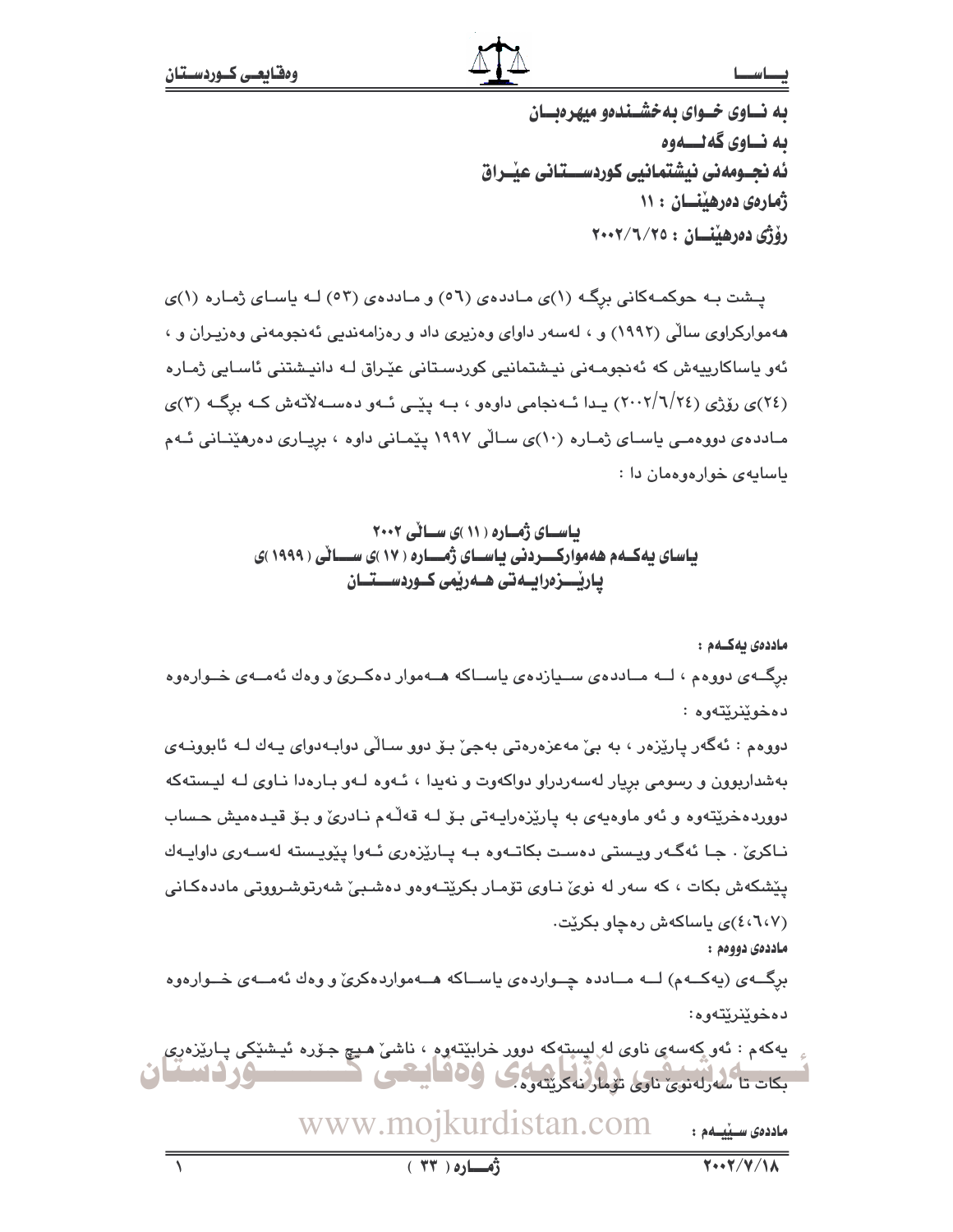مادده ی پازده له یاساکه پووچهلّ دهکریِّتهوه و ، ئهمهی خوارهوه دیّته جنگای : پهکهم : رەسمى تۆمارکردنى ناو له ليستهکهدا وەك خوارەوە دەبىؒ:

- ۰۱ \_ بۆ ئەو كەسەي تەمەنى لە چل سالْ تێپەريبيْ و ، زياتر لە سى سالْيش بەسەر وەرگرتنـي بروانامهی بهکالوریۆسی یاسا یان هاوتاکهیدا رابوردییؒ (٤٥٠) چوار سهد و پهنجا دیناره۰
- ٢. بِقَ ئَەو كەسەي يِيْشتر بِـق ماوەيـەك كـه لـه سـيّ سـالّى سـەرومر (مـستمر) كـەمتر نـەبـيّ دادگايي کردييّ يان وانهي ياسايي به دهرس گوتبێتهوه يان وهزيفهي سهرۆکي ئيـدديعا يـان موددهعیی گشتی بان راوێژکاری باسایی له دایهرهکانی ههرێمدا دیتیے٬ (کردیے٬) (۲۵۰) دوو سهد و پهنجا ديناره ، ههروهها بۆ ئەو كەسەش كە بۆ ماوەپەك لە يێنج سـالٌ كـﻪمتر نـﻪبىؒ وەزیفەی جێگری موددەعیی گشتیی بەسەر بردبیٚ٠
- ۳. بـۆ ئـهو كەسـەى تەمـەنى لـە چـل سـالٌ تێنەپـەرپبى ٚو سـىِّ سـالْيش بەسـەر وەرگرتنـى بروانامەي بەكالوريۆسى ياسا يان ھاوتاكەيدا رانـەبوردبىٚ ، ھـەروەھا بـۆ ئـەو كەسـەش كـە ماوەيەك يارێزەرايەتى كردېێ لە سێ سالٚ زياتر نەبێ (٢٠٠) دور سەد دينارە٠
- ٤. \_ بۆ ئەو كەسەي تەمەنى لە چل سـالٌ تێپـەريبيٌ و ، مـاوەي سـيٌ سـالٌ بەسـەر وەرگرتنـي بروانامەي بەكالۆريۆسى ياسا يان ھاوتاكەيدا رانەربوردىيْ (٤٠٠) چوار سەد دېنارە٠
- ۰. بِیْ نُهو کهسهی که پیشتر ، به حـوکم ، نـاوی لـه لیـستهکه دوور خرابیّتـهوه (٥٠٠) پیّـنج سەد دينارە .

دووهم : رەسمى فراوانكردنى صەلاحييە (رەسمى يلەبەندى) وەك ئەمەي خوارەوە دەبێت:

- له مەشقكارەوە تا موماريس (١٠٠) سەد دينارە.  $\cdot$
- ۲. له موماریسهوه تا راویژکار (۲۰۰) دوو سهد دیناره.

سێپهم : ئابوونهي بەشداربووني سالانه وەك ئەمەي خوارەوە دەبێت :

بۆ يارێزەرى مەشقكار (٥٠) يەنجا دېنارە.  $\cdot$ 

بۆ يارێزەرى مومارىس (١٠٠) سەد دېنارە.  $.5$ 

بۆ پارێزەرى راوێژكار (١٥٠) سەد و پەنجا دېنارە.  $\cdot$ ۳ ماددهۍ چــوارهم :

یهکمم : ئهم دهقهی خوارهوه بـۆ برگـهی (سـێیهم)ی مـاددهی شـازدهی یاسـاکه زیـاد دهکـریّ و زنجبرهكەي دەبێتە (٥) :

<sup>0</sup>. گرێبەستى بە سىفەتى راوێژكارى ياسايى بۆ يەك دايـەرەي رەسمى يـان نيمـچە رەسمـي يان بۆ يەك بانك بە مەرجى، ئېشەكەي بريتى بێت تەنيا لە راوێۋكردنى ياسايى و مافى ئەودى نەبيّت بېيتتە وەكيلى ئەولايەنە لە دەعواگەليكدا كە ئەولايەنە خۆي دەيكاتەوە يان لـە دژي ىدىمكىيتەرە. www.mojkurdistan.com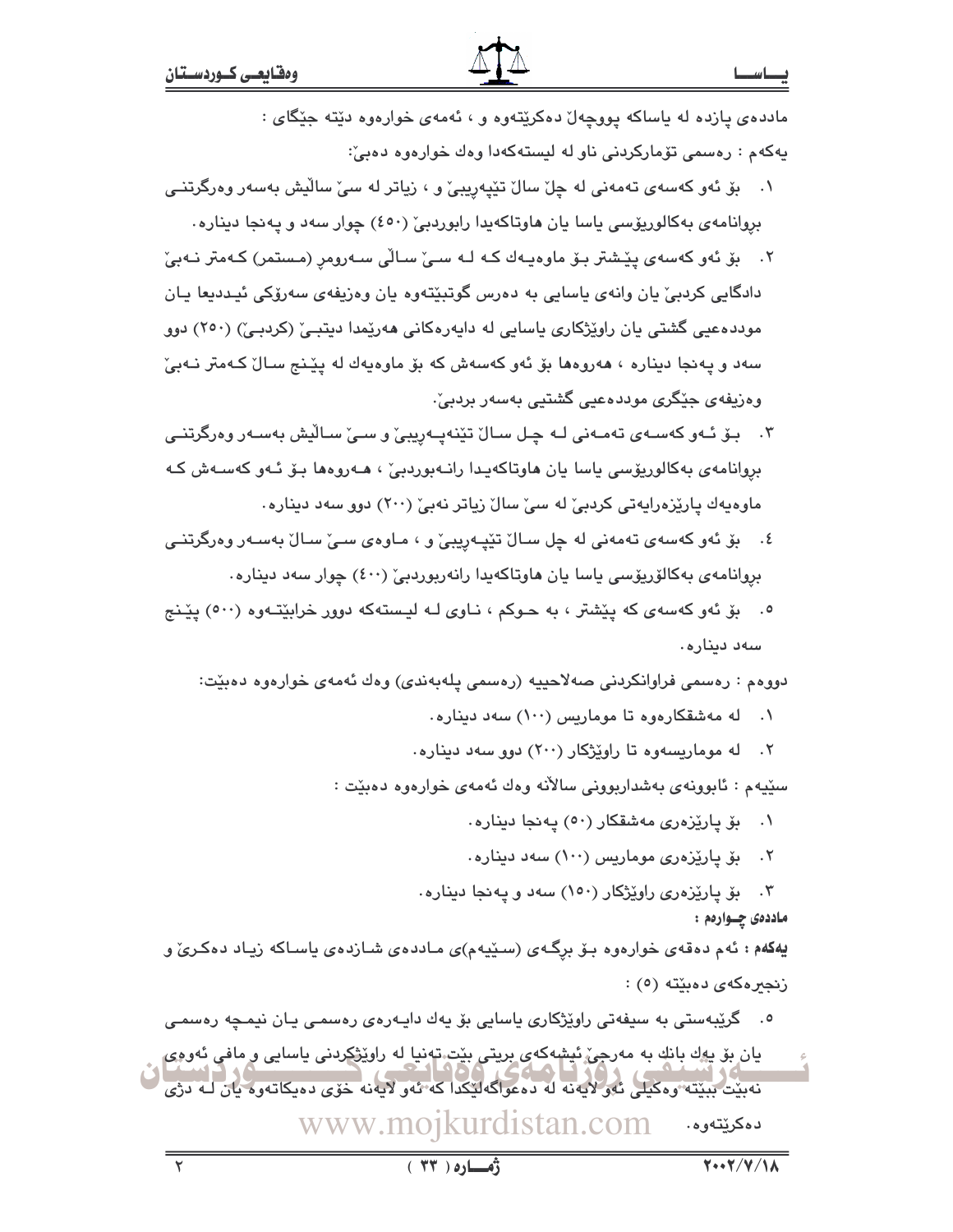دووهم : ئهم برگهیهی خوارهوه بۆ مادده شازدهی یاساکه زیاددهکریّ و دهبێته برگهی (چوارهم): چوارهم : ماوهي خزمهت له دادگاکان و ئيـدديعاي گـشتي ، پـان لـه بهرێوهبهرايـهتي مافـهکان لـه دايەرەپەك لە دايەرەكانى ھەرێم يان لە وانەوتنەوەي كۆليجى ياسا ، دواي وەرگرتنــى بروانامــەي بهکالۆريۆسى ياسا يان ھاوتاكەي بۆ يلەدار كردنى كەدەقەكەي لەم ماددەيەدا ھـاتووە ، حـساب دەكرىٰ:

ماددەى يېٽچىمم :

ماددەی نۆردەمىنى ياساكە يووچەل دەكرێتەوەو ، ئەمەی خوارەوە دێتە جێگای : يهکـهم : پارێزەرێ ناوی له لیستهکەدا تۆمار نەکرابیٚ ناشیٚ راوێژکاریی پاسـایی بکـات پـان ببێتـه وهکیلی غهیر و ئیددیعای مافگهانی بکا و له بهردهمی دادگاکان و لایهنگهای لیّ پیّچینهوهدا دیفاعی ليٌ بكات يان ناكوّكي يەكلابكاتەوە ، تەنيا ئەمەي خوارەوە نەبىُ:

- ئەوانەي دەعواي سەريە چاككردنى كشتوكالٌ و ئەحوالٌي شەخصى و ئەحوالٌي مەدەنپيان  $\cdot$ له دادگاکاندا ههیه ، بۆیان ههیه مێردیان و خەزووریان و خزمے، تـا پـلـهی دووهمیـان یکهنـه وهکيل ، کهسێکيش به پێی (ولايه يان وصايه يان قهيمومه يان توليه) جێگای کهسـێکی تـر بگرێتەوە ، ئەويش ئەو مافەي ھەيە.
- ۲. وەزيـرى يـێوەنديـدار يـان سـەرۆكى لايـەنێك كـه سـەر بـه وەزارەت نييـه ، بۆيـان ھەيـە فرمانبەرێِکی خاوەن بروانامەی بەکالۆرپۆسی پاسا (بەشی پاسا)ی خۆپان لە جیـاتی خۆپـان دابنٽن که له مورافهعهي بهردهم دادگاکان و ئهو لايهنانهي کـه خهسـلهتي ياسـاييان ههيـه ، لهم دەعوايانەي خوارەوەدا ئامادە بىن :
- اً. لەو دەعوايانەدا كە دايەرەيەك لە دايەرەكانى دەولەت تەرەفێك بێت تێيداو بەھاكـەي لـە (۲۵۰۰۰) بیست و یێنج ههزار دینار زیاتر نهبێت.
- لهو ده عوایانهدا که لـه نێوان دایـهرهکانی دهولـّهت یـان ههنـدێکیان لـه دژی ههنـدێکیان ب . دهیکهنهوه ، سا بههای دهعواکه ههر چهندیؒ دهبیؒ ، ببیؒ ِ

دووهم : ليژنهيهك بۆ دابەشكردنى دەعوا حكومييەكان ، له سىّ ئەندام يێك دەھێنرىّ يەكێكيان نوێنەراپەتى وەزارەتى دارايى و ئـابوورى دەكـات ، كـە ئـەو وەزارەتـە لـەناو ئـەو فرمانبەرانـەى خۆيدا كه بروانامەي بەكالۆريۆسى ياسايان ھەيە دايدەنىؒ و ، دووەميان نوێنەراپـەتى سـەندىكاي پارێزەران دەكات كە سەندىكا لە ناو پارێزەرە راوێژكارەكاندا داپدەنىٚ و ، ئەنىدامى سىێپەم ئـەو دايەرەيە دايدەنى كە وەكالەتەكە بۆ ھەر دەعوايەك ، بەجيا ، دەكاتەوە.

وکیلسی حویسان ماف کانیان بیساریزی ، تب نها شور لیژنه یک دابه شسیان ده کیات و ، دانسانی پارێزەرەكەش بە <u>پێى[گانِلگیى</u> د<u>ەقواكە§ بە]ى،ازامەئدىدى،كەتتىرتە ئ</u>\ئەتقالمانى لىژنەكە دەبێت.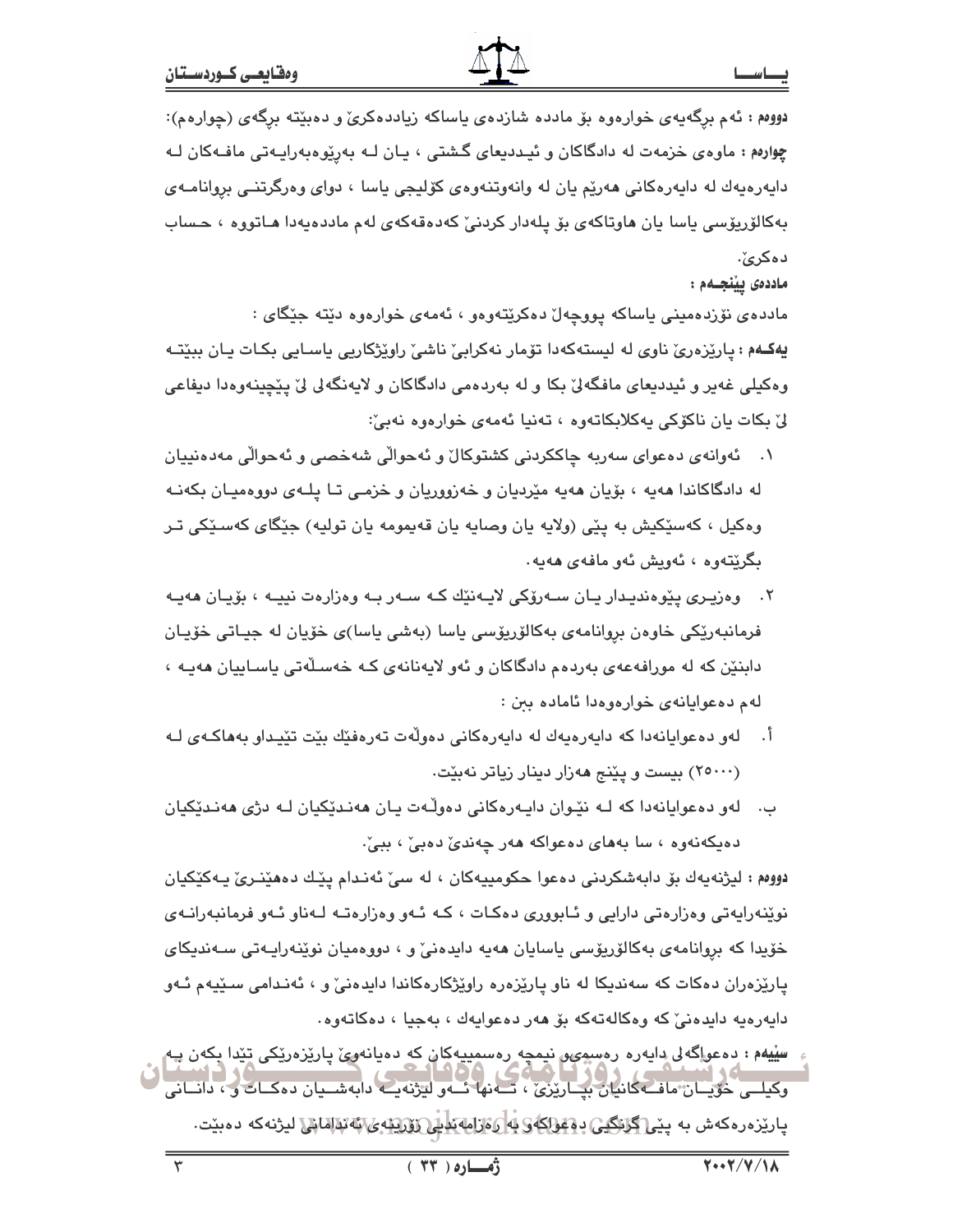ماددەى شەشــەم :

مادده ی بیستهمی یاساکه پووچهل دهکریتهوهو ئهمهی خوارهوهی له جێگا دادهنریؒ : <mark>يەكەم : يارێزەر بۆی مەيە بۆ پاراستنی خاو</mark>ەن وەكالەتەكە ھەر رىگايـەكى ياسـايى بگرێتـﻪ بـﻪر کـه خــوّی بـه شــایانی بزانــیّ و ، هــهر شـتیّکیش لــه ســکالأنامهی دهعواکــه دا بنووســیّ یــان لــه مورافەعەدا بِلّیْ و بنووسیؒ کە ئیلتیزامی مافی دیفاعی تێدا بیٚ بەریرس نابیؒ۰ دووهم : پێویسته پـارێزەر لــه لایــهن دادگاکـان و لایهنگــه لی لی پیّــچینـهوهو دایــهرهکانی هــهریم و مەرجەعەكانى دىكەوە رێزى لىٚ بگىرى،و بايەخى شياو بە يلەوپايـەى پـارێزەريى پـى بىدرى، ئـەو لايەنانە پێویستە ئاسانكاریی زەروورو ئوسىوڵیی كـە بـۆ ئەنجامـدانی پیـشەكەی پێویـستە بـۆی فهراهـهم بکـهن و ناشـی داوکاریـِه نووسـراوهکانی پـشت گـوی بخـهن و ، پێویـسته لـه سـهریان دادکاگان و لايهنه دادگاييهکاني ليّ دهرچيّ . له ماوهي ئـهو پــهري پـهك ههفتـه دا (کـه لـه رۆژي تۆمارکردن و وەرگرتنى داواكارىيە نووسراوەكانىيەوە دەست يىّ دەكا) سەيرى بكەن و بيېرنەوە ، خۆ ئەگەر مات و لەو ماوەپەدا نەبردرايەوە ، ئەوە لەو بارەدا يارێزەرەكە يێويستە سـەندىكاي لیٰ ئاگادار بکات.

سێيهم : پێوپسته لهسـهر دادگاکـان و لايهنـهکانی لێ پێـچينهوه رێگـا بـدهن بـه پـارێزهر ، پـێش ئەوەي وەكالەتەكە وەربگرى فايلى دەعواو ئـەرراقى لىُپێچينەوە بخوێنێتـەوەو سـەيرى ھـﻪموو شتێِك بکات ، که پێوهندیی بهو مهسهلهیهوه ههیه که دووی کهوتووه ٠ ههروهها پێویستیشه لـه سەريان كە رێگاى بدەنىؒ لە لێێێچینەوەی سەرەتاپیدا يان لـە ھـەر ئیجرایـەكى ياسـايى دیكـەدا ئامادەبېيت.

چــوارهم : ناشــی کتێبــهکانی پــارێزەر و کەلوپــەلى نووســینگاکەی دەسـتی بەســەردا بگــری و ىفرۆشرۆت.

ماددەي جەوتەم :

برگــهي (چــوارهم) لــه مــاددهي بيــست و پێــنج هــهمواردهکريّ و بــهم شــێوهيهي خــوارهوه دەخوێنرێتەوە :

چوارهم : پێویسته لهسهر لایهنه ناوبراوهکانی برگه (یهکهم)ی سـهرهوه رێـژهی (۱۰٪)ی مزوکرێـی راوێژکاریی پارێزەر دابشکێنن و و پارەکە ھەواڵەی سەندىکا بکەن تـا بـە داھـاتى خـۆی تۆمـاری بکات ، به مەرجىؒ سالْی له (٢٥٠) دوو سەد و پەنجا دینار کەمتر نەبێت.

ماددەى ھەشتەم :

مادده ی سیو پێنج له یاساکه پووچهل دهکرێتهوه و ئهمهی خوارموهی له جیٌدادهنرێت: یهکهم : دانگا ، بهبی تهوهی داواشتی لی بکری لیکوکم دهدات به سه ر تـهو که سـه دا کـه هـه موو ده عواکـه يـان بهشـ<u>ێکې ب</u>ۆرلندوړه مِزوکريکی پارێِزهارايـهټۍ ئـهوېغده چېکه دۆراوه بـدات بـه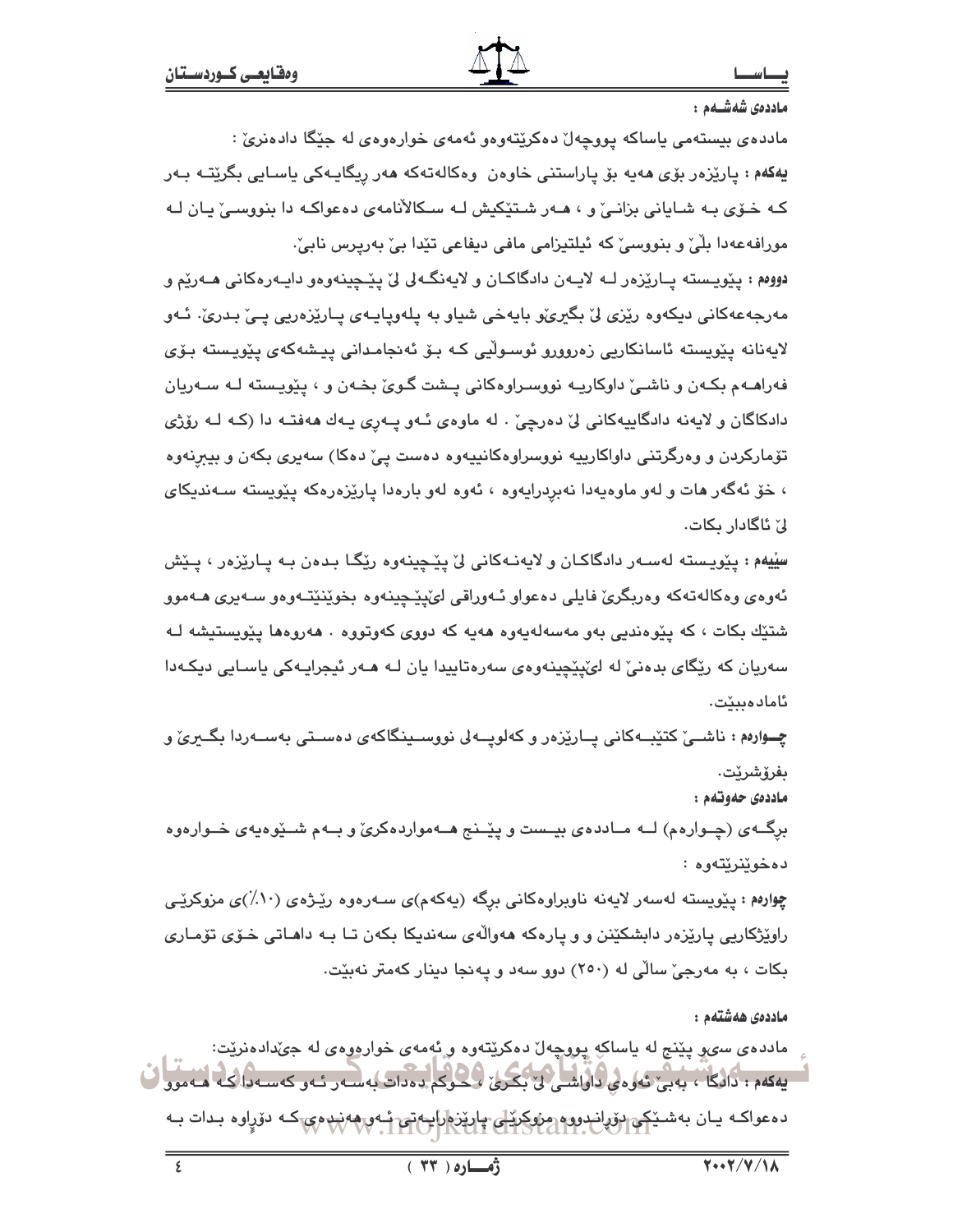دژهکهی ، که ئهویش پـارێزهری هـهبووه ، کهسـێکیش کـه لهسـهر داواکـاریی خـۆی دهعواکـهی يووڃــه لُ كرابيْـــهوه ، ئــهويش (تــهنها لــه رووى مزوكريْــى ياريْزەرايەتيــهوه) حــوكمى دۆراو دەيگرێتەوە.

دووهم : دادگا حوکمي مزوکرێي پارێزهراپهتي بهم شێوهي خوارهوه ديار دهکات :

- ۰۱ رێژه ی (۸۰٪)ی به های حوکم پیّ دهرچووهکه (المحکوم به) بـه مـهرجیّ لـه (۵۰۰۰) پێنج ھەزار دېنار نەترازىؒ.
- ۲. رێژەي (٥٪)ي بەھاي بـﻪدەلى بـﻪ موڵك كـردن بـﻪ مـﻪرجيّ لـﻪ (٣٠٠٠) سـيّ ھـﻪزار دينـار نەترازىؒ.
- ۳. له دهعواگهلی ئهحوالی شهخصی و ئهو دهعوایانهش که بههایان دیارنهکراوه و لهو دهعوا سزاییانهشدا که به مافی مهدهنی بنبرِدهکرین ، له (۱۰۰) سهد دینار کهمتر نـابیٌ و لــه (۵۰۰) يێنج سەد ديناريش ناترازێ.

سِڀْيهم : دادگا بۆ وەكيلەكانى دايەرەكانى ھەرێم لەو فرمانبەرانەي كـه بـه يێـى برگـەي (يەكـەم ـ ٢)ي ماددەي نۆردەي ياساكە بۆ مورافەعە دەنٽردرێن چوكمى مزوكرێپەكپان بۆ ئەدا كە ھاوتابىٚ له گەل مزوکرێی ئەو پارێزەراپەتپپـەدا کـﻪ حـوکمی بردنـﻪوەی (کـسب) دەعـوای بـۆ دەدریٚ کـﻪ دهقهکهی له برگه (دووهم)ی سـهرهوهدا هـاتووه ، تـهواوی مزوکرێپهکـهش (کامـل الأتعـاب) کـه حوکمهکهی پیّ دهرچووه بهم شێوهیهی خوارهوه دابهش دهکرێت:

- ۰۱ (۳۰٪)ی بوّ ئهو فرمانبهرهیه که له دهعواکه مورافهعهی کردووه.
- ۰۲ ـــ (۲۰٪)ی بۆ کارمەندانی دايـەرە ياسـاييەکان يـان بەشـی ياسـايی لەوانـەی کـه بروانامـەی بەكالۆريۆسى ياسا يان ھاوتاكەيان ھەيە٠

۰۳ باقیمەنی مزوکرێیەکە بە داھاتی گەنجینە (خزینة)ی ھەرێم تۆماردەكرێت. ماددەى ئۆيەم :

برگــهی (پهکــهم)ی مــاددهی ســوهونوّ لــه پاســاکه هــهمواردهکریّ و بــهم شـــدّوهپهی خــوارهوه دەخوێنرێتەوە:

**يەكەم :** پارێزەر بۆى ھەيـە كـە لـە گـەلّ بـە وەكيـل دانەرەكەيـدا (موكلـە) لەسـەر گرێبەسـتێكى نووسراو پێك بێت كه له لايەن سەندىكاوە تەسدىق دەكرێت بەرامبەر بە رەسمێكى دىياركراو كـﻪ (٢٥) بيست و يێنج ديناره ، دەدرێت به سەنديكا.

ماددەى دەيسەم :

برگـهی (پهکـهم)ی مـاددهی چـل و ههشـتی پاسـاکه هـهمواردهکریّ و بـهم شـێوهیهی خـوارهوه سنینیس نیفی روژنامهی وهقایعی ک <u> مستان</u>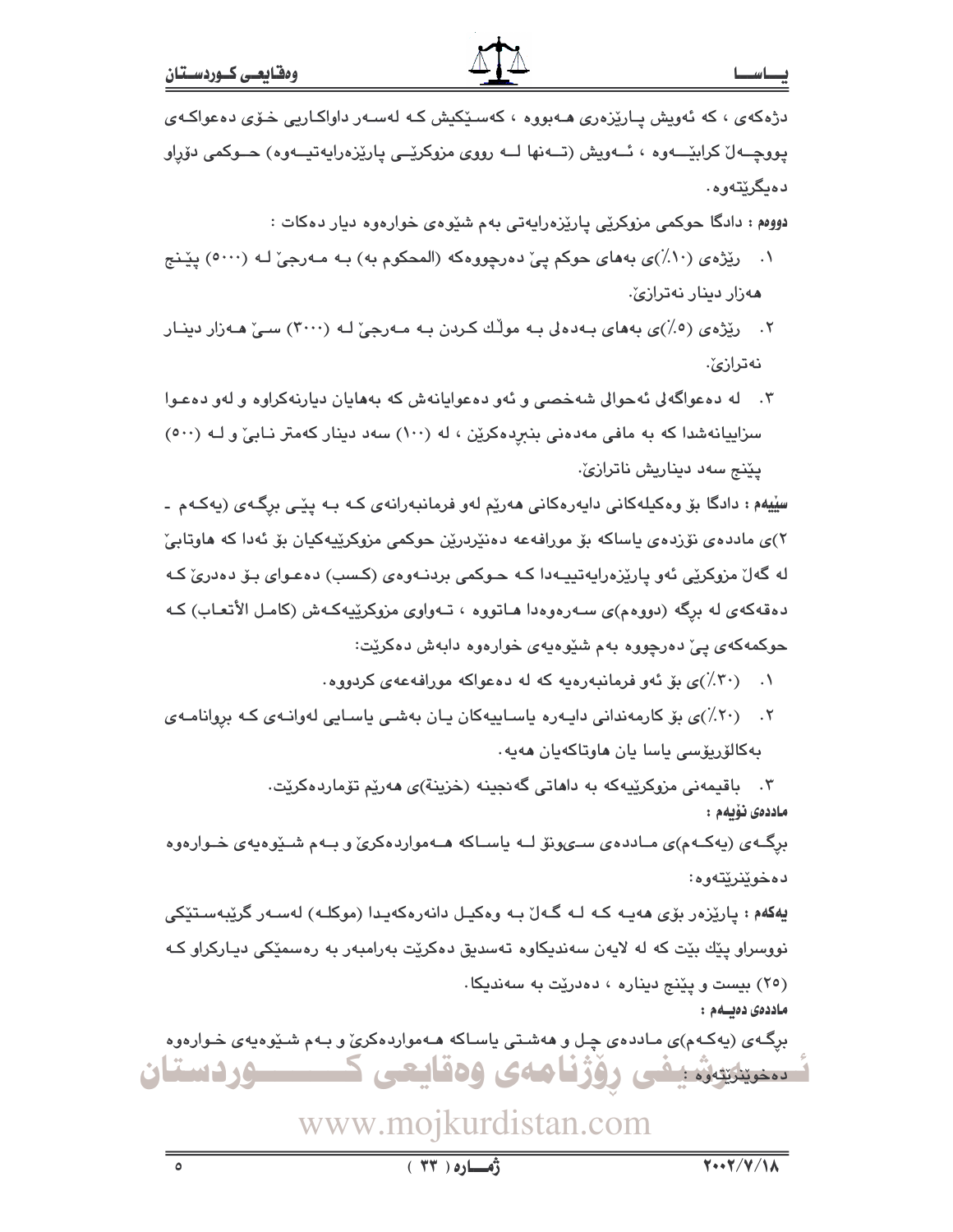دهكا) كۆدەبتتەوە.

# یهکمم : دهستهی گشتی مهر سیّ سالّ جاریّك (که له روّژی مهلّبژاردنی ئهنجومهنهوه دهست یـیّ

ماددەى يسازدە : مادەي حەفتاونۆى ياساكە يووچەل دەكريتەوەو ئەمەي خوارەوەي لە جىّ دادەنرىّ: پهکـهم : وهزیـِری دارایـی و ئـابووری ، لـه چوارچـێوهی دهقـهکانی ئـهم یاسـایهدا ، رێنمـایی بـۆ دبارکردنی مزوکرێی پارێزەرايەتی دەردەچوێنیٚ بۆ ئەو دەعوايانەی کە دايەرەيەك لە دايەرەکانی هەريم دەبيتە تەرەفيك تێيدا. دووەم : ئەنجومــەنى ســەندىكا بـۆى ھەيــە رێنمــايى پێويـست بـۆ ســانا كردنــى بەركارخــستنى حوکمەکانى ئەم ياسايە دەربھێنىٚ٠ ماددەي دوازدە :

يٽويسته وهزيره پهيوهنديدارهکان حوکمهکاني ئهم ياسايه بخهنه بهرکار. ماددەى سىيازدە :

ئهم ياسايه له رۆژى بلاْوكردنەوەي لە (وەقايعى كوردستان) دا ، دەخرێتە بەركار.

د. رۆژنـورى شـاوەبس ســـدروٰکی ئه نجــومــدنی نیشــتمـانیی کوردســتـانی ــ عیـْــراق

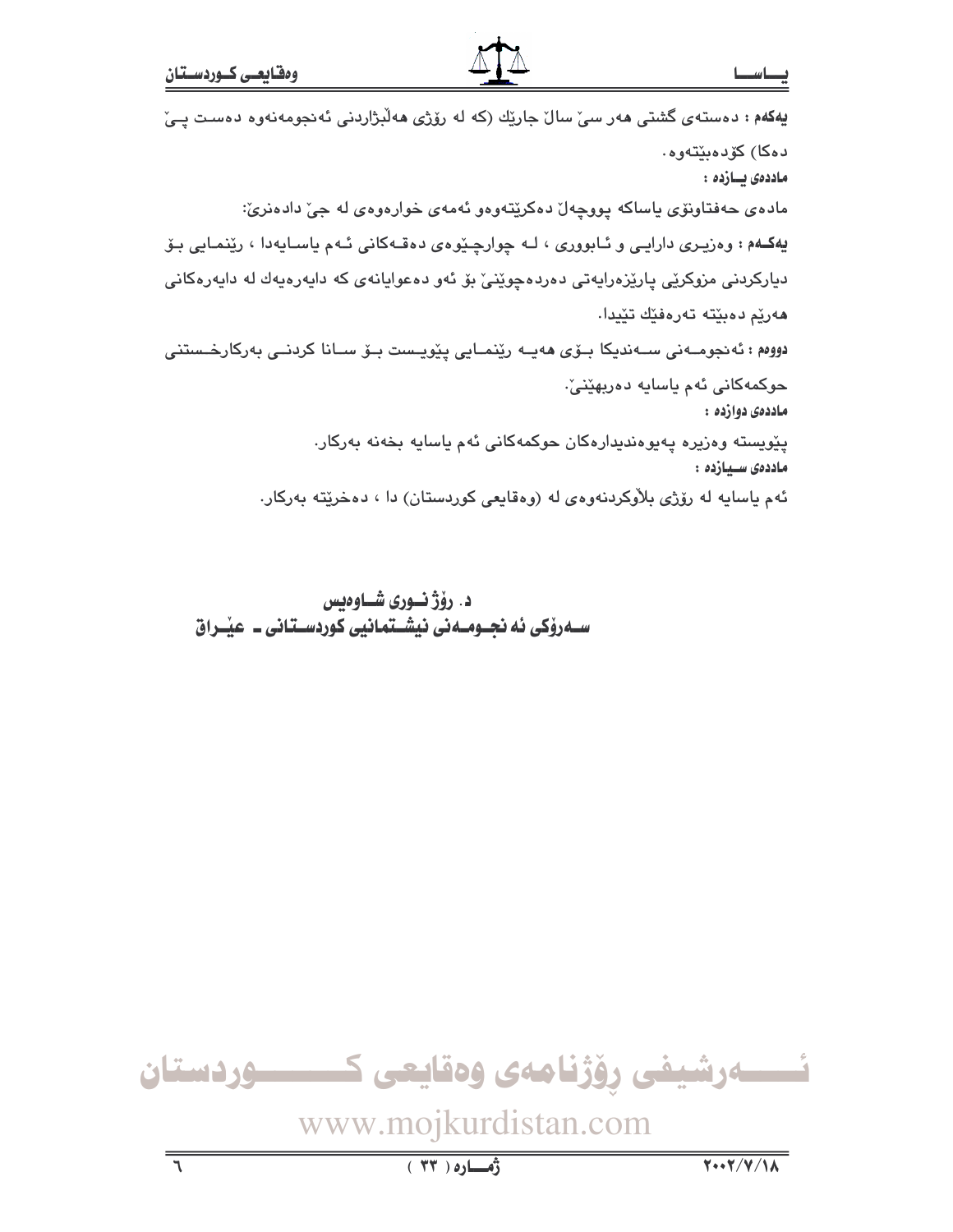# بصاسط

به نساوی خسوای به خشیندهو میهره بسان ىه نــاوى گەنــــەوە ئه نجــومەنى نيشتمانيى كوردســـتانى عيْــراق ژمارەي دەرھىنسان : ١٢ رۆژى دەرھىنسان : ٢٠٠٢/٧/١

یشت به حوکمهکانی برگ (۱)ی ماددهی (٥٦) و ماددهی (٥٣) لـه یاسای ژماره (۱)ی ههموارکراوی سالّی (۱۹۹۲)و لهسهر داوای وهزیری رۆشنبیری و رهزامهندیی ئهنجومهنی وهزیران و ئەو ياساكارىيەش كە ئەنجومەنى نيشتمانيى كوردستانى عێراق كە دانيـشتنى ئاسـايى ژمـارە (٢٦)ی رۆژی (٢٠٠٢/٦/٢٠) يدا ئەنجامی داوه و به پێی ئەو دەسەلاتەش کە برگە (٣)ی ماددەی دووهمـی یاسـای ژمـاره (۱۰)ی سـالّی ۱۹۹۷ پیّمـانی داوه ، برِیـاری دهرهیّنـانی نـّهم یاسـایهی خوارهوهمان دا :

بیاسیای ژمیاره ( ۱۲ )ی سیانی ۲۰۰۲ یاســای ئه نجومــهنی بــالأی وهرزشی ههریْمی کــوردستـانی عیْراق

((**بەشى يەكــەم**)) ينناسـەكـان

ماددەى بەكــەم :

مەبەست لەم دەستەواژانەي خوارەوە ماناكانى بەرامبەريانە :

هەريّم : ھەرپّمى كوردستانى عيّراق ٠

ئەنجومەن : ئەنجومەنى بالآي وەرزشى ھەرپمى كوردستانى عێراق ٠

سەرۆك : سەرۆكى ئەنجومەنى بالأى وەرزشى ھەرێمى كوردستانى عێراق .

ئەمینداری دارایی : ئەمینداری کاروباری دارایی ئەنجومەنی بالآی وەرزشى ھـەرێمى كوردسـتانی عێراق .

مەكتەب : مەكتەبى يانەو پەكێتىپە وەرزشىپيەكان لە بارەگاي ئەنجومەنى بالأي وەرزشى ھەرێمى كوردستانى عێراقدا .

يـهکێتى : دەسـتەيەکى وەرزشـييە ، بـه ئەنجومەنـەوە پەيوەسـتە ، سەرپەرشـتيى کاروبـارى گەمەيەك لە گەمە وەرزشىيەكان دەكات .

يانه : دوستهٔيهکي به يێي پاسا پُيلباره پێږراوم ؛ له گومـهڵي خـه لَّك يێـك دێـت کـه لـِ وەرزشيدا يەك دەگرنەوە.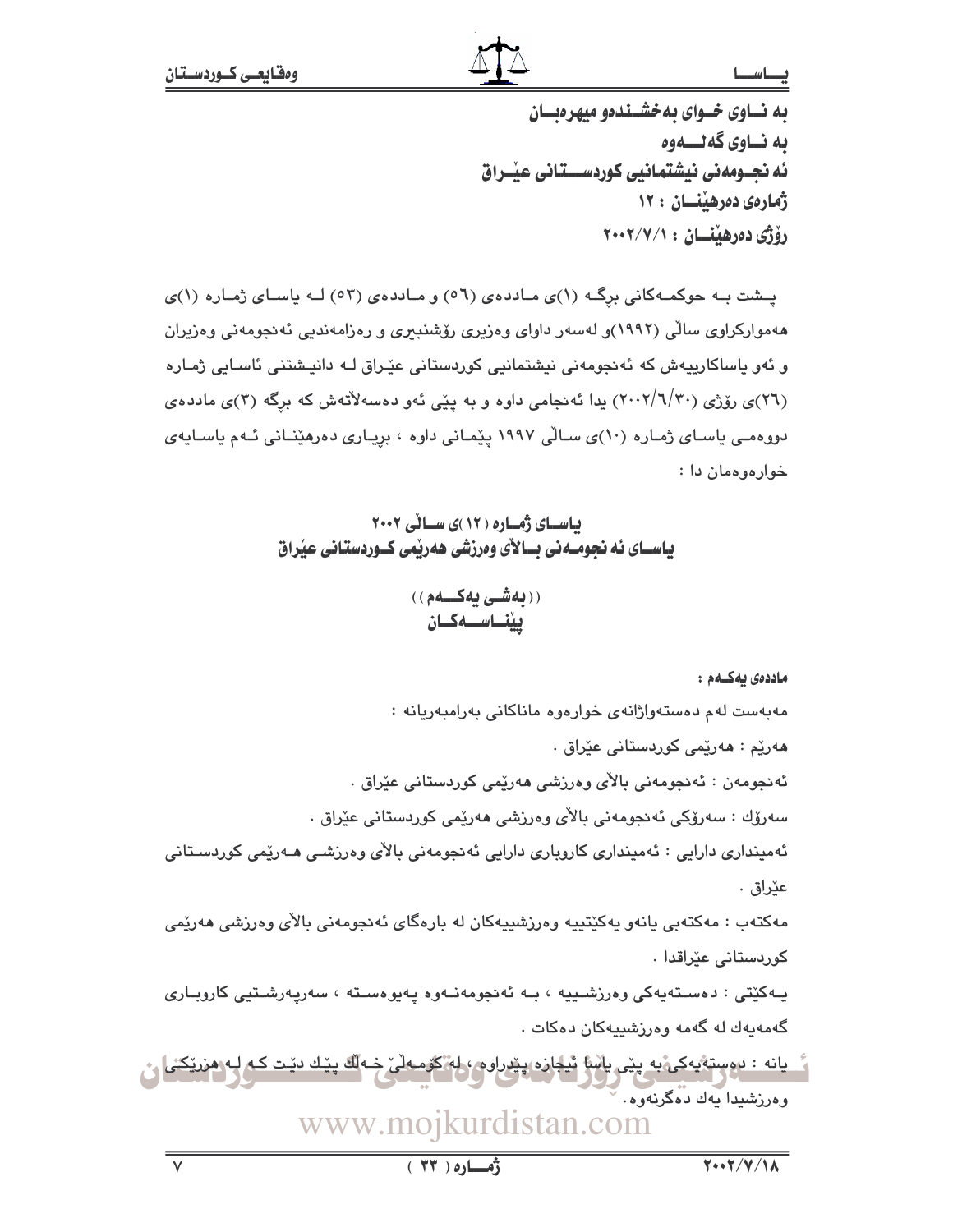# ( ( **به شي دووهم** ) ) دامـهزرانــدن و فــرمان و ئـاما نجــهكــانى

ماددەي دووەم :

به پێی ئهم یاسایه ، ئەنجومەنیٚ بـه نـاوی (ئەنجومـەنی بـالآی وەرزشـی هـەرێمی کوردسـتانی عێراق) ساز دەدرێت و به بالأترین دەستەی کاروبـاری وەرزشـیی هـەرێم لــه قەڵـهم دەدریٚ و بــه سەرۆکايەتيى ئەنجومەنى وەزيرانەوە پەيوەست دەبىؒ و بارەگاكەشى لـە ھـەولێرى يايتـەختى ههريمدا دهيي، لهمانهي خوارهوه ييّك ديّت :

يەكەم / دەستەي گشتى ، لەمانە يێك دێت :

- ٠. سەرۆكانى يەكێتىيە وەرزشىيەكانى ھەرێم .
	- ٢. سەرۆكانى يانە وەرزشىيەكانى ھەرێم .
- ۳. بەرپرسانى ليژنە گەلى وەرزشىي يارێزگاكان .

دووهم : دهستهى تەنفيزى ، لهمانهى خوارەوه يێك دێت :

- ۰۱ سەرۆك .
- ۰۲ جێگر*ی* سەرۆك .
	- ۰۳ سکرتٽر
- ٤. ئەمىندارى دارايى .
- ۰. بەرپرسى يانەو يەك<u>ێ</u>تييە وەرزشىييەكان .
- ٦. پهريرسي مهکتهيې پێوهنديگهل و راگهپاندن ٠
	- ۷. بەرپرسى ليژنە گەلى وەرزشىي يارێزگاكان .
		- ۸. نوټنهري وهزارهتي رۆشنېيرې .
		- ۹. نوێنەرى وەزارەتى پەروەردە .
			- ١٠. نوێنەرى فێركردنى بالآ .
		- ۱۱. نویندری وهزارهتی کاروباری ییشمهرگه .
			- ۰۱۲ نوینهری وهزارهتی ناوخو .
			- ۱۳. نوینەری لاوانی کوردستان .
- ۰۱٤ (۳) سیّ شارەزای پسیۆر که سەرۆك بە رەزامەندیی ئەنجومەن ناوزەدیان دەکات . سٽيهم : ليژنه وهرزشيپهکاني پارٽِزگاکان :
- لیژند*ي پ*اریزگیا لـه (۳) سی ئهندام پیّـك دیده كه لـه لایـهن سـه روکایهتی یـهکیّتی و یانـه<br>استاد که در استاد استاد که در استاد که استاد که استاد استاد استاد استاد استاد استاد استاد استاد استاد وەرزشيەكانى پارىزگاكەوە ھەلدەبژىردرىن و ليژنەكەش لە ناو ئەندامەكانى خۆپدا سەرۆكىك و بەريرسىيكى داراي<u>لى[لىكى كىرى] ئەللىكىلىۋى كىلىكى اسلارشىلىلانى</u>/كىلىمالىژنەيـە ئەرەپـە كـە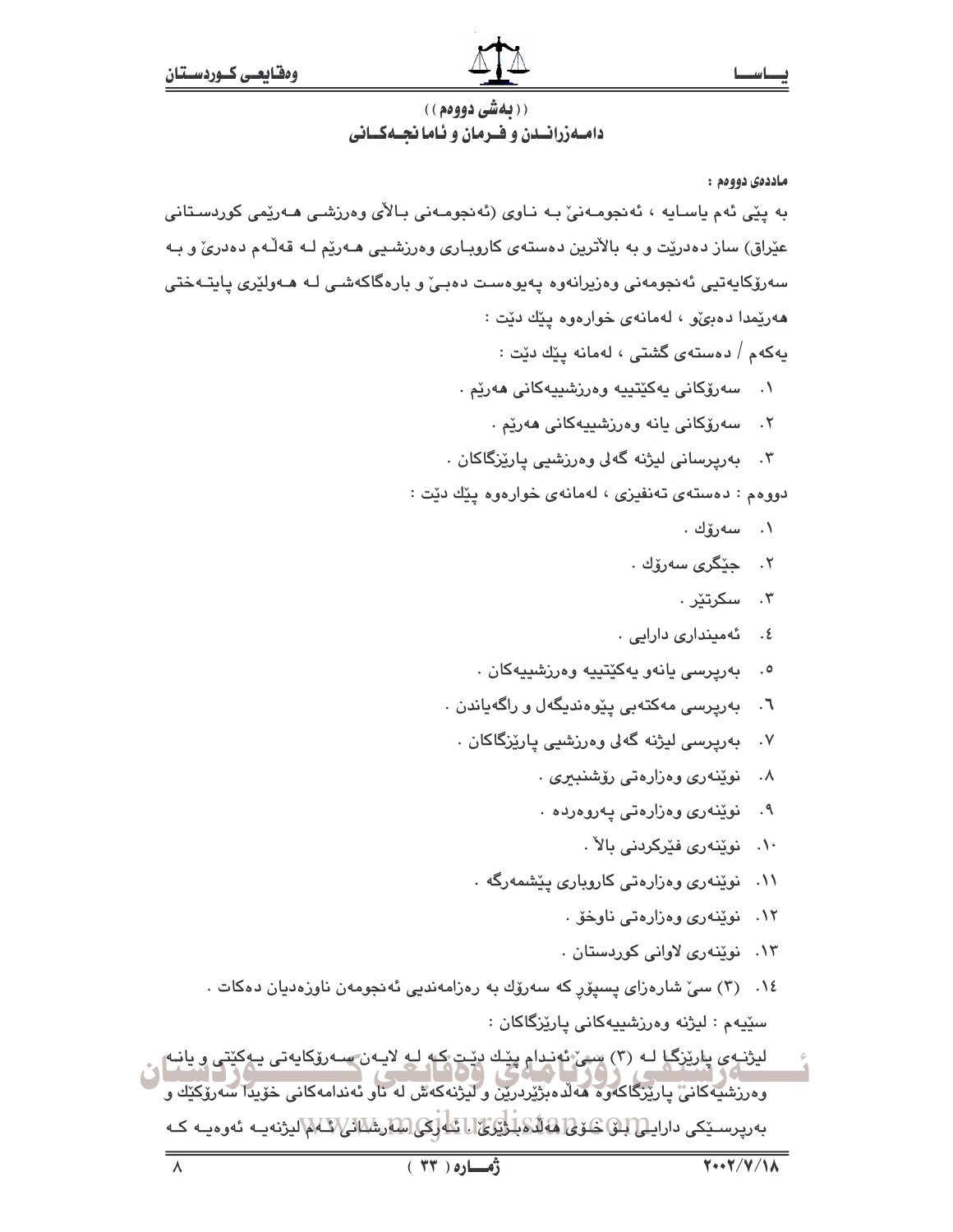سەرپەرشتى ھەمور كاروبارێِكى وەرزشىي پارێزگاكە دەكا و راپۆرتگەلى خـولاو خـول (تقـارير دوریة) یش له بارهی بزاڤی وهرزشییهوه یێشکهش به ئهنجومهن دهکات.

ماددەي سىيەم :

ئەنجومەن سەربەخۆيى ئېدارى و دارايى خۆي ھەپەو شەخسپەتى مەعنەويى خۆپشى دەبێت٠ ماددەى چوارەم :

ئامانجى ئەنجومەن ئەوەيە كە :

- ۰۱ خه مخوّریی بزاڤی وهرزشی له ههرێمدا بکا و بهرهو چاکتری ببات .
- ببروباوەر و ئامانجەكانى ليژنەي ئۆلەمپيى نێو دەولّەتى رەگداكوتاو بكات .  $\cdot$   $\cdot$   $\cdot$
- ۴. گرنگيي بزووتنهوه و ڇالاکيپهکاني وهرزش زهق و زۆپ بخاتهروو بـه جـۆرئ کـه لـه گـهلّ ئامائچەكانى گەلى كوردستانى عٽراقدا بگوئجى .
- ٤. پاريدهي يانهو پهکێتيپه وهرزشيپهکاني ههرێم بدات و له ههموو رووپهکهوه پشتيان بگريّ تا بتوانن ئەرك و فرمانى خۆيان بەو شێوەپەي كە ئومێديان لى دەكرى ئەنجام بدەن .
- بۆ ھاوكۆمەكى و ھاودەنگى لـه گـەلْ پەكێـتى و پانـه وەرزشـيپەكانى دەرەوەي ھەرێمـدا  $\cdot$ . ىكەوتتە كار .

ماددەى يېنجەم :

پهکهم : دهستهي تهنفيزي ، ههر دوو مـانگ جاريّك ، کۆبوونهوهپـهکي ئاسـايي سـاز دهدات و ، سەرۆك يان دووسٽييەكى ئەندامانيش بۆيان ھەيە بۆ كۆبوونەوەيەكى لاوەكى بانگھێشتى بكەن . دووهم : دەستەي تەنفيزى ئەم ئەرك و فرمانانە دەگريتە ئەستۆ:

- ۰۱ به رنامهی وهرزشیی وهزری وهرزش دادهنی و دهیخاتـه بهردهست دهستهی گشتی بـوّ موسادەقە لەسەر كردنى .
	- ئەرك و فرمان و بزاڤي ليژنه وەرزشييەكانى پارێزگا ديار دەكات .  $\cdot$   $\cdot$   $\cdot$
	- دابەشكردنى كۆمەكى دارايى بەسەر يانەو پەكێتپپە وەرزشىپپەكاندا رێك دەخات .  $\cdot$   $\mathsf{r}$ 
		- به پێی یاسا ئیجازه به یانه وهرزشیپهکان دهدات .  $\cdot$  5
		- ئیدارهی دهزگا و پاریگه وهرزشییهکان بهرێوه دهبات .  $\cdot$ .0
		- به ییّی یاسا یهکگرتنی دوویانه یان زیاتر ئیقرار دهکات .  $\mathcal{F}$ .
- ۰۷ نهگهر دهستهی ئیدارهی یانـهو یهکێتییـه وهرزشـییهکان لـه یاسـا و عـورف و عـادهتی وهرزشی لا بدهن سزایان بهسهردا دهسهپینی ، به له کارخستن و ههلوهشاندنهوهشیانهوه .

۸. سەلاّچیپەتى دەرھێنـانى فەرمانگـەلى نـاردنى شِـاندى بـۆ نـاوەوە و دەرەوەى ھـەرێمیش ـــــوردستان مهارشيفي روزنامهى ودنايعي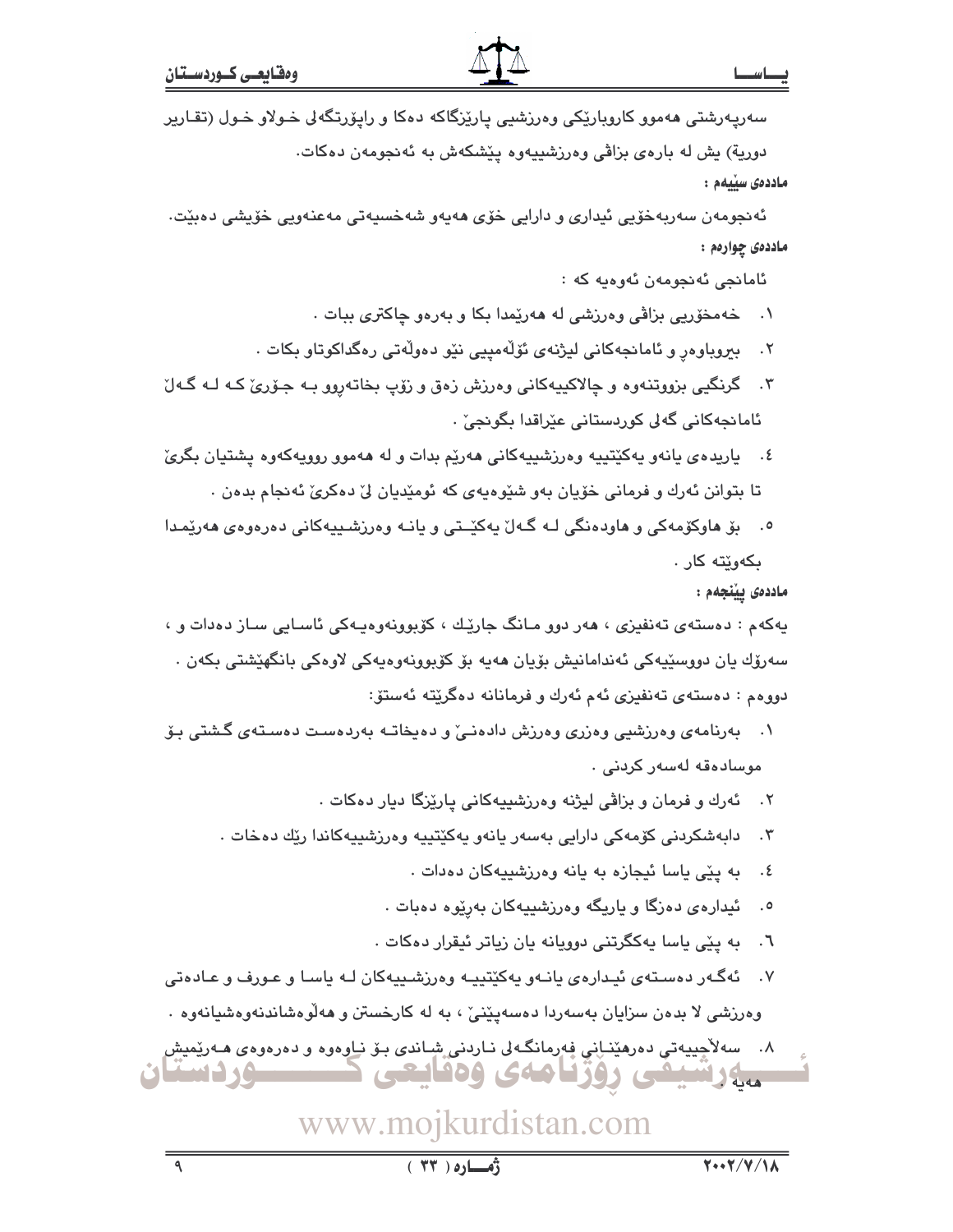# ((محمشتی سینیمم))

ماددەى شەشەم :

ئەرك و فرمانەكانى سەرۆك :

سەرۆك ئەم ئەرك و فرمانانەي خوارەوە دەگرێتە ئەستۆ :

- سەرۆكاپەتيى كۆپوونەوەي دەستەي گشتى و دەستەي تەنفىزى دەكات .  $\cdot$
- لـه بـهردهمي دادگـا و لايهنـهكاني ديكـهي حكومـهت و لايـهني ديكهشـدا نوێنهرايـهتيي  $\cdot$   $\mathsf{r}$ ئەنجومەن دەكا و ، دەشتوانى كەسىكى تر لە جياتى خۆى بۆ ئەو ئەركە دابنى .

۳. به پێی بنیچه یاساییهکان ههموو گرێبهست و پێکهاتنه وهرزشییهکان ئیمزا دهکات.

- ٤. له گەلْ ئەميندارى داراييدا ئيزنەكانى صەرف و صكوك ئيمزا دەكات .
	- هەندىٰ لە ئەرك و فرمانەكانى خۆي بە جێگرى سەرۆك دەسپێرىٰ .  $\cdot$ .0

٦. ئەرك و فرمان و سەلاّحيياتى سكرتێر و ئەميندارى دارايى دەسنيشان دەكات . ماددەي حەوتەم :

دەستەي گشتى ئەمانەي خوارەوە دەگرێتە ئەستۆ :

- سەرۆك و ئەندامانى دەستەي تەنفيزى ھەلدەبژێرێت ـــ تــەنيا نوێنــەرانى وەزارەتــەكان و  $\cdot$ . لاوانی کوردستان و ئەو شارەزايانەشى لىٌ دەرچىٌ کە بە دامەزراندن دادەمەزريْن.
	- ۲. گفتوگۆ لەسەر مەحزەرى كۆبوونەوەكانى يېشتر دەكات .
	- ۴. رايۆرتى چالاكى و پلانە جۆربەجۆرەكانى سالى تازەي ئەنجومەن تەسدىق دەكات .
- ٤. گفتوگـۆ لەسـەر ئـەو پێـشنيازانە دەكـات كـە پـەكێتى و يانـە وەرزشـىييەكان پێـشكەشى دهکەن ، ئەوجا بەر لە کۆبوونەوە ، لە کەمى بە مانگێك بە نووسىين پێشکەشى دەکـات بـﻪ مەكتەبى يەكێتى و يانەكانى ئەنجومەن .
- ۰۵ رايۆرتى حساباتى كۆتايى سالى دارايى رابوردووى ئەمىندارى دارايى ئەنجومـەن تەسـدىق دەكات .
- ٦. بوجــهى ســالأنهى ئەنجومــهن ئامــادە دەكــات و پێــشكەشى دەكــات بــه لايەنـــه يێٯەندىدارەكان.

۰۷ دروشمی ئەنجومەن دياردەكات .

ماددەى ھەشتەم :

دەستەي گشتى لە كۆتـايى ھـەموو سـالێكدا لەسـەر بانگهێشتنى نوسـراوي دەسـتەي تـەنفيزى کۆبوونەوەپەك ساز دەدات . لەو بانگهێشتەدا دەسـتەی تـﻪنفیزی کـات و جێِگـای کۆبوونەوەکـە ــوردستان لَّصِيارِ دِوْكَانِ أَوْ نَهُمْ بِهِيَا يَنَامُا نِهْشُ اللَّهِ كَهَلْنَا رَوْمَتِيْرِيٌّ ۚ قَا أَيْتَعَصَى الْ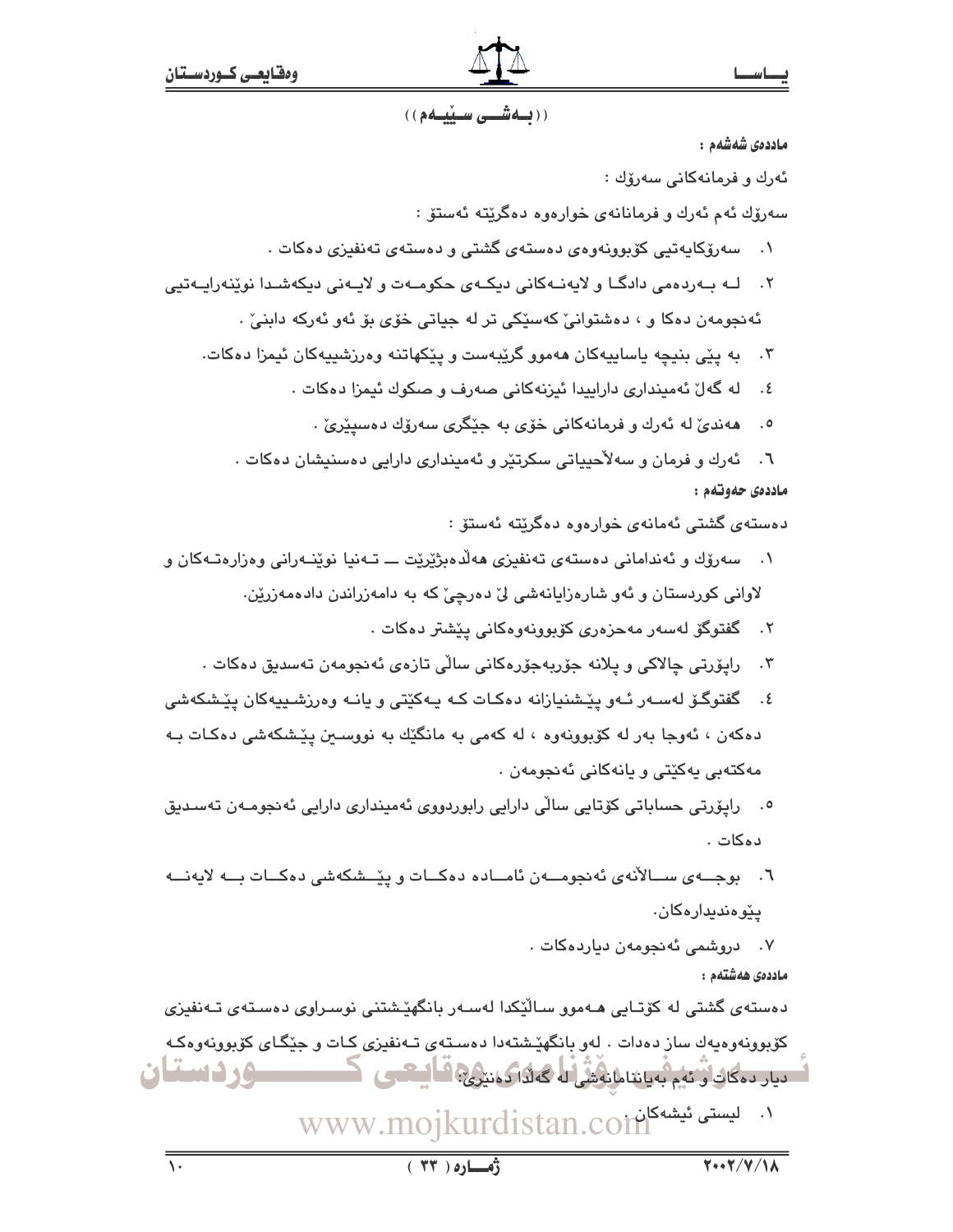- ٢. رايۆرتى تەدقىقكارى حسابات لە ئەنجومەن .
- ِ رايۆرتى ژمێريارى ياسايى له بارەي سالى دارايى رابوردوو .  $\cdot$   $\mathsf{r}$ 
	- ٤. خەملاندنەكانى بوجەي سالى دادىٚ .

ماددەى ئۆيەم :

- لـه کۆبوونــهوهي دهسـتهي گـشتيدا ، نيـحمابي ياسـايي بـه ئامـادهبووني دووسـێيهکي  $\cdot$ ئەندامان دێتـﻪجێ ، دەنـا كۆبوونەوەكـﻪ بـۆ مـاوەي پـﻪك ھەڧتـﻪ دوادەخرێت و نيـصاب بـﻪ ئامادەبوونى سێڀەكى ئەندامان دێتەجێ ٠
- ۲. ئەگەر ھەلْومەرجێكى ناكاو روويداو دەستەي گشتى لـە كـاتى ديـاركراودا كۆنـەبووەوە ، ئەوە لەو بارەدا يێويستە لەسەر ئەنجومەن كات و وەختێكى تر بۆ كۆبوونەوەكە ديـار بكـات و ئەندامەكانيشى لىْ ئاگادار بكات ٠
- ۴. دەستى گشتى كۆپوونـەوەكانى خـۆي بـە سـەرۆكاپەتىي سـەرۆك سـازدەدا و ئەگـەر ئـەو دیارنهبوو ، ئەوە لەو بارەدا بە سەرۆكايەتيى جێگرەكەي سازى دەدات .
- ٤. ئەگەر سەرۆك و جێگرەكەشى ھـەردووكيان ديارنــەبوون ، ئــەوا كۆبوونەوەكـە بـۆ مـاوەي ههفتهيهك دوادهخريّ ، خوّ ئهگهر هات و لـه كوّبوونـهوهي دواي ئهوهشـدا ئامـاده نـهبوون ، ئەوە لەو بارەدا دەستەي گشتى لە ناو ئەندامەكانى ئەنجومەندا سەرۆكێك بىۆ كۆپوونەوەكـە دەسنىشان دەكات .
- ۰. دەستەي گشتى بريارەكانى خۆي بە زۆرينەي رەھا دەردەھێنى، ئەگەر دەنگەكانىش هاوتابوون ، ئەوە لەو بارەدا دەنگى سەرۆك بۆ كام تايان بووبىؒ ، بۆ ئەوە ٠
	- ٦. دەنگدان لەسەر بريارەكانى دەستەي گشتى لە رووە ٠

ماددەى دەيەم :

- دەشى سەرۆك ، يان دوۋ سێپەكى ئەندامانى دەستەي تـەنفىزى ، بانگھێشتى دەستەي  $\cdot$ . گشتی بکەن بۆ کۆبورنەرەپەکی لارەکی بۆ گفتوگۆکردن لەسەر مەسەلەگەلى دياركرار.
- ۲. دهستهی گشتی ناشیؒ کۆبورنەوەپەکی لاوەکی بىۆ سـەپرکردنی بابـەتێك کـه لـەوە پــێش بردراوەتەوە ساز بدات تا شەش مانگ بەسەر ئەو كۆبوونەوەپەدا رانـەبوورىّ كـە بابەتەكـەي تێدا بردراوهتەوه .
	- ۳. له کۆبوونەوه لاوەکپيەکاندا ھەمان ئيجرائاتى کۆبوونەوە ئاساييەکان دەگىرىيتە بەر.

((بهشــی چــوارهم)) ـه داراييسهکـ **6 د دستان** أماددهي بسارده : ىلالى ئەنجومەن لەماق ئەن ئالىش WWW.mojkurdistaj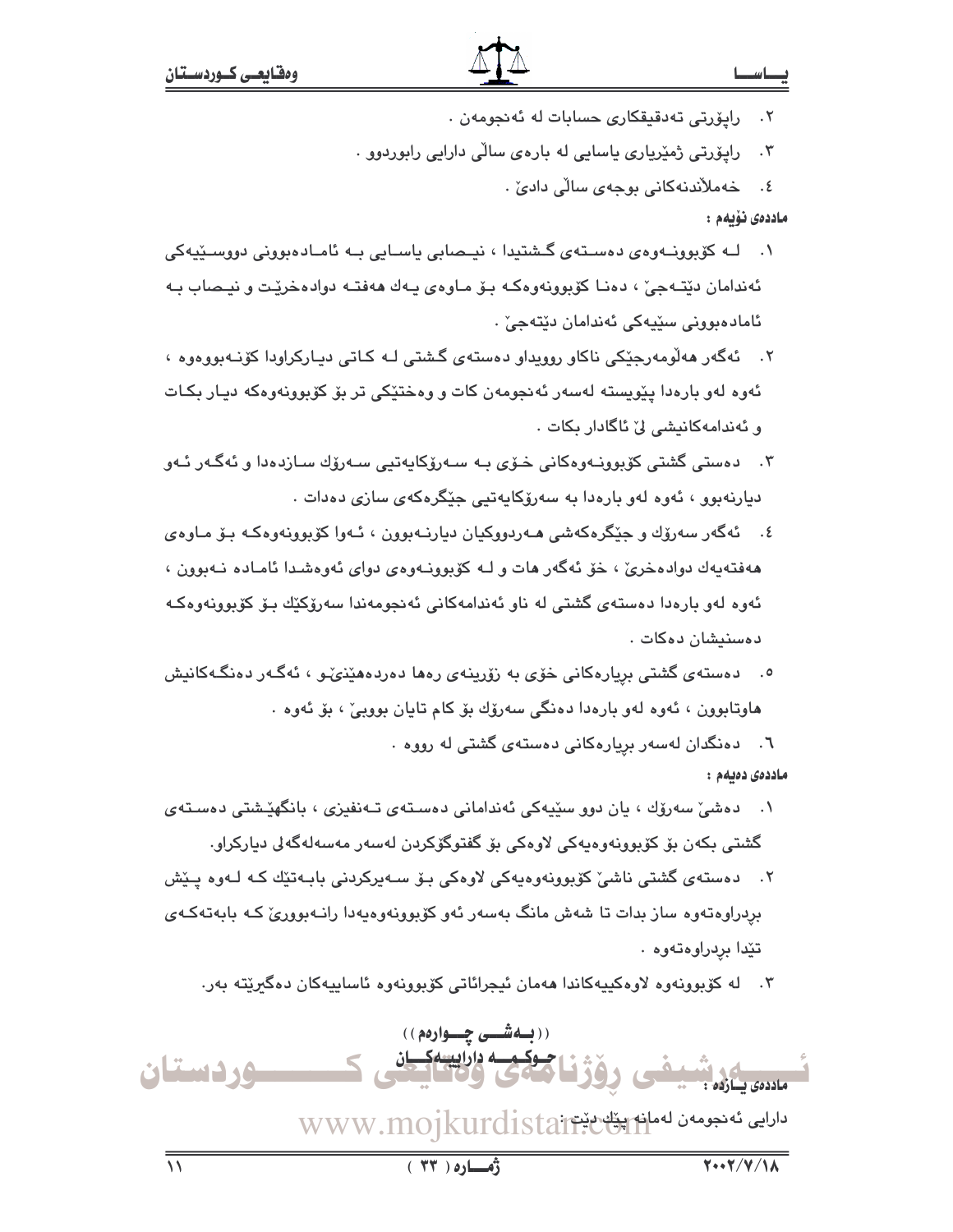۰۱ ـ ئەو بره يارانەي كە لە بوجەي ھەرپىمدا بۆي دانراوە .

داهاتی دەزگا و ياريگه وەرزشييەكانی سەر بە ئەنجومەن .  $.7$ 

- کرێِی مالٚ و مولّکی گواستەنی و ناگواستەنیی ئەنجومەن ٠  $\cdot$   $\mathsf{r}$ 
	- ٤. باريق و به خشش .
- ٥. رەسمى ئيجازەپێدانى كردنـﻪوەو رەسمى تازەكردنـﻪوەي ئيجـازەي ئـﻪو ياريگـﻪو يانـﻪ وەرزشىيانەي كە لە لايەن كەرتى تايبەتەوە بەرێوەدەبرێن .

ماددهۍ دوارده :

حساباتي ئەنجومەن دەكەوپتە ژێر ركێفى ريقابەي داراييەوە .

ماددەى سىازدە :

- ۰۱ ماوەي دەستەي تەنفيزى چوار سـالْي رۆژژمێریپـه (تقویمپـة) ، بـه مـەرجىٚ ئەندامـەكانى دوای هەر خولێکی ئۆلّەمپی سا ، ساز بدریٚ یان نەدریٚ ، پەکسەر دەسنیشان بکرێن .
- ۲. له ياش کۆتايى ماتنى ئەم خولە ئۆلەمىييەى ئێستا ، ماوەي دەستەي تـەنفىزيى يەكـەم جوار سالّي ر<u>ۆ</u>ژژمێ*ری د*هبێت ٠

# ((بلەشىي يېنىجىلەم)) حـوكمـــه كــۆتـاييــهكــان

ماددەى چواردە :

ئەنجومەن بۆی مەپە رێنمايى پێوپست بۆ سانا كردنـى بەركارخـستنى حوكمـەكانى ئـەم ياسـايە دەربھێنىٚ .

ماددەى يازدە : هەر دەقى يێچەوانەي حوكمەكانى ئەم ياسايە بێت ناخرێتە بەركار . ماددەى شازدە : پێویسته وەزیرە پێوەندیدارەکان حوکمەکانی ئەم یاسایە بخەنە بەرکار . ماددەى حەڤدە :

ئهم ياسايه له رۆژى بلاوكردنهوەي له (وەقايعى كوردستان) دا ، دەخرێتە بەركار .

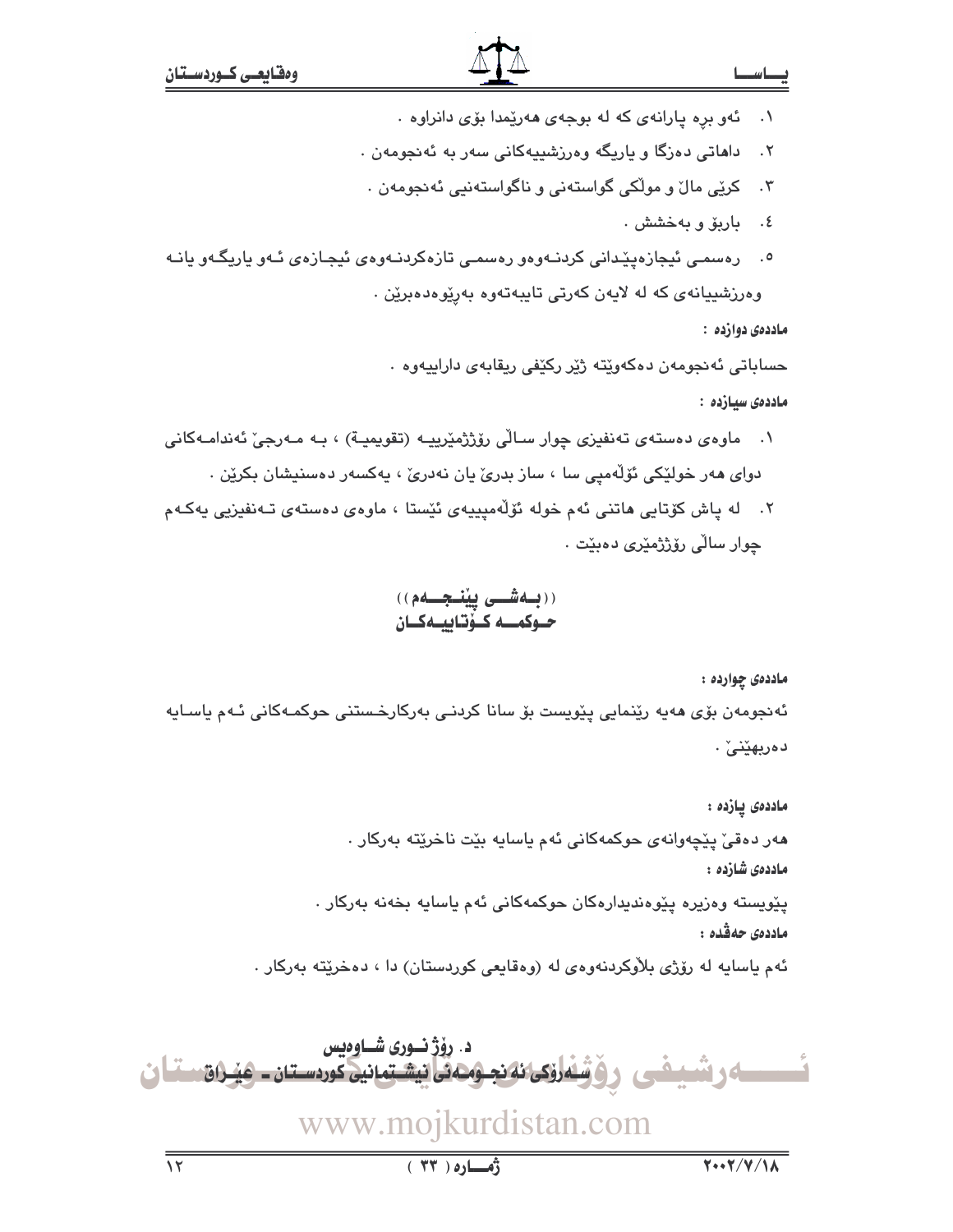# بصاسط

به نساوی خسوای به خشسنده میهر دیسان ىه نــاوى گەنــــەوە ئه نجــومەنى نيشتمانيى كوردســـتانى عيْــراق ژمارەي دەرھىنسان : ١٣ رۆژى دەرھىنسان : ٢٠٠٢/٧/١

یشت به حوکمهکانی برگه (۱)ی ماددهی (٥٦) و ماددهی (٥٣) لـه یاسـای ژمـاره (۱)ی هــهموارکراوی ســالّی ۱۹۹۲ و لهســهر داوای وهزیــری دارایىــو ئــابووری و رهزامهنــدیی ئەنجومەنى وەزيران و ئەو ياساكارييەش كە ئەنجومەنى نيشتمانيى كوردسىتانى عێـراق لـﻪ دانیـشتنی ئاسـابی ژمـاره (٢٦)ی رۆژی (٢٠/٦/٢٠) پـدا ئـه نجامی داوه و بـه پێـی ئـهو دهسهلاتهش که برگه (۳)ی ماددهی دووهمی یاسای ژماره (۱۰)ی سالی ۱۹۹۷ ییمانی داوه ، بریاری دهرهیدانی ئهم یاسایهی خوارهوهمان دا :

> بیاسسای ژمسساره ( ۱۳ )ی سسسائی / ۲۰۰۲ یاسـای یهکـهم ههمـوارکـــردنی یاسـای ژمـــاره ( ۱۰ )ی ســانی ( ۲۰۰۲ )ی رەســـمــه عـــهدنییــــهکـــان

ماددەي يەكــەم : مادده ی په کهمی پاسای ژماره (۱۰)ی سالی ۲۰۰۲ ههمواردهکری و وشبهی (په کهم) کـه لـه دوای (مادده/۳٤) ــهوه هاتووه لا دهبریّ و بهم شَبّوهبهی خوارهوه دهخویّنریّتهوه : بره یاره و ریّژهو سنوورگهلی رهسمه عهدلییهکان که دهقهکانیان لـه ماددهگهلی (۱۰،۱۰ پهکـهم و دووهم ١٦،١٧،١٩،٧٠١٩) پهکـهم ــــ أ،ب،ج،٢١/پهکـهم ،٢٢/ پهکـهم ،٢٣ پهکـهم و دووهم ،۲۹،۲۷،۲۵ /۲٤،۲۵ /پهکـهم ،۲۸ /پهکـهم و سـێپـهم و چـوارهم ،۲۹،۳٤ /دووهم و سـێپـهم ،٣٥/يهکــهم و دووهم ٣٧،٤٢، پهکــهم و دووهم ،٤٣،٤٤،٤٥،٤٩/ ســـێيهم و چـــوارهم و یێنجهم ٬۵۲۰شهشـهم و دهیـهم)ی یاسـای ژمـاره (۱۱٤)ی هـهموارکراوی سـالّی (۱۹۸۱)ی رەسمە عەدلىيەكاندا ھاتووە ، لە ھەرێمى كوردستانى عێراقدا لەكاردەخرێن. ماددەي دووەم : ئەو رەسمەي كـه لـه زنجـيرەي (٢١)ى مـاددەي (دووەم) دا ھـاتووە ھـەمواردەكرىّ و بـەم شێوهیهی لیٌ دێت : (۲٪) به مەرجیٌ له (۱۰۰۰) هەزار دینار زیاتر نەبیؒ. ماددەى سىيەم :

پێويسته وەزيرە پێوەنديدارەكان حوكمەكانى ئەم ياسايە بخەنە بەركار. وردستان مسويلون يبعى روزنامەي وەقايتى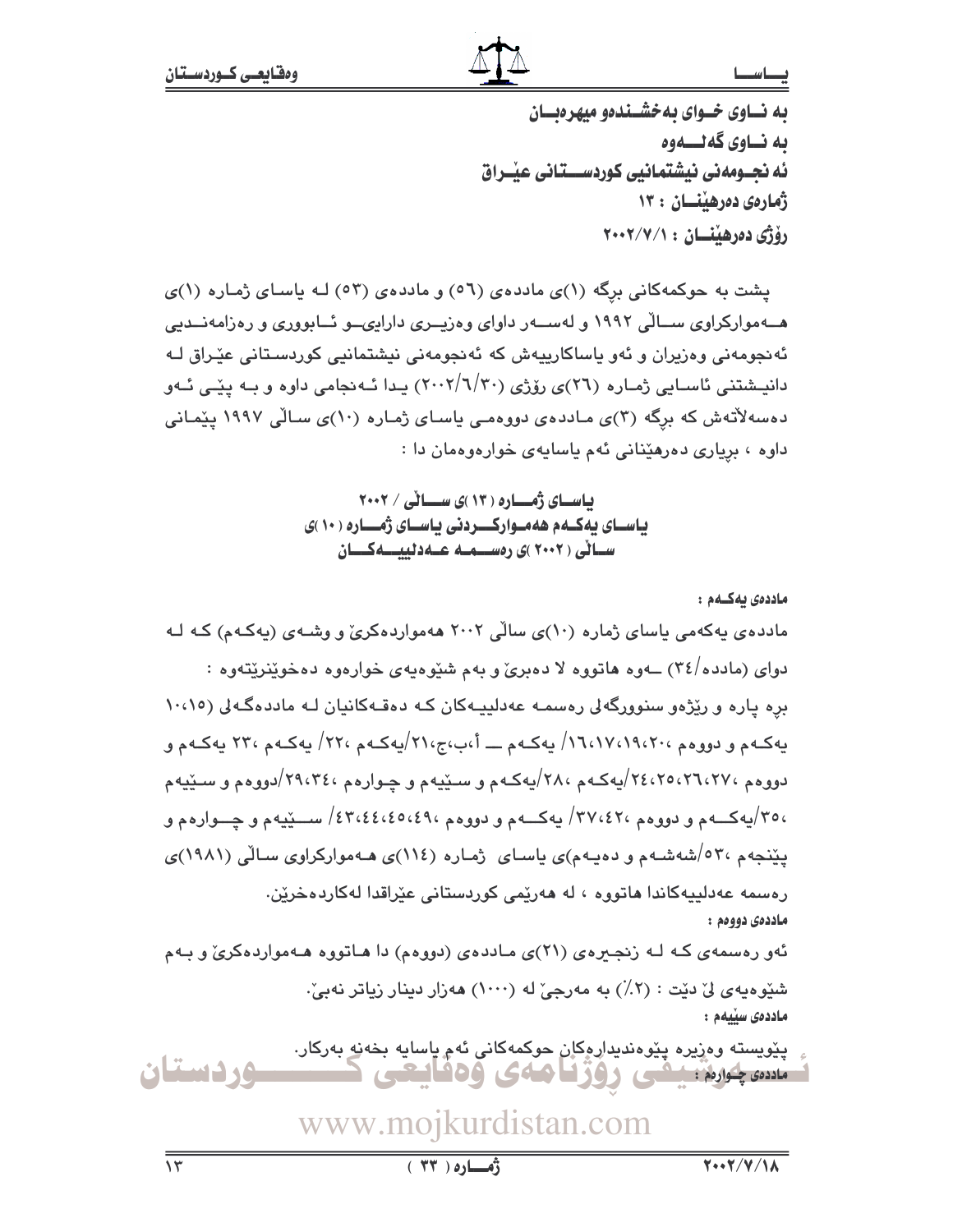ئهم یاسایه له رۆژی بهرکارخستنی یاسای ژماره (۱۰)ی سالی (۲۰۰۲) وهوه دهخریته بهرکار و له (وهقایعی کوردستان) دا بلاّودهکریّتهوه.

# د. رۆژنسورى شاوەيس ســهروٰکی ئه نجــومــهنی نیشــتمـانیی کوردســتـان ــ عیـْــراق

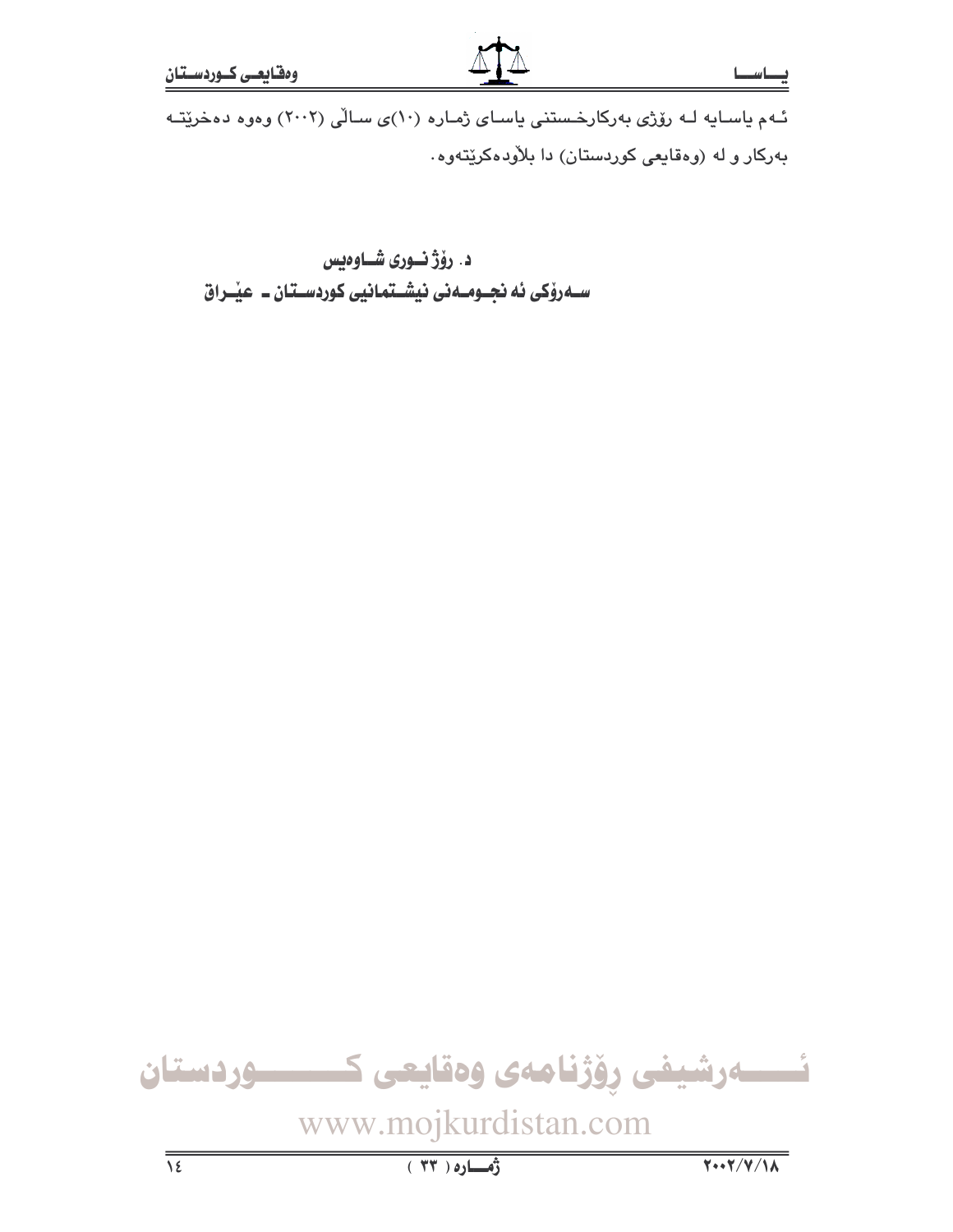### فصط سط

به نساوی خسوای به خشیندهو میهره بسان ىه نــاوى گەنــــەوە ئه نجــومەنى نيشتمانيى كوردســـتانى عيْــراق ژمارەى بىريسىار: ٧ رۆژى بىريسسار: ٢٠٠٢/٦/٣٠

"بريسار "

پشت به حوکمهکانی برگ (۱)ی ماددهی (۵٦) لـه یاسـای ژمـاره (۱)ی هـهموارکراوی سـالّی ۱۹۹۲ و لهسهر داوای وهزیری داد و رهزامهندیی ئهنجومهنی وهزیـران ، ئهنجومـهنی نیـشتمانیی کوردستانی عێراق له دانیشتنی رۆژی (۲۰۰۲/٦/۳۰) بدا ئهم بریارهی خوارهوهی دا :— یهکـهم : حوکمهکانی بریـاری ژمـاره (۷)ی سـالّی (۲۰۰۱)ی ئهنجومـهنی نیـشتمانیی کوردسـتانی عێراق ، هــهموو موعامهلـهكانى سـهر لــه نـوىٰ تۆماركردنـهوه (التـسجيل المجـدد)ى زەوىـوزار و خانوويهره (العقارات) که له رۆژي (١٩٩١/٣/٥) ـهوه جارييه ، دهگريّتهوه ، بهلاّم ئـهو حوکمانـه ئــهم موعامهلانــهى ســهرلهنوئ تۆماركردنهوانــه ناگرێتــهوه كــه بــه نــاوى حكومــهتى هــهرێمى کوردستانەوە تۆمار کراون. دووهم : ماوهی تانهلیدان که دهقهکهی له برگه (أ)ی ماددهی پینجهمی بریاری ژماره (۷)ی سالی (۲۰۰۱) هاتووه ، له روّژی تهبلیغ کردنی ییّوهندیدارهکانهوه دهست ییّ دهکات.

سِلِيهِم : وەزيرى داد بۆي ھەيە رێنماييەگەلێ بۆ سانا كردنـي بەركارخـستنى حوكمـەكانى بريـارى ژماره (۷)ی سالّی (۲۰۰۱) و حوکمهکانی ئهم بریارهش دهربهێنیّ: چوارهم: هەر دەقى يێچەوانەي جوكمەكانى ئەم بريارە بێت ، ناخرێتە بەركار. **ییْنجـه**م : ئهم بریاره له رۆژی بلاّوکردنهوهی له (وهقایعی کوردستان) دا ، دهخریّته بهرکار.

د. رۆژنـوري شــاوەبس ســهروْکی ئه نجــومــه نی نیشــتمانیی کوردسـتـانی ــ عیّــراق



www.mojkurdistan.com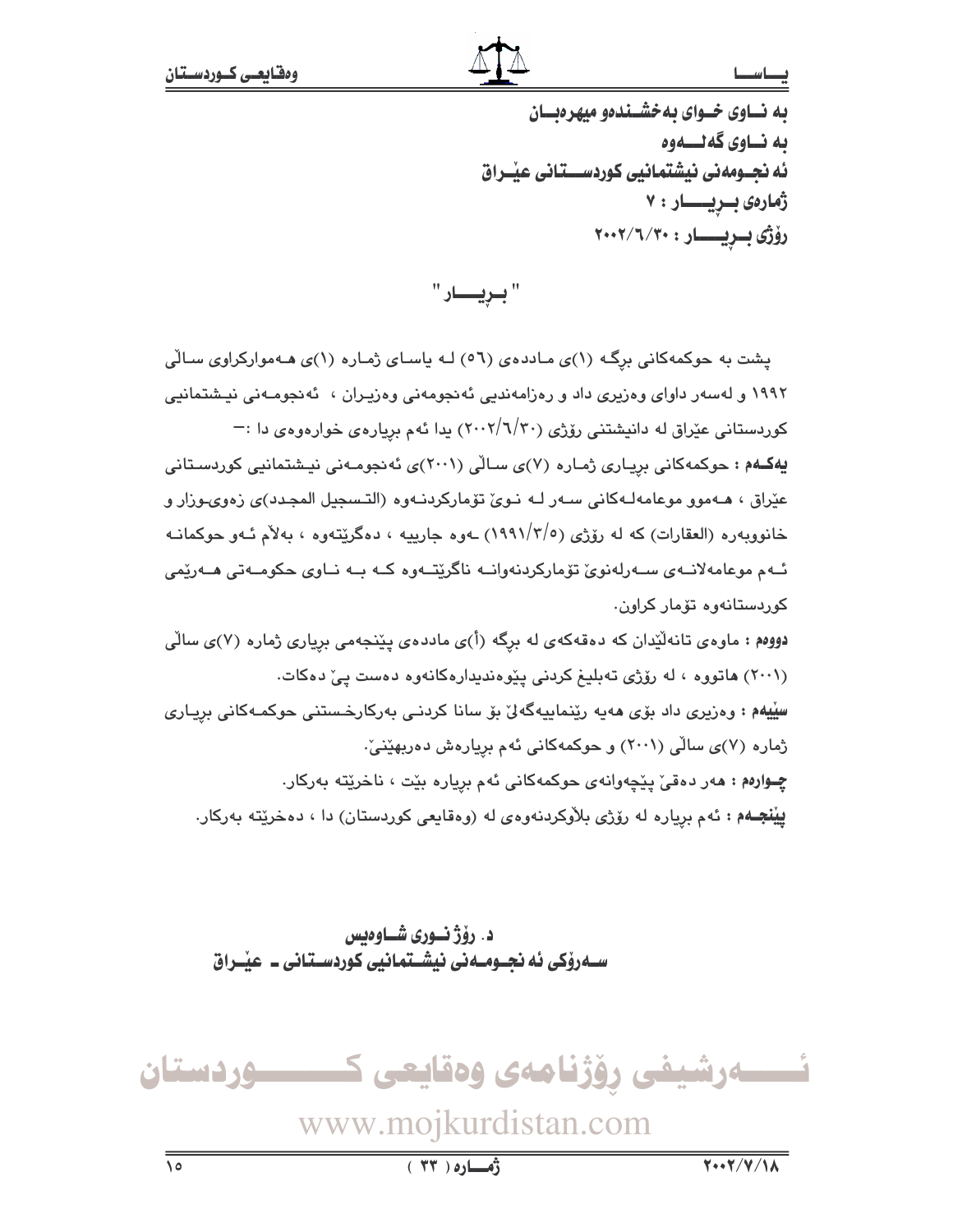( ( ریْنمایی ژماره ( ۲ )ی ساٽی ۲۰۰۲ دهربارهی به کری دانی پاوان له ههریمی کوردستان ) )

بۆ ئەوەي سامانى ئاژەل و مەرو مالات لــه ولاتەكەمانىدا روو لــه زيـادبوون و گەشــەكردن بکات و… له بهر ئهوهی یاوان و لهوهرگاش دهوریکی بالآیان لهو گهشهکردن و زیاد بوونهدا هەبە ، بريارماندا ئەم رێنماييە دەريكەين:=

- ۰۱ پێویسته سەرۆکی لقەکانی کشتوکال له پارێزگاکاندا سالانه ئەو رووپەرەی لە پاوان و لهوهرگاکان که نیازی به کریٌدانیان ههیه ، ئاشکرایان بکهن و بلاْوی بکهنهوه.
- ۲. ییویسته ئهو رووبهرانهی که به نیازی بهکریٌدانین بـه ییّـی ییّویست لـه نیّـوان ئـهو کهسانهی دهیانهوێت به کرێی بگرن ، بهسهر چهند بهشێك دا دابهش بکرێن .
- ۴. گرێبهستی بهکرئدان به یئی ئهو نموونهیه دهبێت ، کـه لای لقـهکانی کـشت و کـالّ دەست دەكەون.
	- ٤. پاوان و لهوهرگا تهنها بۆ وەرزێك (موسم) به كرىّ دەدرێت.
- ۰. ده یی کری گرته له دوای مۆرکردنی گری به سته که ، هـهموو یاره کـه بـه یـهك جـار و بەكسەر بدات.
	- ٦. بری کرێپهکان به ناوی خهزێنهی گشتیپهوه تۆمار دهکرێن.
- ۷. هەر كرېڭگرتەيەك ئەگەر ويستى بېداتەوە يەكێكىتر ، دەبى رەزامەندى كشت و كال و ەرىگرٽت.
- ۸. پێویسته ئەو کەسەی ئەو ئیلتزامانەی ییّ دەدرێت ھەمان مەرجى خاوەن مەری تێدا ىنت.
- ۹. بـۆ كرىڭگرتــه نىيــه هـيـچ دارويــار و خانوويەرەيــەك لەســەر ياوانەكــه يــا لەوەرگاكــه دروست بکات ، پاخود پاوانهکه بگوریّ و بیکاته زهوی چاندن.
- ١٠. لقى كشتوكالى ناوچەي پاوان ، چاودێرى جىٚبەجىٚ كردنـى ئيلتيزامـاتى كـرىٰ گرتـه

دەكات و ، ھەر سەريێڃييەك بكرێت ئينزارى يىّ دەدا و ماوەيەكى بۆ دادەنێت ، ئەگەر گوئ لدین نیه بود داوالده که گریبه سکته که چ لوو چه ن بکریت و دو ، کری گرنسه اسافی ف ىراكىدىنى قەرەبوق تون WWW.mojkurdistan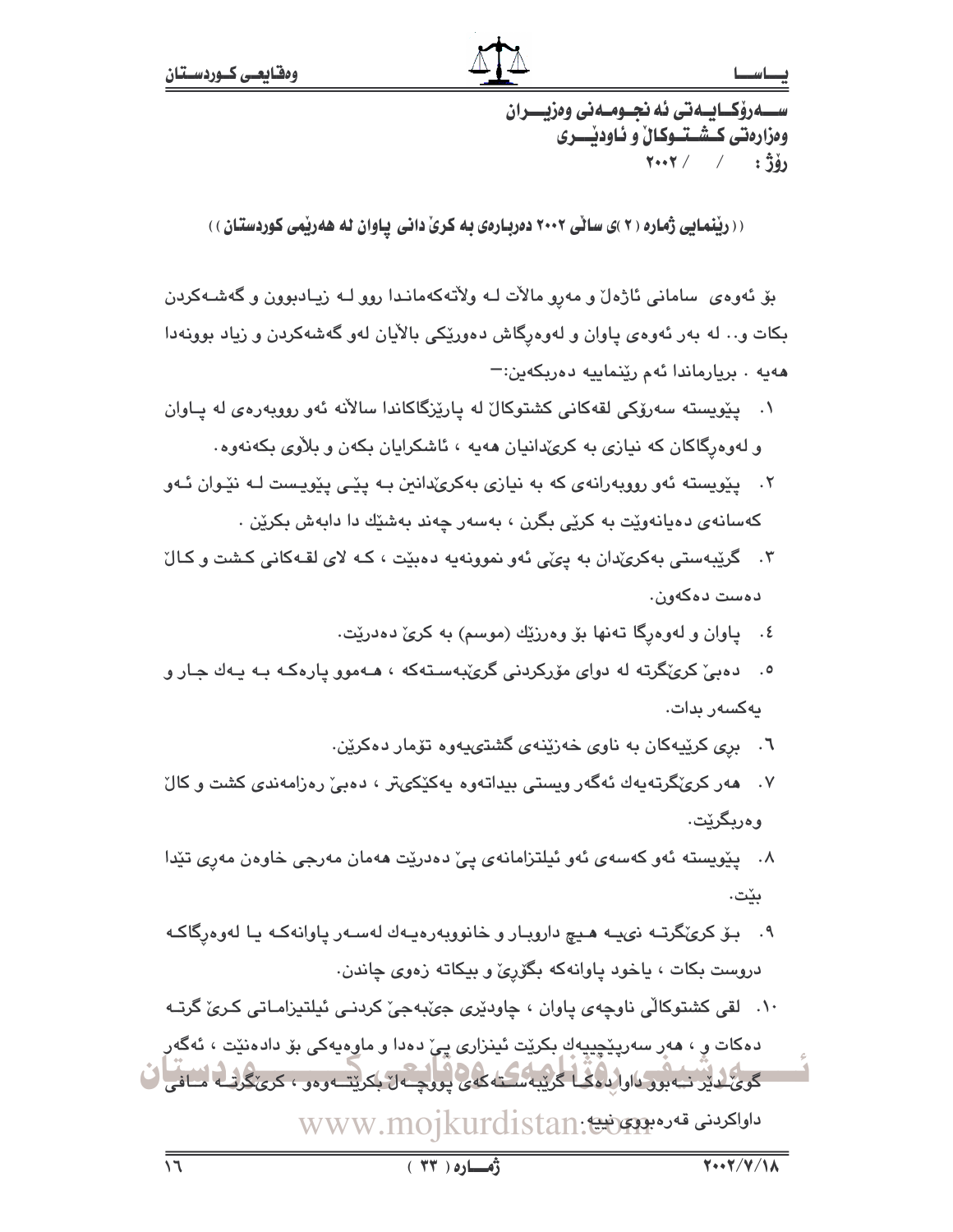- ۱۱. بۆ بەرژەوەندى گشتى دەتوانرى ئەو گرێبەستانە يووچەل بكرێنەوە ، كـە يێويست نین ، له گهلٌ دانهوهی کرئی ئهو ماوهیهی که ماوهتهوه.
- ۱۲. هەر كەسىّ زێدە رۆيى بكاتـه سـەر پـاوانى خـەلّكانى تـر بـه پىّـى تقـديرى ليژنـەى تايبەت غەرامە دەكرێت.
	- ۱۳. بەشى<u>ن</u>كى دۆىنم<u>ن</u>ك بە دۆنمىك دەۋمىردىرىيت.
- ١٤. ئـهو سـزايهى دەدرێتـه زێدەرۆ رێگـه لـهوه ناگرێت ، كـه سـزايهكى توونـدترى پـێ بدرێت.
- ١٥. ئـهم رينماييــه لــه رۆژى بلاوكردنهوهيــهوه لــه رۆژنامــهى وهقــايعى كوردســتان دا جي⁄بهجيٰ دهکريٽ.

ســـعد عبــداللــه عثمـان وهزيسري كشتوكال و ئاوديسري

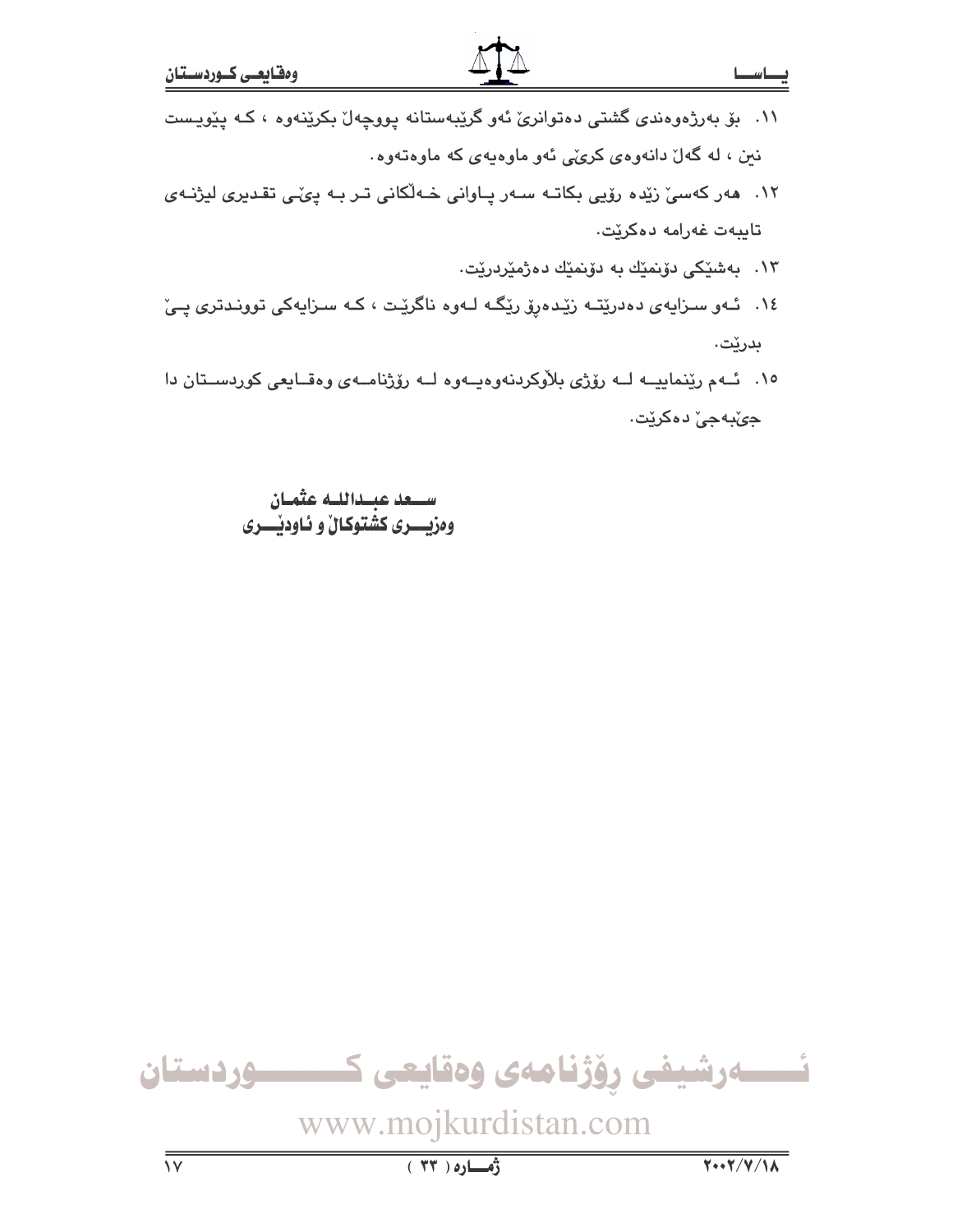### نصط سط

به نساوی خسوای به خشیندهو میهره بسان به نساوي گەنسىموە ئه نجــومەنى نيشتمانيى كوردســـتانى عيْــراق ىەياننسامىەي ژەسسارە ١٠  $Y+Y/T/19:61$ 

" به يساننامه "

یسشت به حسوکمی میاددهی ههشتهم لیه یاسیای ژمیاره (٤)ی سیالی ۱۹۹۹ (یاسیای بلاْوِکردنهوه لـه رۆژنامـهي رەسمىيدا ـــ وەقـايعى کوردسـتان) ، لهبـهر ئـهوەي کـه کلکـهي (العجــز) برگــه (١)ي مــاددهي نويــهمي ياســاي ژمــاره (٧)ي ســالي (٢٠٠٢)ي دووهم ههموارکراوي باساي حزبهکاني ههرٽمي کورڊستاني عٽراق ههلهبهکي چاپي تئکهوتووه و بهم شنوه به ی خوارهوه بـه هه له چاپ کراوه و ، لـه ژماره (۳۰)ی رۆژی (۲۸/۰/۱/۰/)ی وەقايعى كوردستانيشدا بلاوكراوەتەوە :

(لهسهر سهریێڇی کردنی حوکمیٚ له حوکمهکانی ئهم یاسایه دوای تێپهرپوونی شهش مانگ بەســەر دامەزرانــدنى حزبەكــەدا بــەبىؒ ئــەوەی ئــەو چـالاكييانەی خــۆی بخاتــە كـار كــە دهقهکانيان له ييروی ناوخويدا هاتووه ......)

دەقە دروستەكەشى وەك ئەمەي خوارەوە دەخوينريتەوە:

(لەسەر سەريٽچى كردنى حوكمىؒ لە حوكمەكانى ئەم ياسايە يان دواى تێپەربوونى شـەش مانگ بەسەر دامەزراندنى حزيەكەدا بـەبىؒ ئـەوەي ئـەو چـالاكيپانەي خـۆي بخاتـە كـار كـە دهقهكانيان له ييروی ناوخويدا هاتووه ......)

لەبەر ئەوە ، بە پێويست زانرا كە ئە<mark>و ھ</mark>ەلّەيە راست بكرێتەوە .

د. رۆژنسورى شساوەيس ســهروْکی ئه نجــومــهنی نیشــتمـانیی کوردســتـانی عیـْــراق

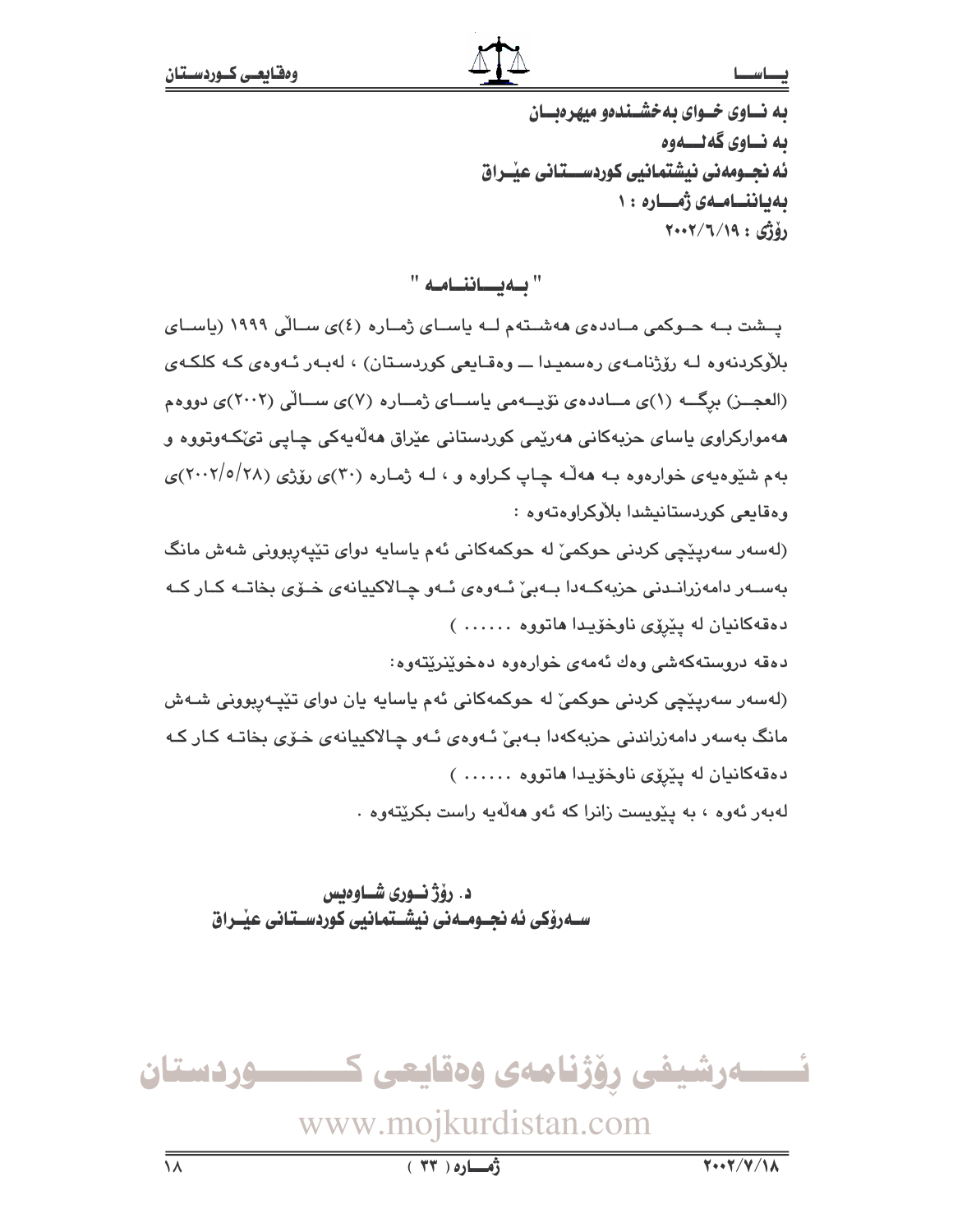يه ناوي خواي يه خشندهو ميهر ديان ىە ناوي گەلەوە ئه نحومهني نيشتمانيي كوردستاني عذراق ژمارەى ئەياننسامىھ : ۲ رۆژى ئەتائنساميە: ٢٠٠٢/٧/٨

"بهياننامه"

یشت به حوکمی ماددهی ههشتهم له یاسای ژماره (٤)ی سالی ١٩٩٩ ((یاسای پەخشكردن لە رۆژنامەي رەسمىي ــ وەقايعى كوردستان)) ، لەبـەر ئـەوەي كـە (پەكـەم)ى بریاری ژماره (٦)ی رۆژی ٢٨/٥/٢٨ کـه لـه ژماره (٣٢)ی رۆژی ٢٠٠٢/٦/٢٠ ی وهقـایعی کوردستاندا بلاّوکراوهتەوه (له لايەرە نۆزدەدا) ھەلّەيەكى چايى تێکەوتووەو بە ھەلّـە بـەم شئوهيهي خواردوه جايکراوه : (پهکهم : ئهو موزاپهدانهی له رۆژی ۶/۸/۳۱ دا له شاری ئه نجام دراون ... ) دهقه دروستهکهشی بهم شێوهیهی خوارهوه دهخوێنرێتهوه ٠ (پهکهم : ئهو موزايهدانهي له رۆژى ١٩٩٦/٨/٣١ دا له شارى ههولێر ئهنجام دراون .... )

لەبەر ئەوە يێويست بوو ئیشارەت بەو ھەلّەيە بدەين تا راست بكرێتەوە ٠

تێبينى : (مەڵەكە تەنيا لە دەقە عەرەبيەكەدا رووى داوە)

د. رۆژنسورى شــاوەبس سـەرۆكى ئە نحـومـەنى نىشـتمانىي كوردسـتانى عنـراق

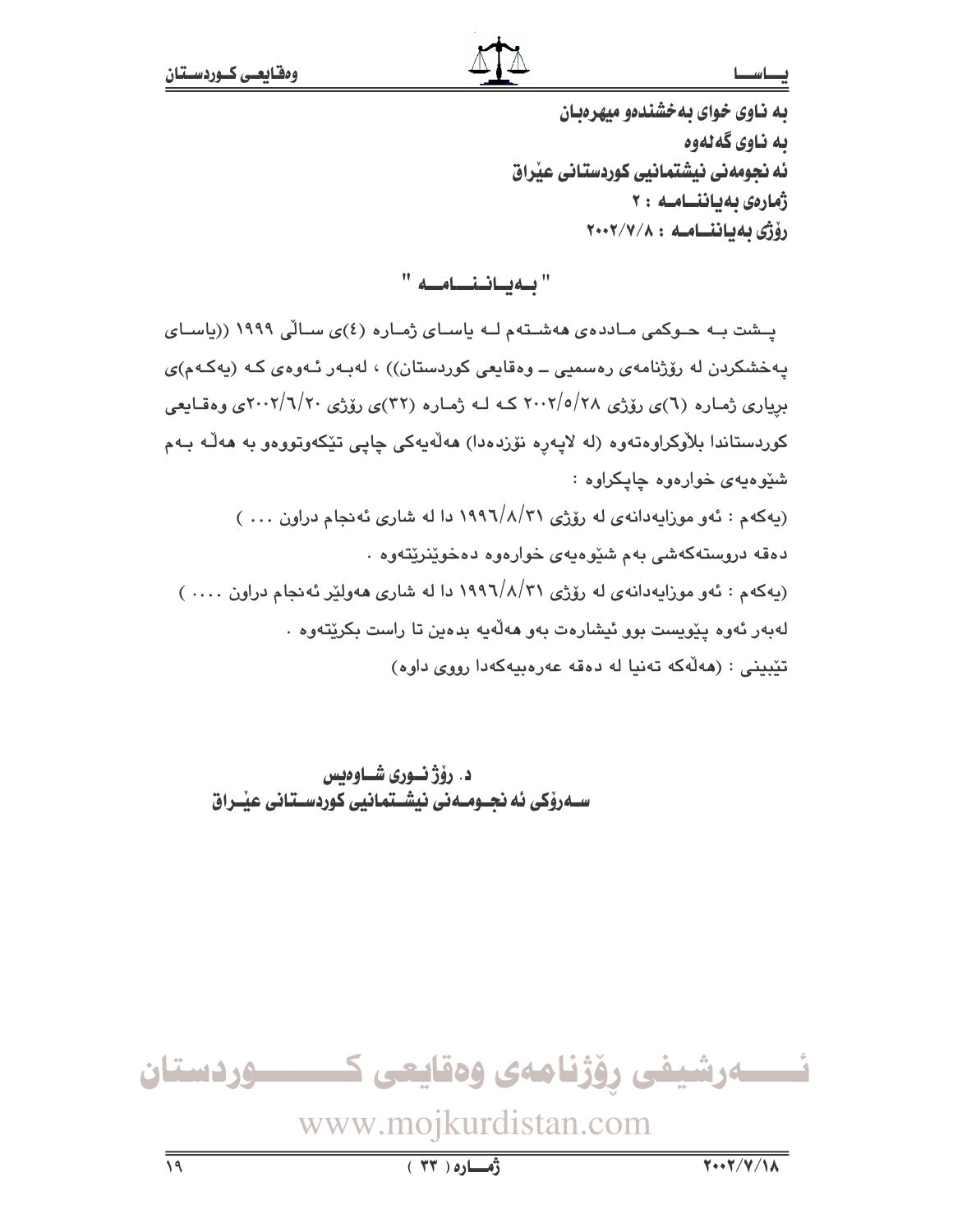ســـهرۆكايــەتى ئە نحـــومــەنى وەزيـــران ومزارهتسي داد به دوار: ٢٠٠٢/٦/٢٠٠٢ ىلەيسان ژەسارە (ئ ييكهيناني دادگاي دووهمي تـاواني ههوئير بۆ بەرژەوەندى گشتىپو پالْپشت بە ماددە ٢٤/ دووەم لـــ، ياســاي دەســـەلأتى دادوەرى ژمــارە ١٤ى سالّى ١٩٩٢ بريارماندا :-۱) به پێکهێنانی دادگای دووهمی تاوانی ههولێر له ناوهندی شـاری هـهولێردا بـۆ بینینـی داوای ئهو تاوانانهی له سنووری پارێزگای ههولێردا روودهدهن و پهپوهستن به :-أ. تاواني سيخوري بۆ بەرژەوەندى لايەنێكى دەرەكى. ب. گەو تاوانانەي لە ياساي ماددە بێهۆشكەرەكاندا ھاتوون. ج. ئەو تاوانانەي راستەوخۆ زيان بە ئەمنى كۆمەلگە دەگەبەنن. ئهو تاوانانهی له یاسای ژماره (٨)ی سالّی ١٩٩٢ی یهرلهمانی کوردستاندا هاتوون. د . ههر تاوانێکی دیکه که وهزیری داد بۆی رهوانه بکات.  $\cdot$  . A ٢) \_ ئــهو بريــاره ييــاده دهكريّــت لــه رۆژى بلاّوكردنهوهيــهوه لــه رۆژنامــهى (وهقــايعى

کورڊستان).

هـــــادی علــی وەزىسىسىرى داد

> سەرۆكـايەتى ئە نحومەنى وەزيران ومزارهتي داد بهروار: ٢٠٠٢/٧/١٣

# بــەيـــــان ژمــارە ( ٥ )

پشت بهو دهسهلاتهی به پێی برگه (۲) له ماددهی حهوتـهم لـه پاسـای وهزارهتـی داد ژمـاره (١٢)ی سالی ١٩٩٢ی هـهموارکراو پیّمـان دراوه ، بریارمانـدا بـه کردنـهوهی (بهریوهبهرایـهتی ووردبینی) له دیوانی وهزارهتی داد.

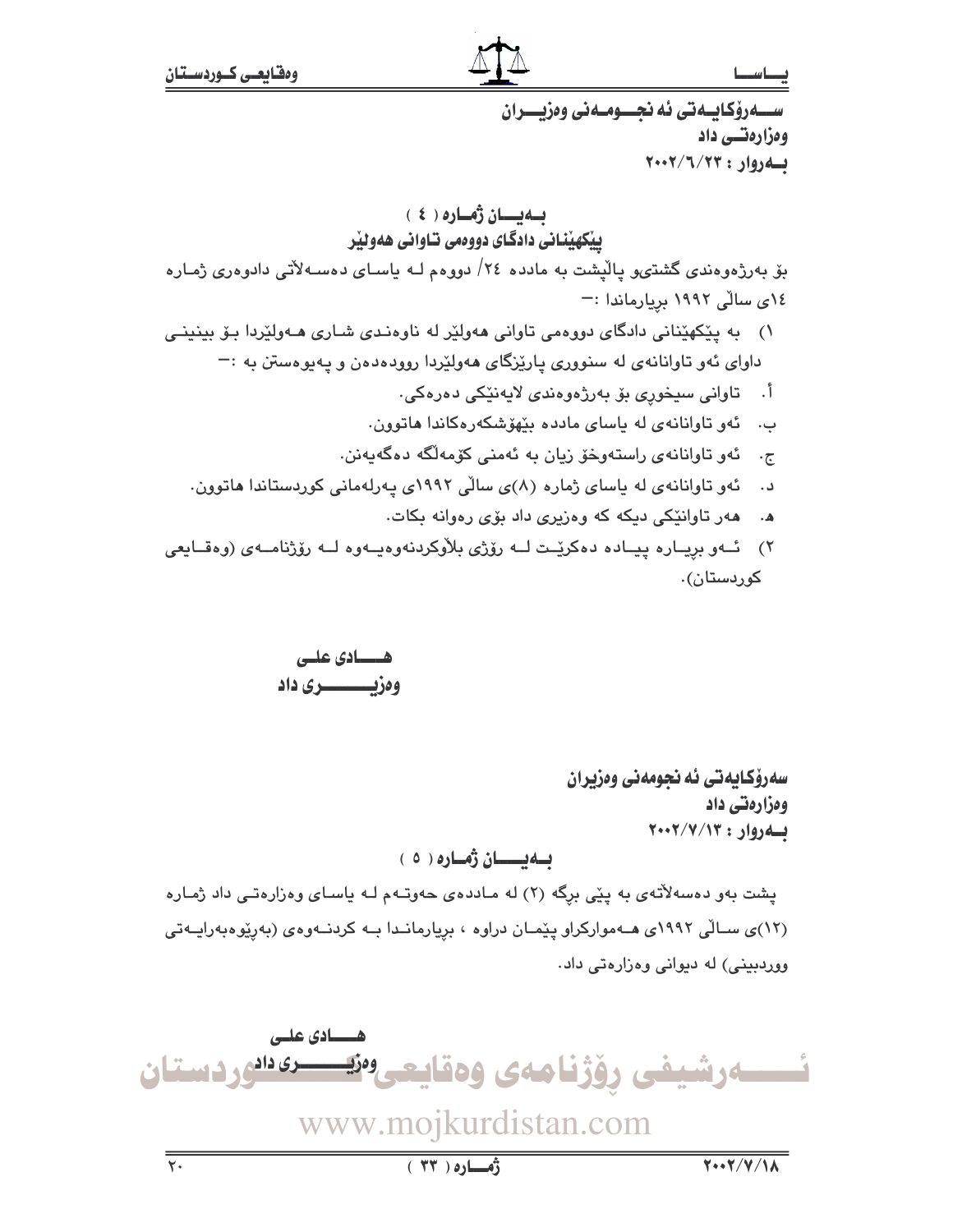تستم الله الترجمن الترجيبم تسأسته التشبعب الجلس الوطني لكوردستان ـ العـراق رقيم الأصيدار: ١١ تأريخ الأصدار: ٢٠٠٢/٦/٢٥

استنادا الى احكام الفقرة (١) من المادة (٥٦) و المادة (٥٣) من القانون رقم (١) لسنة ١٩٩٢ المعدل ، و بناءا على ما عرضه وزيـر العـدل و وافـق عليـه مجلـس الـوزراء ، ومـا شـرعه المجلـس الوطني لكوردستان ــ العراق بجلـسته الأعتياديـة المرقمـة (٢٤) و المنعقـدة بتـأريخ ٢٠٠٢/٦/٢٤ و للصلاحية المخولة لنا بموجب الفقرة (٣) من المادة الثانية من القانون رقم (١٠) لسنة ١٩٩٧ قررنا اصدار القانون الأتــي :

# قانون رقم ( ۱۱ ) لسنة ۲۰۰۲ فانون التعديل الأول لقانسون الحاماة لأفليم كوردستنان رقبه ( ١٧ ) لسنية ١٩٩٩

المادة الأولى : تعدل الفقرة ثانيا من المادة الثالثة عشرة من القانون و تقرأ كالأتي: ثانياً : اذا تخلف المحامى بدون عـذر مـشروع عـن دفــع بـدل الأشـتراك و الرسـوم المقـررة لـسنتين متتاليتين يعتبر اسمه مستبعدا من الجدول و لا تعد هـذه المـدة مقـضية في المحامـاة و لا تحتـسب لغرض القدم فيها و في حالة رغبته في العودة للمحاماة عليه أن يقدم طلباً لأعادة تسجيله مجدداً مع مراعاة الشروط الواردة في المواد (٤،٦،٧) من القانون. المادة الثّانية : تعدل الفقرة أولا من المادة الرابعة عشرة من القانون و تقرأ كالأتي: أولاً : لا يجوز لمن استبعد اسمه من الجدول أن يمارس أي عمل من أعمـال المحامـاة الا بعـد اعـادة تسحيله محددا. المادة الثنائثة : تلغي المادة الخامسة عشرة من القانون و يحل محلها ما يلي : أولاً : يكون رسم التسجيل في الجدول كالأتي : ١. - (٤٥٠) اربعمائة و خمسين ديناراً لمن تجاوز عمره الأربعين سنة و مضي على حصوله علـي شهادة البكالوريوس في القانون أو ما يعادلها أكثر من ثلاث سنوات. شغل وظيفة رئيس الأدعاء أو المدعي العام او مستشار قانوني في دوائر الأقليم مدة لا تقل عن<br>WWW .INO]KUI CLISTAN.COIN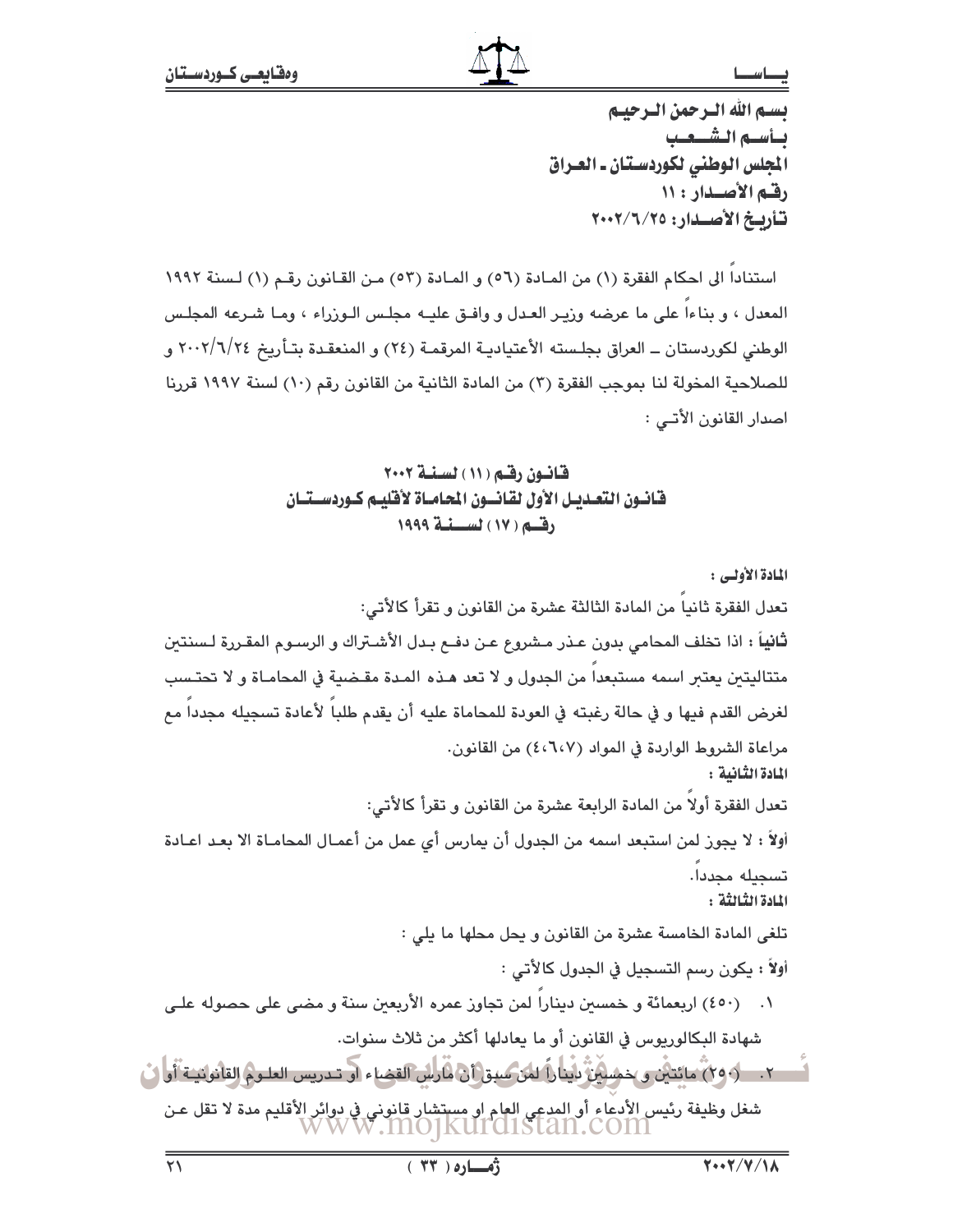| ثلاث سنوات مستمرة و لمن سبق و أن شغل وظيفة نائب المدعي العام مدة لا تقل عـن خمـس                                          |
|---------------------------------------------------------------------------------------------------------------------------|
| سنوات مستمرة.                                                                                                             |
| ۰۳       (۲۰۰) مـائتي دينــار لمـن لم يتجـاوز الأربعــين مـن العمـر و لم تمـض علـى نيلــه شــهادة                         |
| بكالوريوس في القانون أو ما يعادلها مدة ثلاث سنوات و كذلك لمن له ممارسة في المحامـاة مـدة                                  |
| لا تزيد على ثلاث سنوات.                                                                                                   |
| ٤٠ - (٤٠٠) اربعمائــة دينــار لمــن تجــاوز عمـره الأربعــين ســنة و لم تمــض علــى نيلــه شــهادة                        |
| البكالوريوس في القانون أو ما يعادلها مدة ثلاث سنوات.                                                                      |
| ٥. (٥٠٠) خمسمائة دينار لمن سبق استبعاد اسمه حكماً من الجدول.                                                              |
| <b>ثانياً :</b> يكون رسم توسيع الصلاحية (رسم التدرج) كالأتي:                                                              |
| ۰۱ (۱۰۰) مائة دينار من متمرن الى ممارس.                                                                                   |
| (۲۰۰) مائتی دینار من ممارس الی مستشار.<br>$\cdot$ $\cdot$ $\cdot$                                                         |
| ثالثاً : يكون بدل الأشتراك السنوي كالأتى:                                                                                 |
| (٥٠) خمسين ديناراً للمحامي المتمرن.<br>$\cdot$                                                                            |
| ٢. (١٠٠) مائة دينار للمحامي الممارس.                                                                                      |
| ٣.     (١٥٠) مائة و خمسين ديناراً للمحامي المستشار.                                                                       |
| المادة الرابعة :<br>أولاً : يضـــاف النص الأتي الــــى الفـقـــرة (ثالثــــا) من المادة السادســــة عشـــــرة من القـانون |
| و يصبح تسلسله (٥):                                                                                                        |
| ٥_ التعاقد بصفة مشاور قانوني لدائرة رسمية او شبه رسمية واحدة أو مـصرف واحـد علـى ان                                       |
| يقتصر عمله على ابداء المشورة القانونية دون أن يكون له الحـق في التوكـل عـن تلـك الجهـة في                                 |
| الدعاوي التي تقام من قبلها أو عليها.                                                                                      |
| <b>ثانياً :</b> تضاف الفقرة التالية الى المادة السادسة عشرة من القانون و تكون الفقرة (رابعا) :                            |
| را <b>به</b> اً : تحتسب مدة الخدمة في المحاكم و الأدعاء العام أو مديرية الحقوق في احـدى دوائـر الأقلـيم أو                |
| التدريس في كلية القانون بعد نيـل شـهادة بكـالوريوس في القـانون أو مـا يعادلهـا لأغـراض التـدرج                            |
| المنصوص عليه في هذه المادة.                                                                                               |
| المادة الخامسة:                                                                                                           |
| تلغى المادة التاسعة عشرة من القانون و يحل محلها ما يأتى :                                                                 |
| اولاً : لا يجوز لغير المحامي المسجل في الجدول ابداء المشورة القانونية أو التوكل عن الغير للأدعـاء                         |
| بالحقوق و الذَّفاع غُنها امام المُثْلُكُم و الجهاك التَّحقيقيَّة أو الفصل في المنازعات باستثناء ما يليُّ : ﴿ ل            |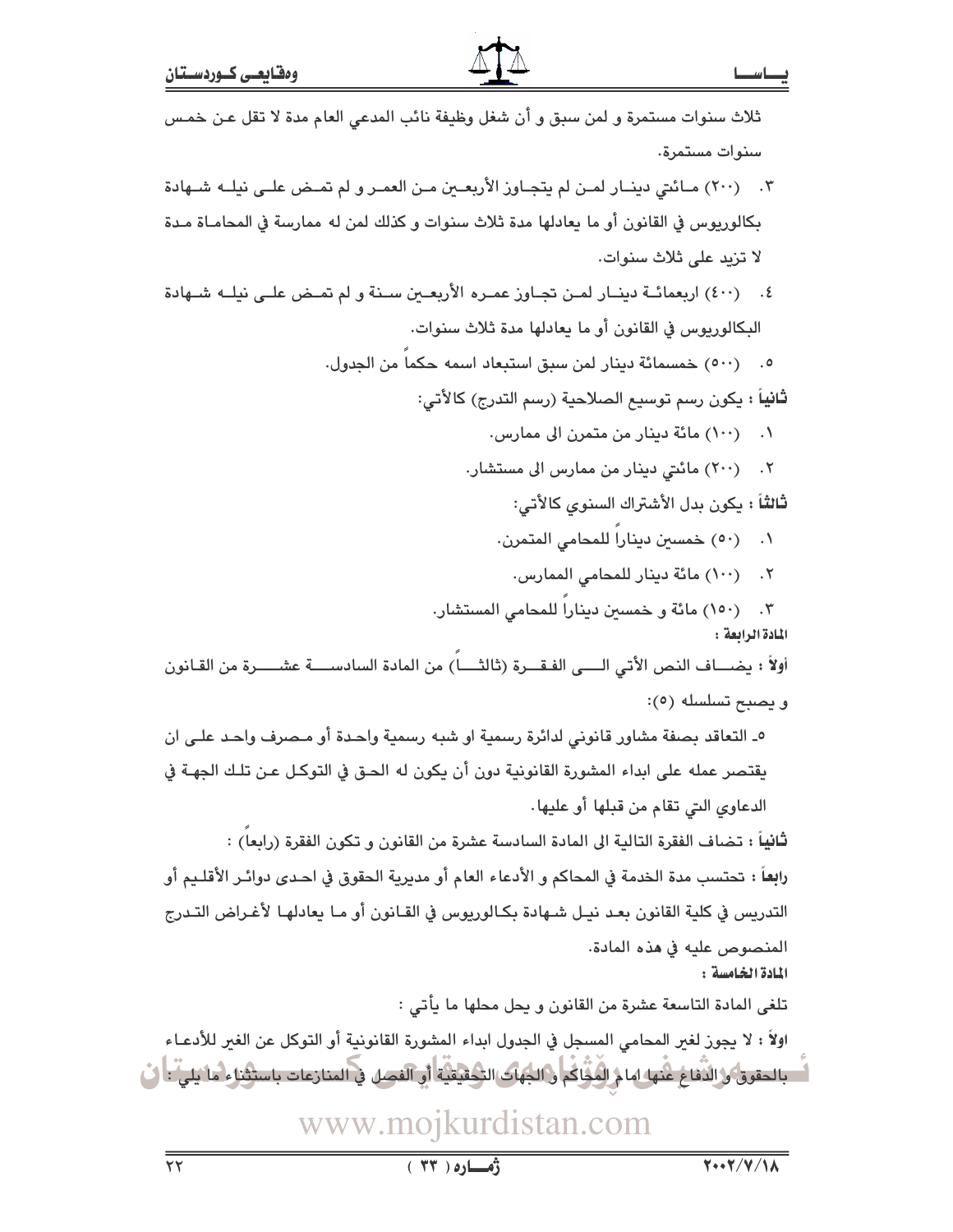| ' .     للمتقاضين في الدعاوي المتعلقة بالأصلاح الزراعي و الأحوال الشخـصية و الأحـوال المدنيــi |  |
|------------------------------------------------------------------------------------------------|--|
| ان يوكلوا عنهم فيها أزواجهم و أصهارهم و أقاربهم حتى الدرجة الثانية و لمن ينوب عن غـيره         |  |
| حسب ولاية أو وصاية أو قيمومة أو تولية هذا الحق أيضاً .                                         |  |

- ٢. للـورير المخـتص أو رئـيس الجهـة غـبر المرتبطـة بـورارة ان ينيبـا عنهمـا أحـد موظفيهمـا الحاصلين على شهادة البكالوريوس في القانون (قسم القانون) للحضور في المرافعة امام المحاكم و الجهات ذات الصفة القانونية في الدعاوى الأتية:
- أ. الدعاوى التي تكون احدى دوائر الدولة طرفا فيها و لا تزيد قيمتهـا علـي (٢٥٠٠٠) خمسة و عشرون الف دينارا.

ب. الدعاوى التي تقام بين دوائر الدولة أو بعضها على البعض مهما كانت قيمة الدعوى. **ثانيــاً :** تؤلـف لـجنــة لتوريــع الـدعاوى الحكوميــة مـن ثلاثــة اعــضاء احــدهم يمثــل ورارة الماليــة و الأقتصاد و تنتدبه من بين موظفيها الحاصلين على شهادة بكـالوريوس في القـانون و الثـاني يمثـل نقابة المحامين التي تنتدبه من بين المحامين المستشارين اما العضو الثالث فتنتدبـه الـدائرة الـتي تروم التوكيل عنها في كل دعوى على حدة.

ثَّالثَّاً : تورْع الدعاوى التي تروم الدوائر الرسمية أو شـبه الرسميـة توكيـل محـام فيهـا للـدفاع عـن حقوقها من قبل اللجنة المذكورة حصرا و يتم أختيار المحامى على أساس أهمية الدعوى و بموافقة أكثرية أعضاء اللحنة.

المادة السادسة:

تلغي المادة العشرون من القانون و يحل محلها ما ياتي :

أولاً : للمحامي ان يسلك الطريقـة المـشروعة الـتي يراهـا مناسـبة في الـدفاع عـن موكلـه و لا يكـون مسؤولا عما يورده في عريضة الدعوى أو مرافعاته الشفهية و التحريرية مما يستلزمه حق الدفاع. ثانياً : يجب ان ينال المحامي من المحاكم و الجهات التحقيقيـة و دوائـر الأقلـيم و المراجـم الأخـري الأحترام و الأهتمام اللائقين بمركـز المحـامي و عليهـا تقـديم التـسهيلات اللازمـة و الأصـولية الـتي يتطلبها اداء مهامه و لا يجوز اهمال طلباته التحريرية و على الجهات المذكورة اعلاه عدا المحـاكم و الجهات القضائية البت في طلبات المحامي التحريريـة خـلال مـدة اقـصاها اسـبوع واحـد مـن تـأريخ تسجيل الطلب لديها و في حالة عدم البت فيها خـلال المـدة المـذكورة علـي المحـامي اخبـار النقابـة ىذلك.

ثالثاً : على المحـاكم و الجهـات التحقيقيـة ان تـأذن للمحـامي بمطالعـة اضـبـارة الـدعوى او الأوراق التحقيقية و الأطلاع على كل ما إله صلة بالقضية التي يواجع مـن اجلـها قبـل التوكـل فيهـا كمـل و عليها انْ تَقْبَلَ حَصْورَه فِي التَّحَقِيقِ الْأَبْتَدَائِي أَو أَيْ أَجْرَاءَ أَخَرَ بِقَرْرِهِ القانون. رابعاً : لا يجوز حجز و يَبْتِرْ كَتَبْ الْمَطَاهِيِّ وَ يُوْجِئَ اللهِ مِخْتَبَةِ WWW. M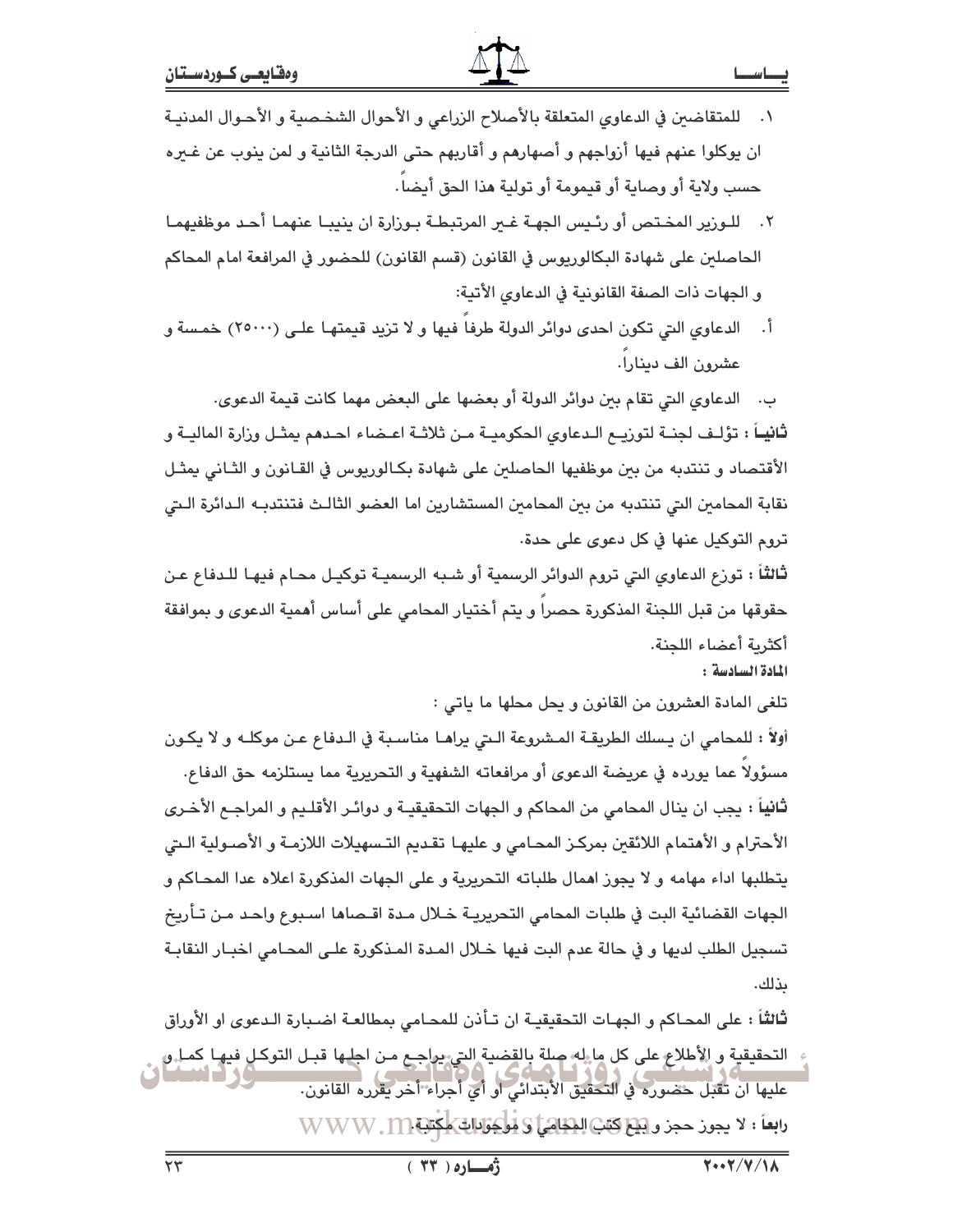المادة السائعة: تعدل الفقرة (رابعا) من المادة الخامسة و العشرون من القانون و تقرأ كالأتى: رابِعاً : على الجهات المذكورة في الفقرة أولاً أعلاه أستقطاع نسبة (١٠٪) من بدل المشورة القانونيـة للمحامي و أرسال المبلغ الى النقابة لقيده أيرادا لها علـى ان لا تقـل عـن (٢٥٠) مـائتين و خمـسين دينارا سنويا. المادة الثامنة : تلغي المادة الخامسة و الثلاثون من القانون و يحل محلها ما يلي : أولا : تحكم المحكمة و لو بغير طلب على من خسر الدعوى كلا أو جزءا باتعاب محاماة عما خسره لخصمه الذي احضر عنه محام و يعتبر من ابطلت الدعوى بناء على طلبه بحكم مـن خـسرها فيمـا يتعلق باتعاب المحاماة فقط. ثانياً : تحكم المحكمة ببدل اتعاب المحاماة على الوجه الأتى : ١. بنسبة (١٠٪) من قيمة المحكوم به على ان لا يزيد على (٥٠٠٠) خمسة الاف دينار. ٢. بنسبة (٥٪) من قيمة بدل الأستملاك على ان لا يزيد على (٣٠٠٠) ثلاثة الاف دينار. ٣. بما لا يقل عن (١٠٠) دينار و لا يزيد على (٥٠٠) خمسمائة دينار في دعاوى الأحـوال الشخصية و الدعاوي الغير محددة القيمـة و في الـدعاوي الجزائيـة الـتي يـتم البـت فيهـا بـالحق المدنى. ثالثاً : تحكم المحكمة لوكلاء دوائر الأقليم من الموظفين الذين تتم انـابتهم في المرافعـة وفـق الفقـرة (اولا ـ٢) من المادة التاسعة عشرة من القانون بأتعاب تعادل أتعاب المحاماة التي تحكم بها في حالة كسب الدعوى و المنصوص عليها في الفقرة ثانيا اعلاه و تـوزع كامـل الأتعـاب المحكـوم بهـا علـى الوجه الأتي: ٠١ (٣٠٪) للموظف الذي ترافع في الدعوى. ٢. (٢٠٪) للعاملين في الدوائر القانونية او القسم القانوني الحاصلين على شهادة البكالوريوس في القانون أو ما يعادلها. ٢. ما تبقى من الأتعاب يسجل ايراداً نهائياً لخزينة الأقليم. المادة التاسعة : تعدل الفقرة (أولا) من المادة التاسعة و الثلاثون من القانون و تقرأ كالأتي: أولاً : للمحامي ان يتفق مع موكله بعقد تحريري يصدق لدى النقابـة لقـاء دفـع رسـم مقطـوع قـدره (٢٥) خمسة و عشرون دينارا. المادة العاشرة : تعدل الفقرة (أولا) من المادة الثامنة و الأربعون من القانون و تقرأ كالأتي: اولاً ــ تجتمع الهيئة العامة مرة واحدة كل ثلاث سنوات أعتبارا من تأريخ أنتخاب المجلس. المادة الحادية عشرة : تلغي المادة التاسعة و السبعون من القانون و يحل محلها ما يأتي: <u>أولاً – يصدر ثرير المالية و الأقتصاد تعليمات لتحديد اثعاب المحاماة في الدعاوي التي تكون أحدى . .</u> دوائر الأقليم طرقًا فيها ضمنَ الحدود المنصوص عليها في هذا القانون. ثانياً / لمجلس النقابة احتران التعايمات اللازمة لتسهيل تتنفيذ احكام هنا القانون.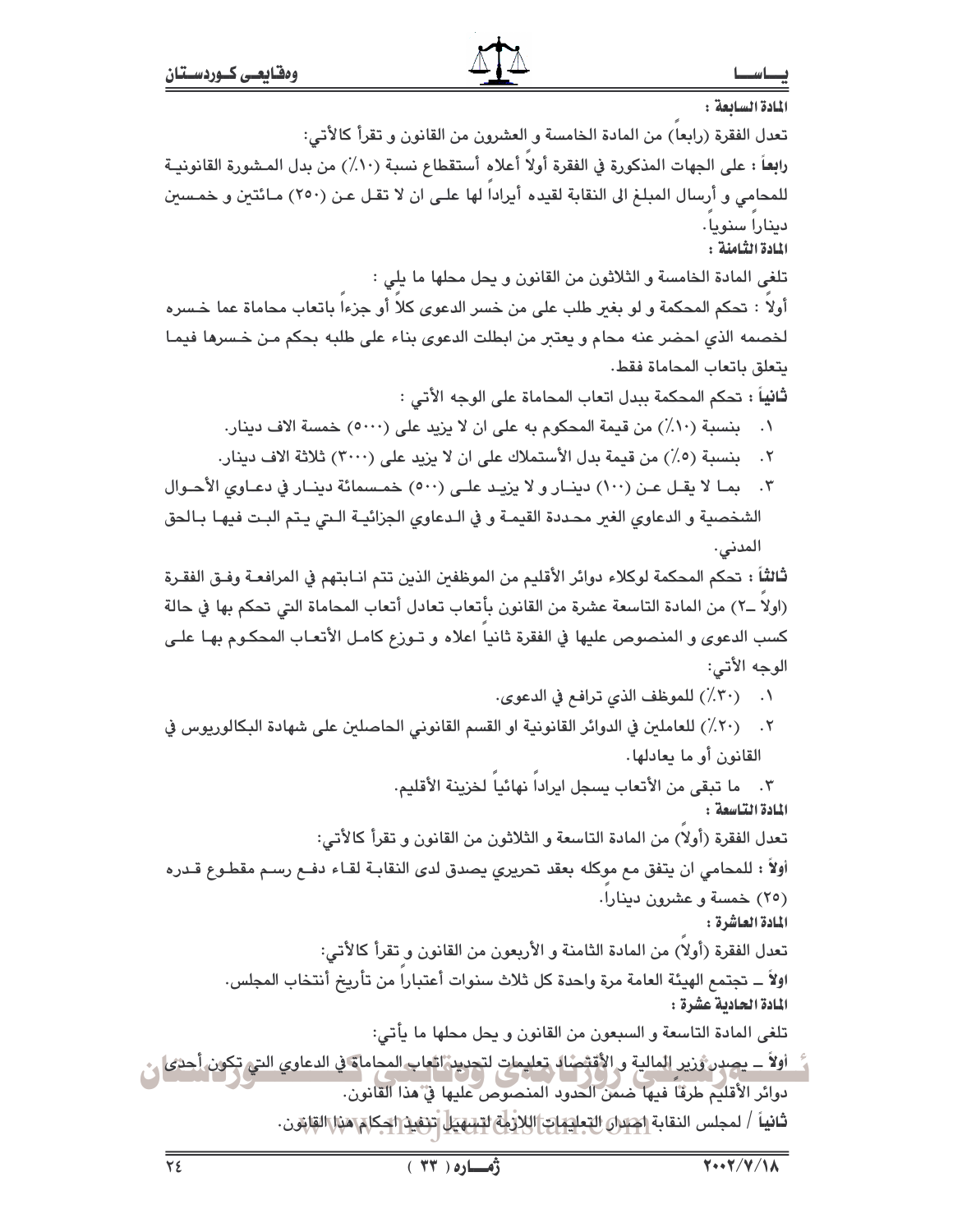المادة الثانية عشرة : على الوزراء المختصين تنفيذ احكام هذا القانون. المادة الثنالثة عشرة : ينفذ هذا القانون اعتباراً من تأريخ نشره في جريدة وقائع كوردستان.

د. رۆژ نوري شاويس رئيس الـمجــلـس الــوطني لكوردسـتـان ـ العـــراق

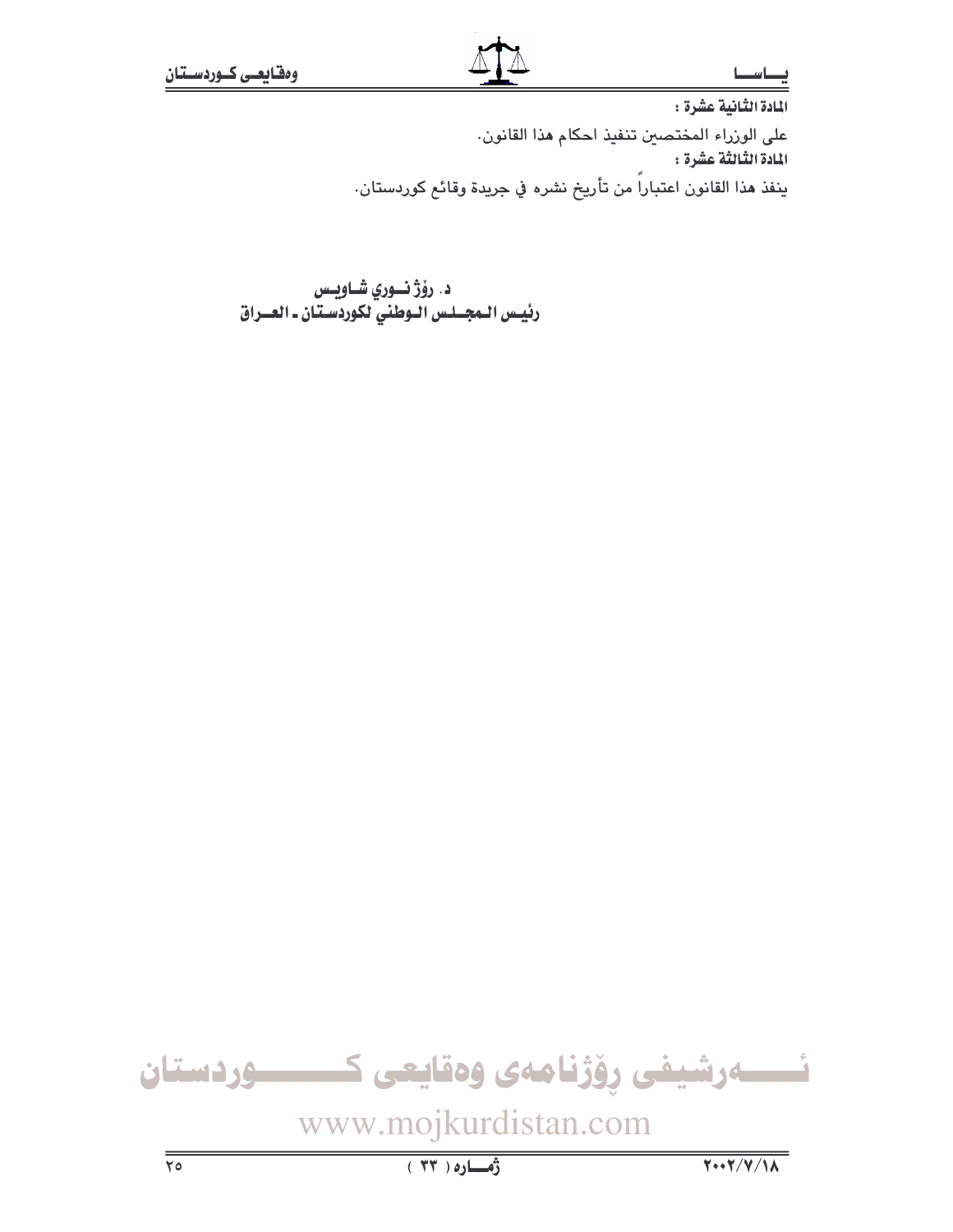### صاسط

تستم الله الترجمن الترجيبم تسأسته التشبعب الجلس الوطني لكوردستان ـ العـراق رقم الأصدار : ١٢ تأريخ الأصدار: ٢٠٠٢/٧/١

استناداً الى احكام الفقرة (١) من المادة (٥٦) و المادة (٥٣) من القانون رقم (١) لسنة ١٩٩٢ المعدل ، و بناءا على ما عرضه وزير الثقافة و وافق عليه مجلس الـوزراء ، ومـا شـرعه المجلس الوطني لكوردستان ــ العراق بجلـسته الأعتياديـة المرقمـة (٢٦) و المنعقـدة بتـأريخ ٢٠٠٢/٦/٣٠ و للصلاحية المخولة لنا بموجب الفقرة (٢) من المـادة الثانيـة مـن القـانون رقـم (١٠) لسنة ١٩٩٧ قررنا اصدار القانون الأتبي :

> قانسون رقسم ( ١٢ ) لسسنسة ٢٠٠٢ فانسون المجلس الأعلى الرياضـة فـى اقليـم كـوردسـتـان العــراق

> > ((الفصيل الأول)) التعاربف

المادة الأولى : يقصد بالتعابير الأتية المعاني المبينة ازاءها : الأقليم : اقليم كوردستان العراق. المجلس : المجلس الأعلى للرياضة في اقليم كوردستان العراق. الرئيس : رئيس المجلس الأعلى للرياضة في اقليم كوردستان العراق. الأمين المالي : امين الشؤون المالية للمجلس الأعلى للرياضة في اقليم كوردستان العراق. المكتب : مكتب النـوداي و الأتحـادات الرياضـية في مقـر المجلـس الأعلـي للرياضـة في اقلـيم كوردستان العراق. الأنحاد : هيئة رياضية ترتبط بالمجلس و تشرف على شؤون احدى الألعاب الرياضية. النادي : هيئة مجازة بموجب القانون تتألف من مجموعة من الأشخاص الـذين تجمعهـم فكـرة رياضية.

> ((الفصل الثساني)) التأسيس و المهسام و الأهسداف

المادة الثّانية :

يؤسس بموجب هـذا القـانون مجلـس باسـم (المجلـس الأعلـى للرياضـة في اقـيلم كوردسـتان .<br>العراق) و يعقبر اعلى هيئة للشؤون الرياضية في الأقليم و يرتبط برئاسة مجلس البوزراء وا ي يكون مقرد في اربيل عاصمة الأقليم ويتكون من : اولاً / الهيئة العامة وتتألفى من WWW.mojkurdistan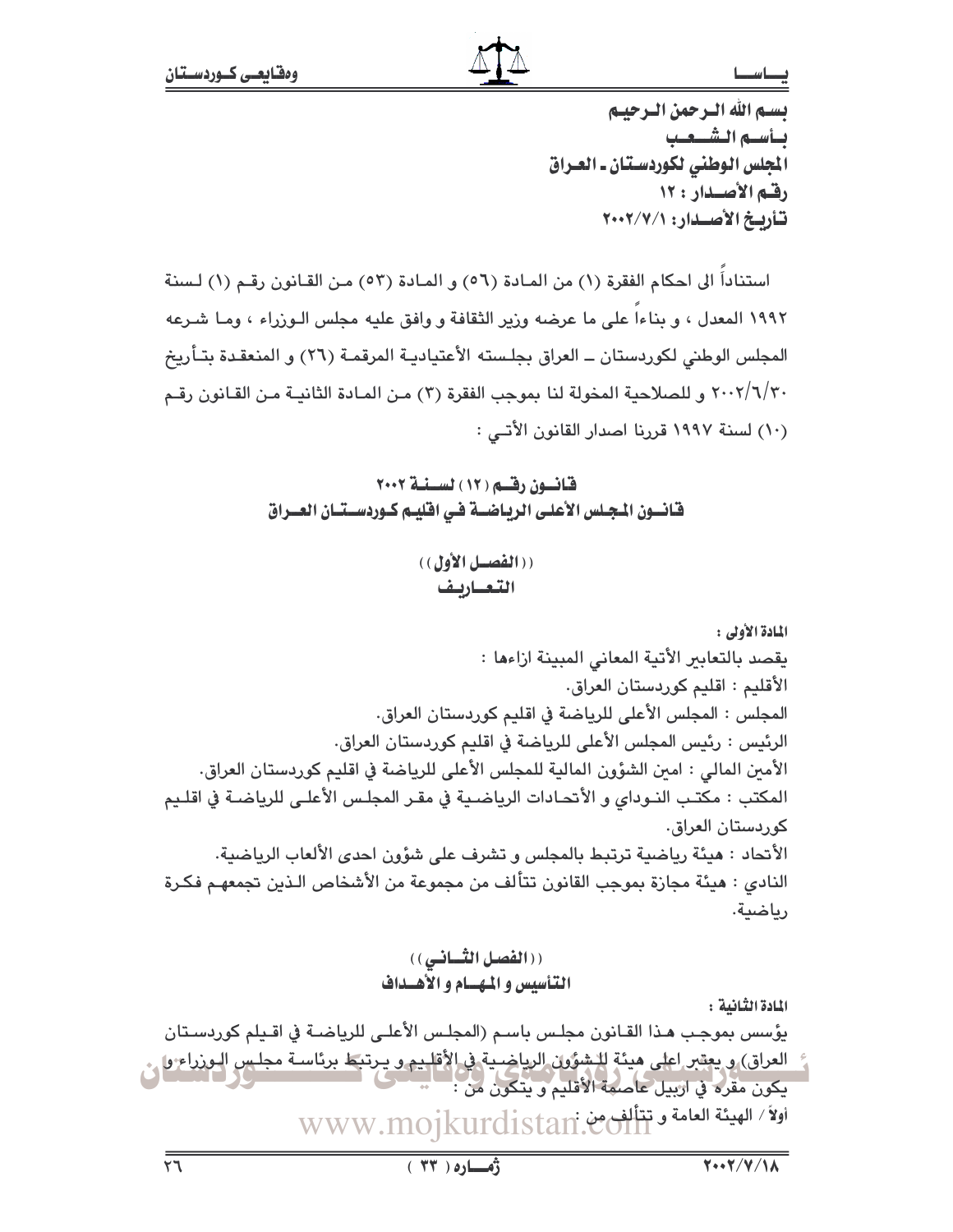١. رؤساء الأتحادات الرياضية في الأقليم. رؤساء النوادي الرياضية في الأقليم.  $.7$ مسؤولي اللجان الرياضية في المحافظات.  $\cdot$   $\mathsf{r}$ ثانياً / الهيئة التنفيذية تتألف مما ياتي: ۰۱ الرئیس . ٢. نائب الرئيس . ۰۳. السکرتىر . ٤. الأمين المالي . ٥. مسؤول الأندية والأتحادات الرياضية . ٦. مسؤول مكتب العلاقات والأعلام . مسؤولى اللجان الرياضية في المحافظات .  $\cdot$  .  $\vee$ ٨. ممثل وزارة الثقافة . ٩. ممثل وزارة التربية . ١٠. ممثل التعليم العالي . ١١. ممثل وزارة شؤون الييشمهرگه . ١٢. ممثل وزارة الداخلية . ١٣. ممثل عن الشبيبة في كوردستان . ١٤. ثلاثة من الخبراء المختصين يسميهم الرئيس بموافقة المجلس . ثالثاً / اللجان الرياضية في المحافظات : تتكون لجنة المحافظة من ثلاثة أعضاء يتم انتخابهم من قبل رؤساء الأتحادات و الأندية الرياضية في المحافظة و تنتخب اللجنة مـن بـعن اعـضائها رئيـسا و مـسؤولاً ماليـا لهـا تكـون مهامها الأشراف على جميع الأمور الرياضية في المحافظـة و تقـديم تقـارير دوريـة عـن أنـشطة الرياضة الى المجلس . المادة الثَّبالثَّة : يتمتع المجلس بالأستقلال الأداري و المالي و تكون له شخصية معنوية . المادة الرابعة : يهدف المجلس الى ما يلي : . ١. وعاية و تطوير الحركة الرياضية في الأقليم. قال تحيى وردستان ٢. ترسيخ مبادىء و أهداف اللجنة الأولمبية الدولية .<br>WWW.MOJKUI'CLISTan.COM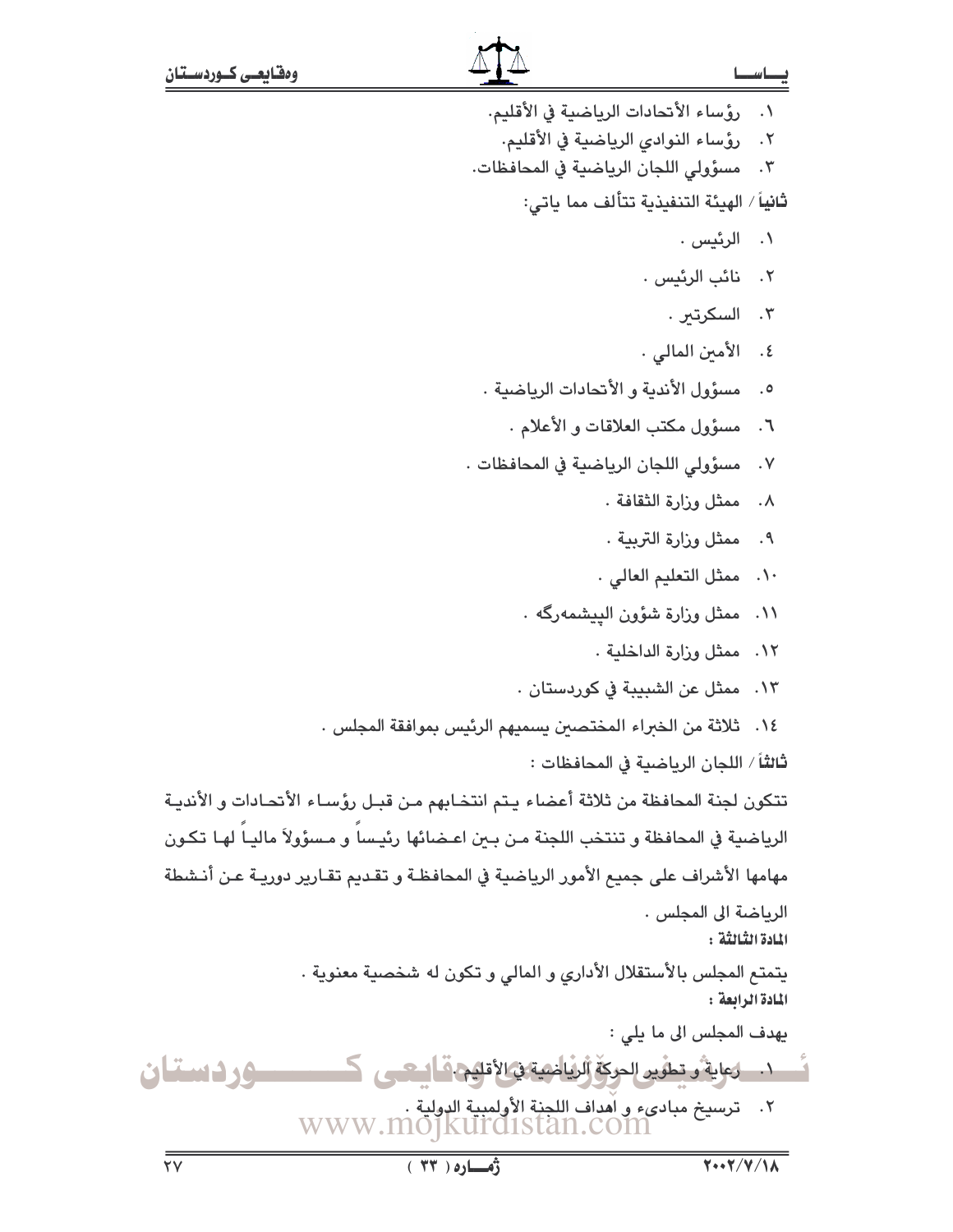|        | رهاره ( ٣٣ )<br>$Y \cdot Y / V / V \wedge$                                                                                      |                      |
|--------|---------------------------------------------------------------------------------------------------------------------------------|----------------------|
|        | 0. تخويل بعض الخلاها هابا الماتانيا الكليليا [www.moj                                                                           |                      |
| ردستان | .<br>٤.     التوقيع مع الأمين المالي على اذونات الصرف و الصكوك .<br>٤.     التوقيع مع الأمين المالي على اذونات الصرف و الصكوك . |                      |
|        | توقيع العقود و الأتفاقيات الرياضية وفق الأسس القانونية .                                                                        |                      |
|        | ىذلك .                                                                                                                          |                      |
|        | ٢.   تمثيل المجلس امام القضاء و الجهـات الحكوميـة الأخـرى وغيرهـا و لـه تخويـل غـيره                                            |                      |
|        | رئاسة جلسة الهيئة العامة و الهيئة التنفيذية .                                                                                   | $\cdot$              |
|        | يتولى الرئيس الأختصاصات التالية :                                                                                               |                      |
|        | اختصاصات الرئيس :                                                                                                               |                      |
|        | المادة السادسة :                                                                                                                |                      |
|        | ((الفصل الثّالث))                                                                                                               |                      |
|        | ٨.    صلاحية اصدار أوامر الأيفاد داخل و خارج الأقليم .                                                                          |                      |
|        | و الحل في حالة خرقها القوانين و الأعراف الرياضية .                                                                              |                      |
|        | فرض العقوبات على الهيئات الأدارية للنوادي و الأتحادات الرياضية بما فيهـا الأيقـاف                                               | $\cdot$ . $\vee$     |
|        | اقرار توحيد ناديين أو أكثر وفقا للقانون .                                                                                       | $\mathcal{F}$ .      |
|        | ادارة المؤسسات و الملاعب الرياضية .                                                                                             | $\cdot$ .0           |
|        | منح الأجازات للأندية الرياضية وفقا للقانون .                                                                                    | $\cdot$ {            |
|        | ٢.    تنظيم توريع الأعانات المالية على النوادي و الأتحادات الرياضية .                                                           |                      |
|        | تحديد مهمام و نشاطات اللجان الرياضية في المحافظات .                                                                             | $\cdot$ $\mathsf{r}$ |
|        | وضع البرامج الرياضية للموسم الرياضي و عرضها على الهيئة العامة للمصادقة عليها.                                                   | $\cdot$              |
|        | ثانياً / تتولى الهيئة التنفيذية المهام الأتيـة :                                                                                |                      |
|        | دعوتها لعقد أجتماع استثنائي .                                                                                                   |                      |
|        | أولاً / تعقد الهيئة التنفيذية اجتماعـاً أعتياديـاً مـرة كـل شـهرين و للـرئيس أو ثلثـى اعـضائها                                  |                      |
|        | ٥.    العمل على التعاون و التنسيق مع الأتحادات و النوادي الرياضية خارج الأقليم .<br>المادة الخامسة :                            |                      |
|        | مهامها على الوجه المطلوب .                                                                                                      |                      |
|        | ٤.    مساعدة النوادي و الأنحادات الرياضية في الأقليم و دعمها من كافة النـواحي بغيــة اداء                                       |                      |
|        |                                                                                                                                 |                      |
|        | العراق .                                                                                                                        |                      |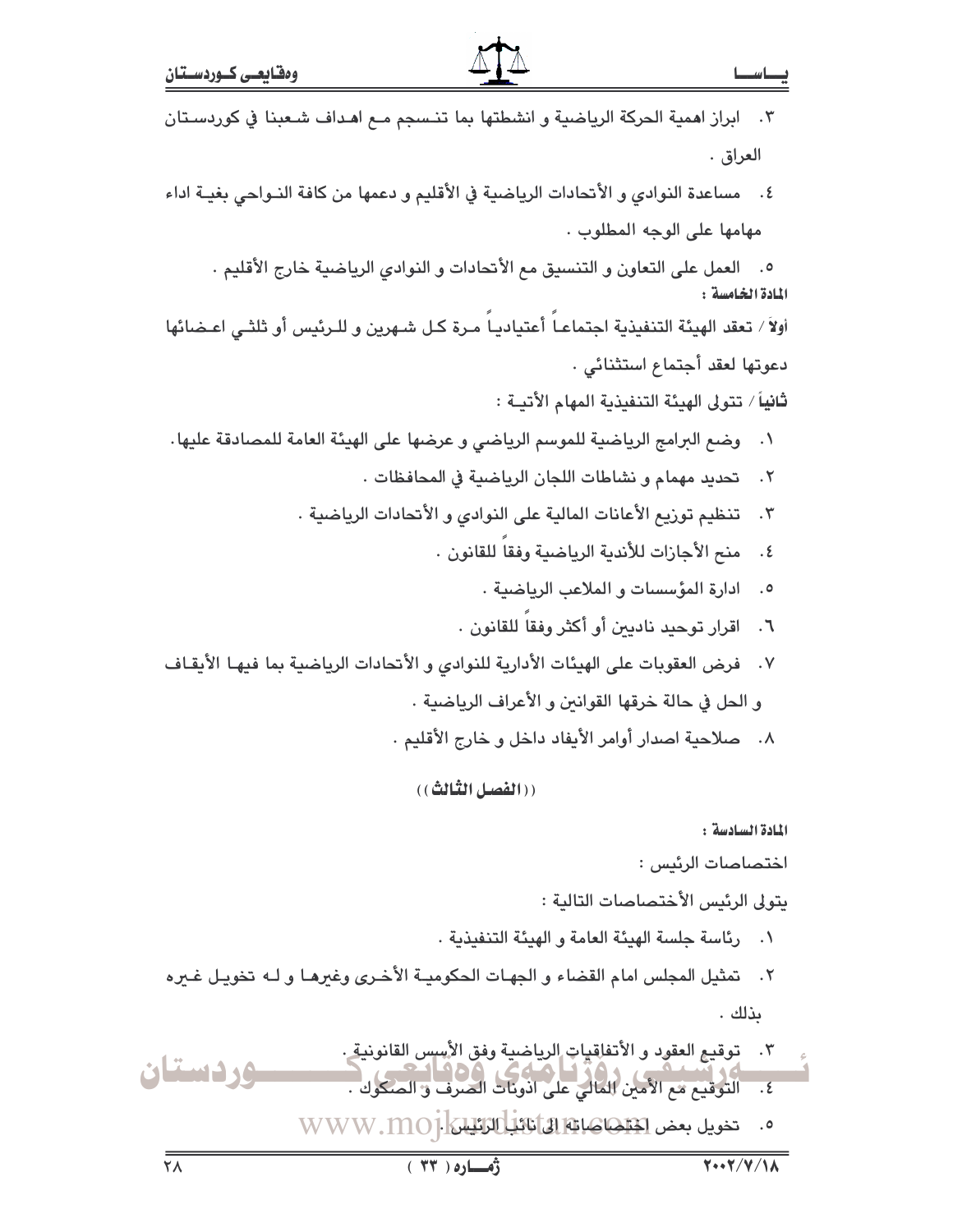| ٦.    تعيين مهام و صلاحيات السكرتير و الأمين المالي .                                                                                                        |
|--------------------------------------------------------------------------------------------------------------------------------------------------------------|
| المادة السابعة:<br>تتولى الهيئة العامة ما يلي :                                                                                                              |
| ٠١    انتخاب الرئيس و اعضاء الهيئة التنفيذية عدا ممثلي الوزارات و الشبيبة في كوردستان                                                                        |
| و الخبراء الذين يتم تعيينهم.                                                                                                                                 |
| ٢. مناقشة محاضر الأجتماعات السابقة .                                                                                                                         |
| ٢.    المصادقة على تقرير المجلس بشأن النشاطات و الخطط المختلفة للسنة الجديدة ٠                                                                               |
| ٤. مناقشة المقترحات المقدمة من قبل الأتحادات و الأنديـة الرياضـية و تقديمها تحريريـا                                                                         |
| الى مكتب الأنحادات و الأندية في المجلس قبل شهر واحد على الأقل من بدء اجتماعها .                                                                              |
| المصادقة على تقرير الأمـين المـالي للمجلـس بخـصوص الحـسابات الختاميـة للـسنة<br>$\cdot$ .0                                                                   |
| المالية السابقة .                                                                                                                                            |
|                                                                                                                                                              |
| ٦.   اعداد الميزانية السنوية للمجلس و تقديمها الى الجهات المعنية .                                                                                           |
| ۰۷ تحدید شعار المجلس ۰<br>المادة الثامنة :                                                                                                                   |
| تعقد الهيئة العامة اجتماعا في نهاية كل سنة بدعوة تحريرية مـن الهيئـة التنفيذيـة تحـدد فيهـا                                                                  |
| زمان و مكان الأجتماع و ترفق بها البيانات التالية :                                                                                                           |
| ٠. جدول الأعمال .                                                                                                                                            |
| ٢. تقرير مدقق الحسابات في المجلس.                                                                                                                            |
| ٣.    تقرير المحاسب القانوني للسنة المالية السابقة .                                                                                                         |
| ٤.     تخمينات ميزانية السنة المقبلة .                                                                                                                       |
| المادة التاسعة:                                                                                                                                              |
| ١.    يكتمل النصاب القانوني لأجتماع الهيئة العامة بحضور ثلثي الأعضاء و بعكسه يؤجل                                                                            |
| الأجتماع لمدة أسبوع و يعتبر النصاب كاملاً بحضور ثلث عدد الأعضاء.                                                                                             |
| اذا حالت ظروف طارئة دون اجتماع الهيئة العامة في الموعد المحدد وجب على المجلس<br>.7                                                                           |
| تعيين موعد جديد للأجتماع و تبليغ الأعضاء بذلك .                                                                                                              |
| ٣.    تعقد الهيئة العامة اجتماعاتها برئاسة الرئيس و عند غيابه تكون برئاسة نائبه .                                                                            |
| ٤.    يؤجل الأجتماع لمدة اسبوع في حالة غياب الرئيس و نائبه و عنـد عـدم حـضورهما في<br>الأجتماع التالي تختار الهيئة العامة رئيسا للاجتماع من بين أعضاء المجلس |
| www.mojkurdistan.com                                                                                                                                         |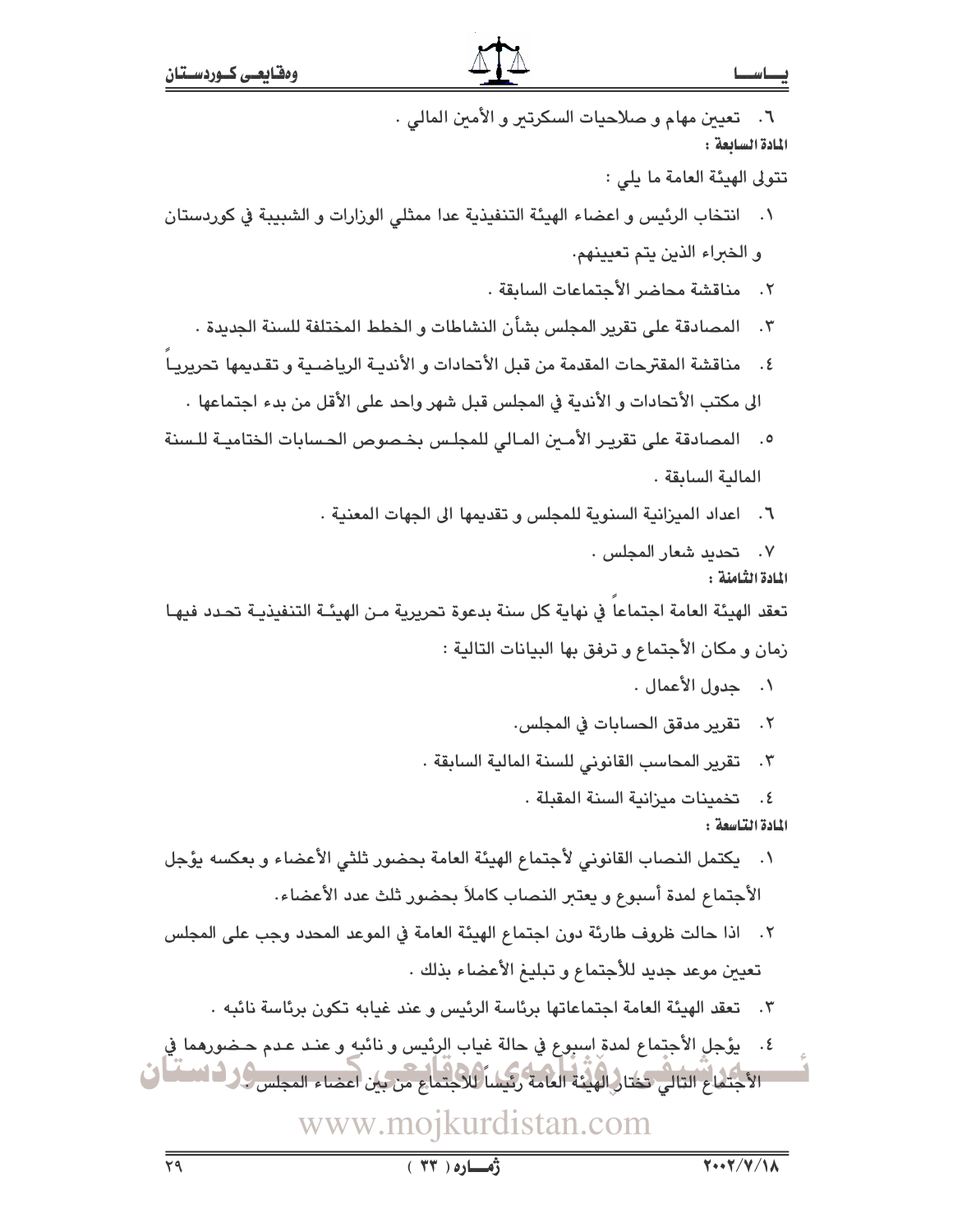| ٥.    تصدر الهيئة العامة قراراتها بالأكثرية المطلقة و عند تساوي الأصـوات يـرجح الجانـب                     |
|------------------------------------------------------------------------------------------------------------|
| الذي يكون فيه الرئيس .                                                                                     |
| ٦. يكون التصويت على قرارات الهيئة العامة علنيا .<br>المادة العاشرة :                                       |
| ١.    يجوز للرئيس أو ثلثي اعضاء الهيئة التنفيذية دعوة الهيئة العامـة لأجتمـاع اسـتثنائي                    |
| لمناقشة القضايا المحددة.                                                                                   |
| ٢.   لا يجوز للهيئة العامة عقد اجتماع استثنائي للنظر في موضوع سبق البت فيـه الا بعـد                       |
| مضى ستة اشهر على الأجتماع الذي تم البت فيه .                                                               |
| ٢.    تتبع في الأجتماعات الأستثنائية الأجراءات المتبعة في الأجتماعات الأعتيادية .                          |
| ((الفصيل البرابسع))<br>الأحكام الماليسة                                                                    |
| المادة الحادية عشرة :                                                                                      |
| تتكون مالية المجلس مما يلي :                                                                               |
| المبالغ المخصصة له ضمن ميزانية الأقليم .<br>$\cdot$                                                        |
| ايراد المؤسسات و الملاعب الرياضية التابعة للمجلس.<br>$\cdot$ ٢                                             |
| ايجار اموال المجلس المنقولة و غير المنقولة .<br>$\cdot$ $\mathsf{r}$                                       |
| المعونات و الهبات .<br>$\cdot$ ٤                                                                           |
| رسوم اجازات فتح الملاعب و النوادي الرياضية التي تدار مـن قبـل القطـاع الخـاص و<br>$\cdot$ 0                |
| تجديدها .<br>المادة الثَّانية عشرة :                                                                       |
| تخضم حسابات المجلس للرقابة المالية.<br>المادة الثّالثّة عشرة :                                             |
| ٠١     تكون مدة الهيئة التنفيذية اربع سنوات تقويمية علـى ان يجـري اختيـار اعـضائها بعـد                    |
| كل دورة اولمبية مباشرة سواء اقيمت او لم تقم .                                                              |
| ٢.   تكون مدة الهيئة التنفيذية الأولى أربـع سـنوات تقويميـة بعـد انتهـاء الـدورة الأولمبيـة                |
| الحالية .                                                                                                  |
| ((الفصل الخـامس))<br>وقاط والاجكام الخقـامليسة<br>را المسلم و المسلم .<br>المادة الرابعة عشرة :<br>وردستان |
| للمجلس اصدار التعليمات اللازمة الشنيكا لتنقيذ الحكام من القائلات W W                                       |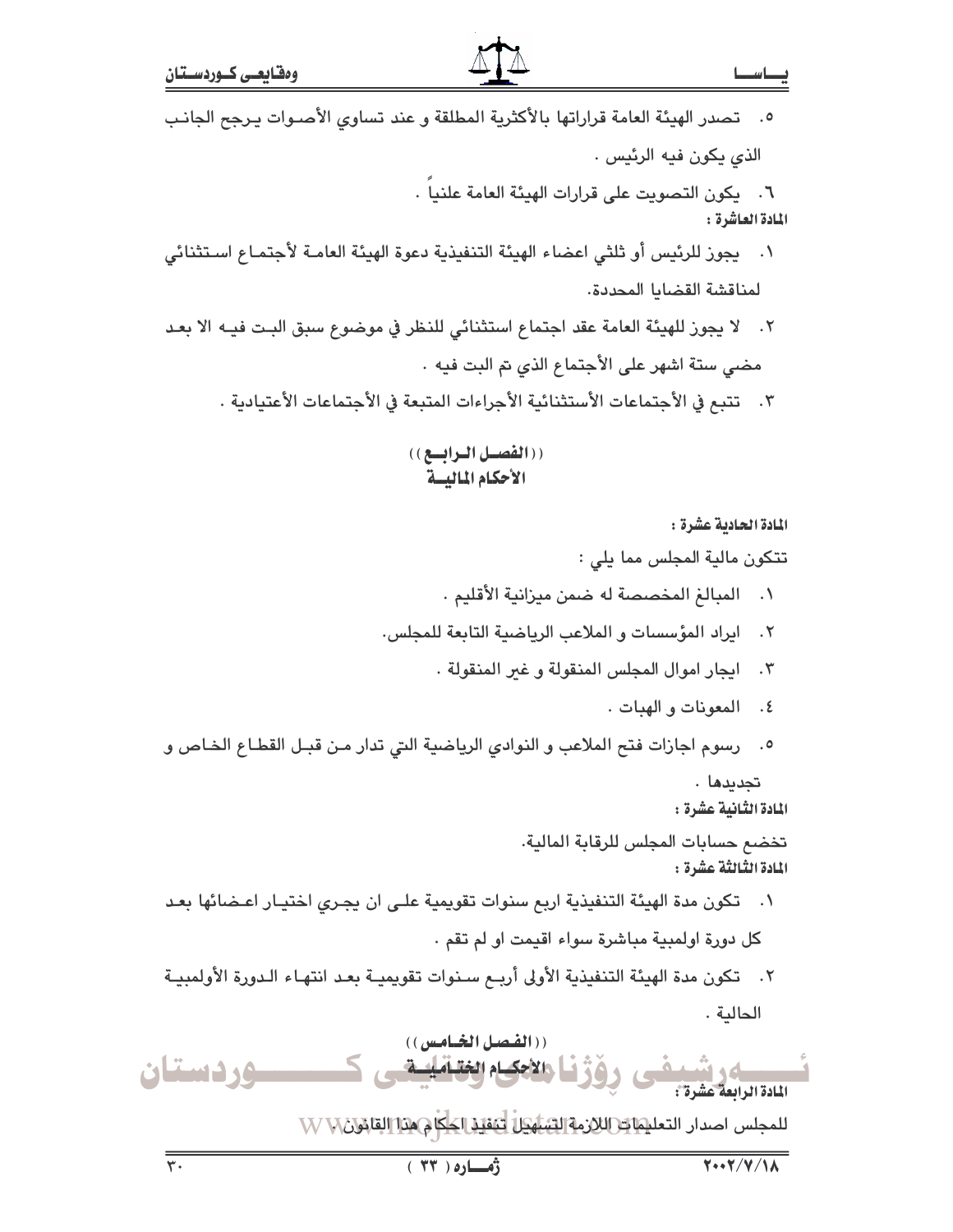المادة الخامسة عشرة : لا يعمل باي نص يتعارض و احكام هذا القانون . المادة السادسة عشرة : على الوزراء المختصين تنفيذ احكام هذا القانون . المادة السابعة عشرة : ينفذ هذا القانون اعتباراً من تأريخ نشره في جريدة وقائع كوردستان .

د. رۆژنــوري شــاويـس رئيس الـمجــلـس الـوطني لكوردســتان ـ العــراق

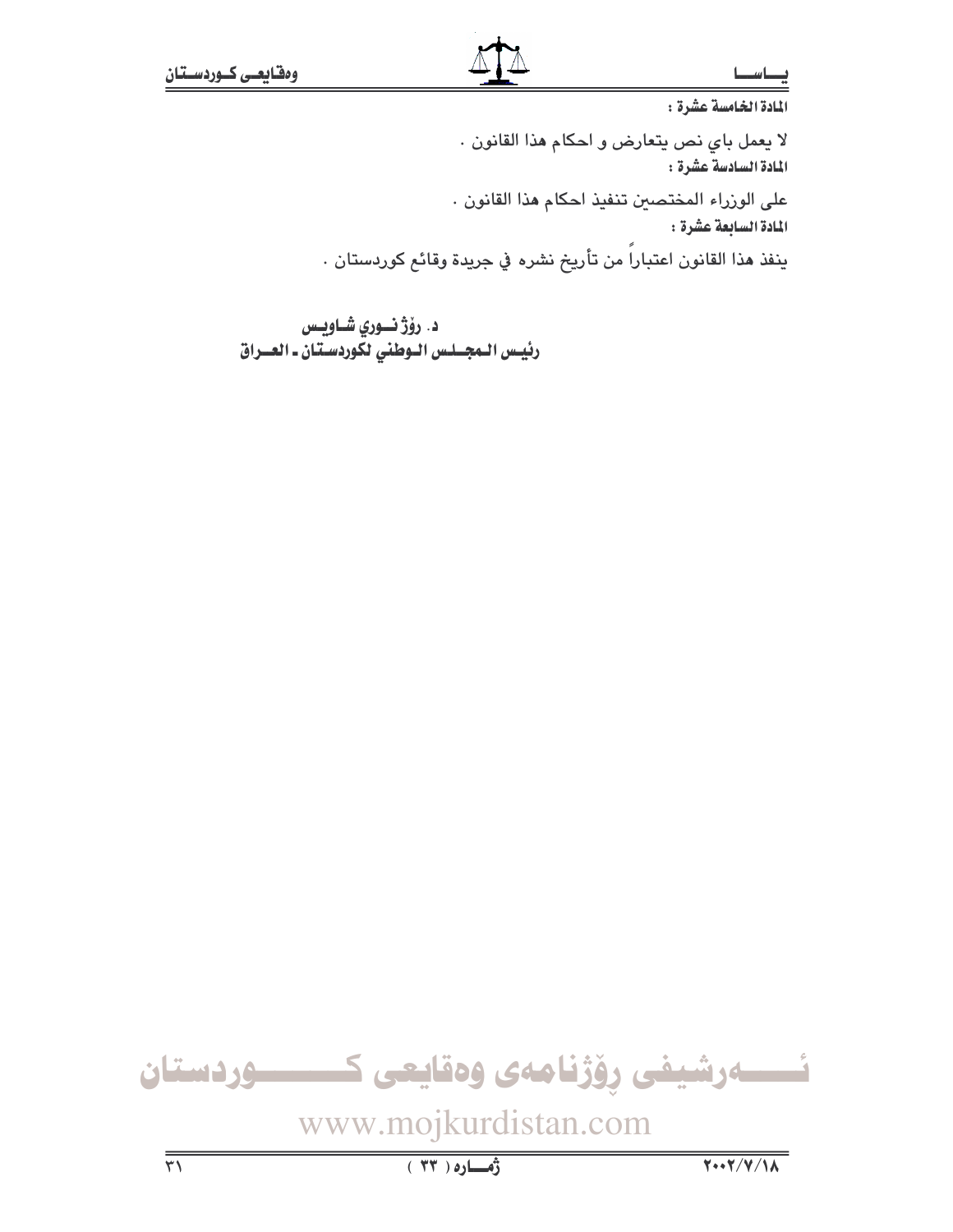يستم الله الترجمن الترجينم يسأسبه الشبعب الجلس الوطني لكوردستان ـ العراق رقم الأصدار: ١٣ تأريخ الأصدار: ٢٠٠٢/٧/١

استناداً الى احكام الفقرة (١) من المـادة (٥٦) و المـادة (٥٣) مـن القـانون رقـم (١) لـسنة ١٩٩٢ المعدل ، و بناءا على ما عرضه وزير المالية و الأقتصاد و وافق عليه مجلس الـوزراء ، وما شرعه المجلس الوطني لكوردستان ــ العراق بجلسته الأعتيادية المرقمة (٢٦) و المنعقدة بتأريخ ٢٠٠٢/٦/٣٠ و للصلاحية المخولة لنا بموجب الفقرة (٢) من المادة الثانية مـن القـانون رقم (١٠) لسنة ١٩٩٧ قررنا اصدار القانون الأتـي :

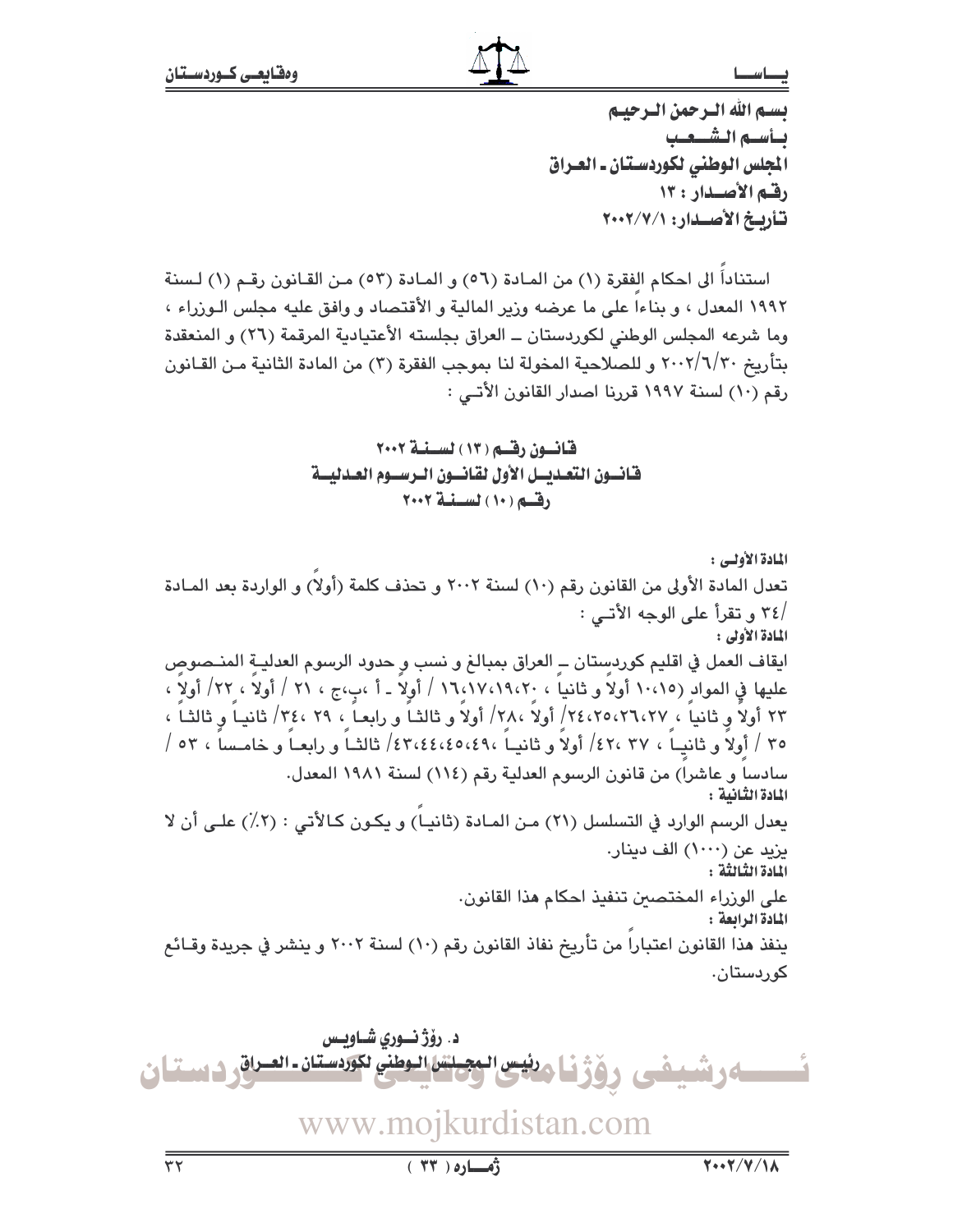بسم الله الرحمن الرحيم ياسم الشعب المجلس الوطني لكوردستان ـ العراق رفق القرار : ٧ تأريخ القرار : ٢٠٠٢/٦/٢٠٠٠

" فسداد "

استناداً الى احكام الفقرة (١) من المادة (٥٦) من القـانون رقـم (١) لـسنة ١٩٩٢ المعـدل ، و بنــاءا علــى مــا عرضــه وزيــر العـدل و وافــق عليــه مجلـس الـوزراء ، قــرر المجلـس الـوطنى لكوردستان ــ العراق بجلسته المنعقدة بتأريخ ٢٠٠٢/٦/٢٠ ما يلي : أولاً : تسرى أحكـام القـرار رقـم (٧) لـسنة ٢٠٠١ الـصادر مـن المجلـس الـوطني لكوردسـتان العراق على معاملات التسجيل المجدد للاراضي و العقـارات الجاريــة اعتبـاراً مـن ١٩٩١/٢/٥ و تستثنى من تلك الأحكام معاملات التسجيل المجدد المسجلة بأسم حكومـة اقلـيم كوردسـتان العراق. **ثَانياً :** تبدأ مدة الطعن المنصوص عليها في الفقرة (أ) من المادة الخامسة من القرار رقـم (٧) لسنة ٢٠٠١ اعتباراً من تأريخ تبليغ ذوى العلاقة. ثالثاً : لورير العدل اصدار التعليمات لتسهيل تنفيذ احكام القرار رقم (٧) لسنة ٢٠٠١ و كذلك احكام هذا القرار. **رابعاً :** لا يعمل باي نص يتعارض و أحكام هذا القرار. خمامساً : ينفذ هذا القرار من تأريخ نشره في جريدة وقائع كوردستان.

> د. رؤژ نسوری شــاویــس رئيس المجلس الوطني لكوردستان ـ العـراق

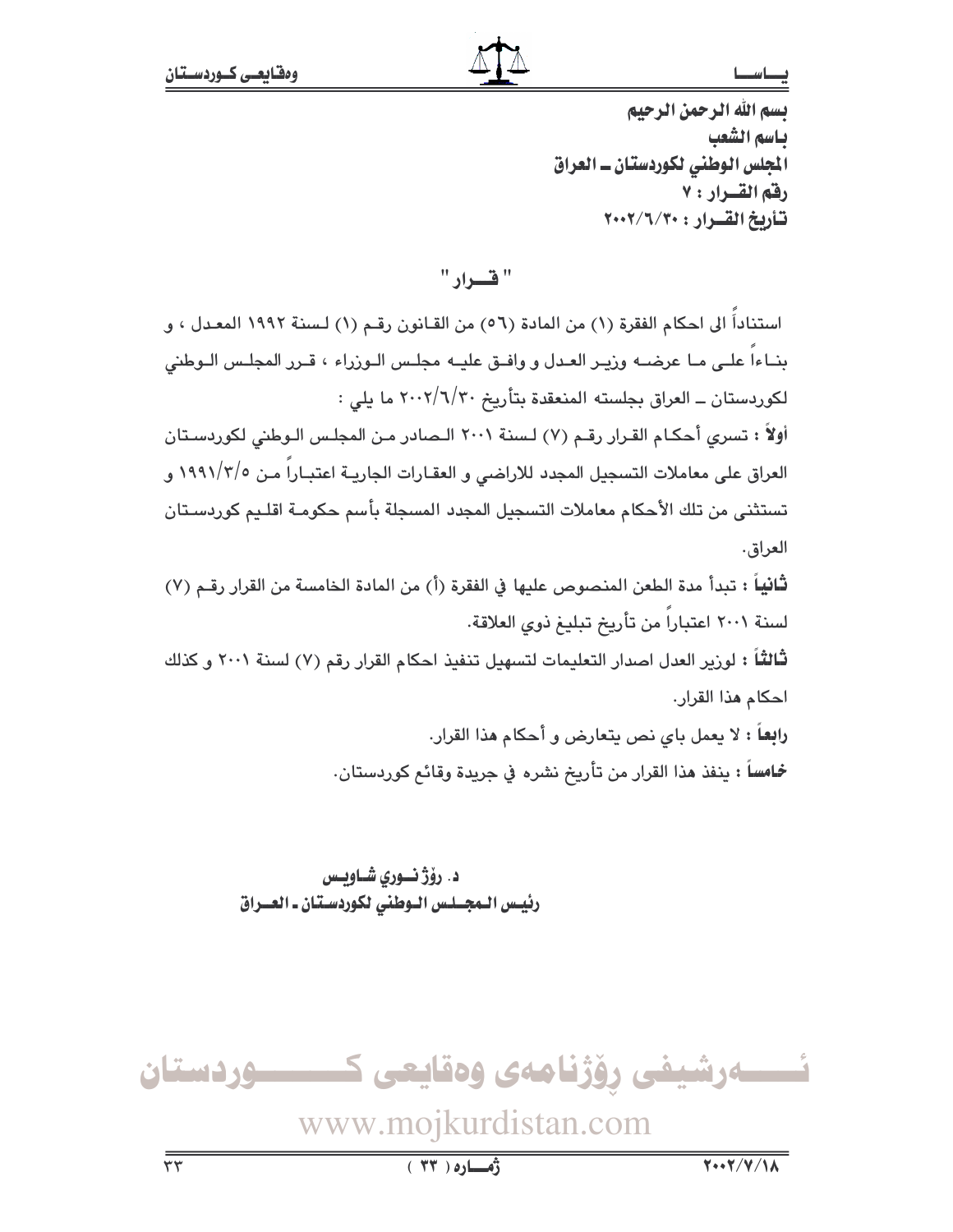بسم الله الرحمن الرحيم بأسم الشّعب المجلس الوطنى لكـوردسـتان العـراق رقسم : ۱ تأريخ: ٢٠٠٢/٦/١٩

" بيسان "

استنادا الى حكم المادة الثامنة من القانون رقم (٤) لسنة ١٩٩٩ (قانون النشر في الجريدة الرسمية) (وقائم كوردستان) و لوقوع خطأ مطبعى في الفقرة (١) من المادة التاسعة من قانون التعديل الثاني لقانون الأحزاب لأقليم كوردستان ــ العراق رقم ٧ لسنة ٢٠٠٢ المنشور في جريدة وقائم كوردسـتان العدد (٣٠) في ٢٠٠٢/٥/٢٨ حيث طبع عجز الفقرة بالشكل التالي : (لحكم من احكام هذا القانون بعد مضى سـتة اشـهر علـى تأسـيس الحـزب بـدون ممارسـة نـشاطه المنصوص عليه في نظامه الداخلي ... الخ) في حين ان النص الصحيح يقرأ كما يلي : (لحكم من احكام هذا القانون أو بعد مضى ستة اشهر على تأسيس الحـزب بـدون ممارسـة نـشاطه المنصوص عليه في نظامه الداخلي .. الخ) عليه اقتضى التنويه لتصحيح الخطأ المشار اليه.

> د. رۆژ نسوري شـاويس رئيس الـمجــلـس الـوطنيّ لكوردّسـتان ـ العــراق